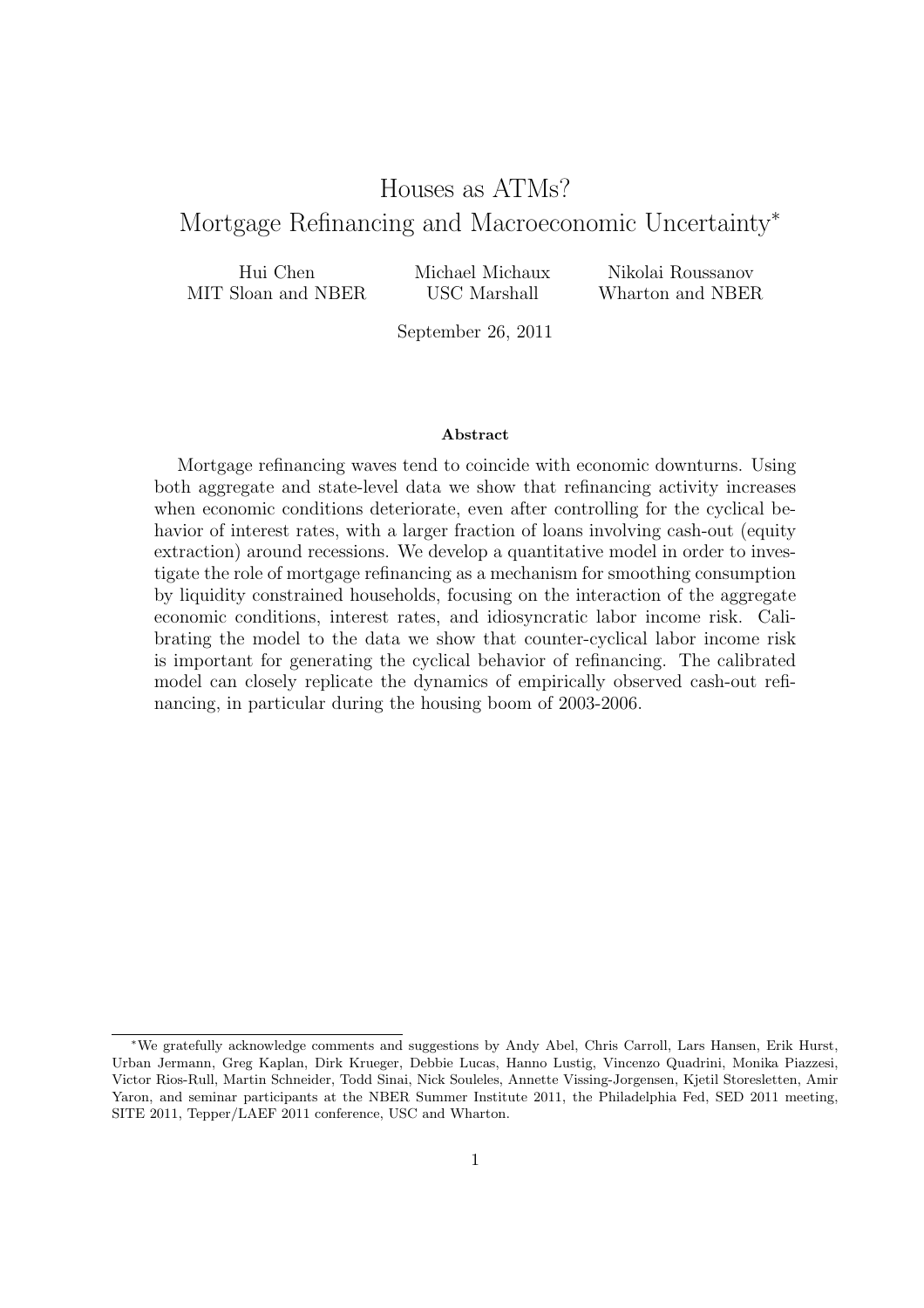### 1 Introduction

Long-term mortgages with a fixed rate and an option to prepay the outstanding balance prior to maturity, typically by obtaining a new loan (refinancing), have long been the mainstay of the U.S. housing market. This paper investigates the role of mortgage refinancing as a mechanism through which households can relax liquidity constraints in response to aggregate and idiosyncratic shocks by borrowing against their home equity. Fluctuations in interest rates that determine the strength of the financial incentive to refinance alone are not sufficient to capture all of the movement in the aggregate prepayment/refinancing activity in the data (e.g., Boudoukh, Richardson, Stanton, and Whitelaw (1997)). We focus on the interaction between the interest rate variation and macroeconomic conditions in affecting household decisions. The decision to refinance a mortgage either to take advantage of the lower interest rates or to take out home equity for consumption-smoothing purposes trades of the benefits of refinancing against the costs of originating a new loan, both financial and non-pecuniary. The interaction of the two motives for refinancing that underscores its potential importance for the effectiveness of monetary policy.<sup>1</sup>

Empirically, interest rates are pro-cyclical, falling in economic downturns, when both aggregate income falls and its cross-sectional dispersion rises. Consequently, the option to prepay an existing fixed-rate mortgage (FRM) is more likely to be in the money at a time when households are constrained and experiencing a need to tap their home equity (if it exists), in effect providing a form of insurance. Indeed, we show that in the data, mortgage refinancing activity appears to respond to macroeconomic conditions, even after controlling for the cyclicality of mortgage rates, using both aggregate and state-level data. Refinancing activity spikes with measures of macroeconomic uncertainty such as the implied stock market volatility and unemployment claims, and is lower in states that experience higher rates of economic growth. Refinancing is positively

<sup>&</sup>lt;sup>1</sup>Mortgage refinancing featured prominently in Alan Greenspan's defense of low interest rates as a way of stimulating household consumption during the "jobless recovery" from the 2001 recession: "Overall, the economy has made impressive gains in output and real incomes; however, progress in creating jobs has been limited. ... The very low level of interest rates ... encouraged household spending through a variety of channels. ... The lowest home mortgage rates in decades were a major contributor ... engendering a large extraction of cash from home equity. A significant part of that cash supported personal consumption expenditures and home improvement. In addition, many households took out cash in the process of refinancing, often using the proceeds to substitute for higher-cost consumer debt. That refinancing also permitted some households to lower the monthly carrying costs for their homes and thus freed up funds for other expenditures." (Testimony of Chairman Alan Greenspan; Federal Reserve Board's semiannual Monetary Policy Report to the Congress Before the Committee on Financial Services, U.S. House of Representatives, February 11, 2004).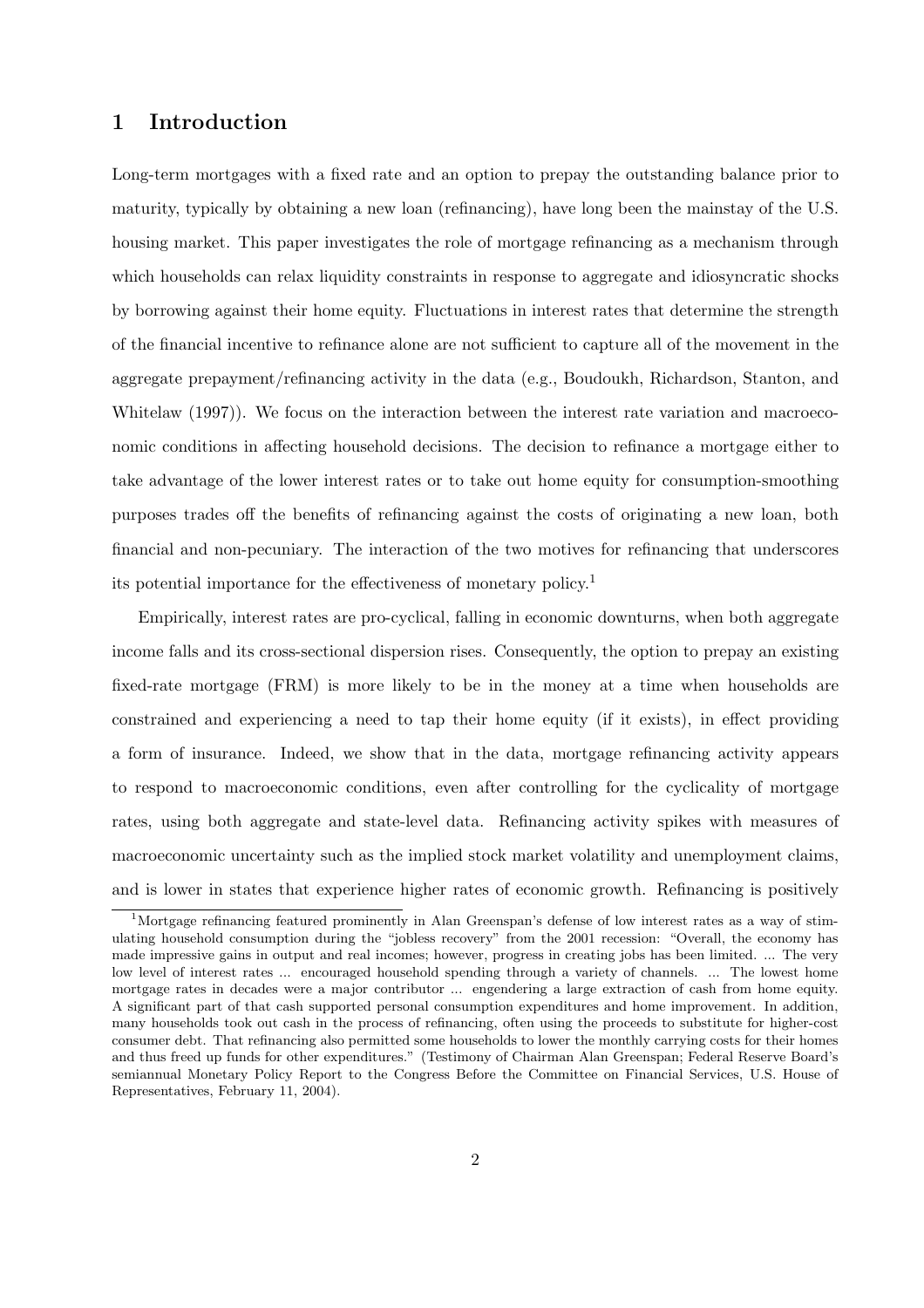related to growth in house prices, which drives the tightness of the collateral constraint, while more refinancing households extract home equity ("cash-out") as the economy enters into recessions, even before interest rates fall.

We build a dynamic model of household mortgage financing that replicates these stylized facts. The model also helps quantify the degree to which refinancing costs as well as the lack of home equity constrain the ability of households to smooth consumption in the face of macroeconomic uncertainty.

In our model, households face uninsurable idiosyncratic and aggregate labor income risk, and their only means of borrowing is via a home mortgage. The mortgage repayment and refinancing behavior is driven by both the purely financial motive of minimizing the borrowing costs (as in Campbell and Cocco (2003)) and by the consumption-smoothing motive of using home equity to alleviate the liquidity constraint (as in Hurst and Stafford (2004)). An important feature of our model is the counter-cyclical volatility of idiosyncratic labor income growth, documented by Storesletten, Telmer, and Yaron (2004). This property of the labor income process combined with the pro-cyclical interest rates implies that a macroeconomic downturn should coincide with a spike in refinancing activity both due a decline in mortgage rates and because more households become liquidity constrained, provided that the cost of refinancing is low enough and households still have enough home equity.

In a quantitative calibration of the model that targets the main features of income, consumption, and mortgage data we show that the dynamics of labor income are key for generating countercyclical refinancing and cash-out behavior. On the one hand, counter-cyclical idiosyncratic labor income risk is important for cyclical behavior of refinancing. On the other hand, riskier idiosyncratic income implied greater precautionary saving, i.e. greater liquid asset holdings and lower mortgage balances on average. Further, highly persistent labor income processes advocated in the recent literature imply that idiosyncratic shocks are very difficult to smooth, and therefore dampen the effect of economic cycles on refinancing behavior. Thus observed refinancing behavior contains useful information for understanding the dynamics of individual labor income.

We use the quantitative model to provide a benchmark for understanding the dramatic expansion of household leverage over the house price boom period documented by Mian and Sufi (2010) and others. This empirical evidence is qualitatively consistent with liquidity-constrained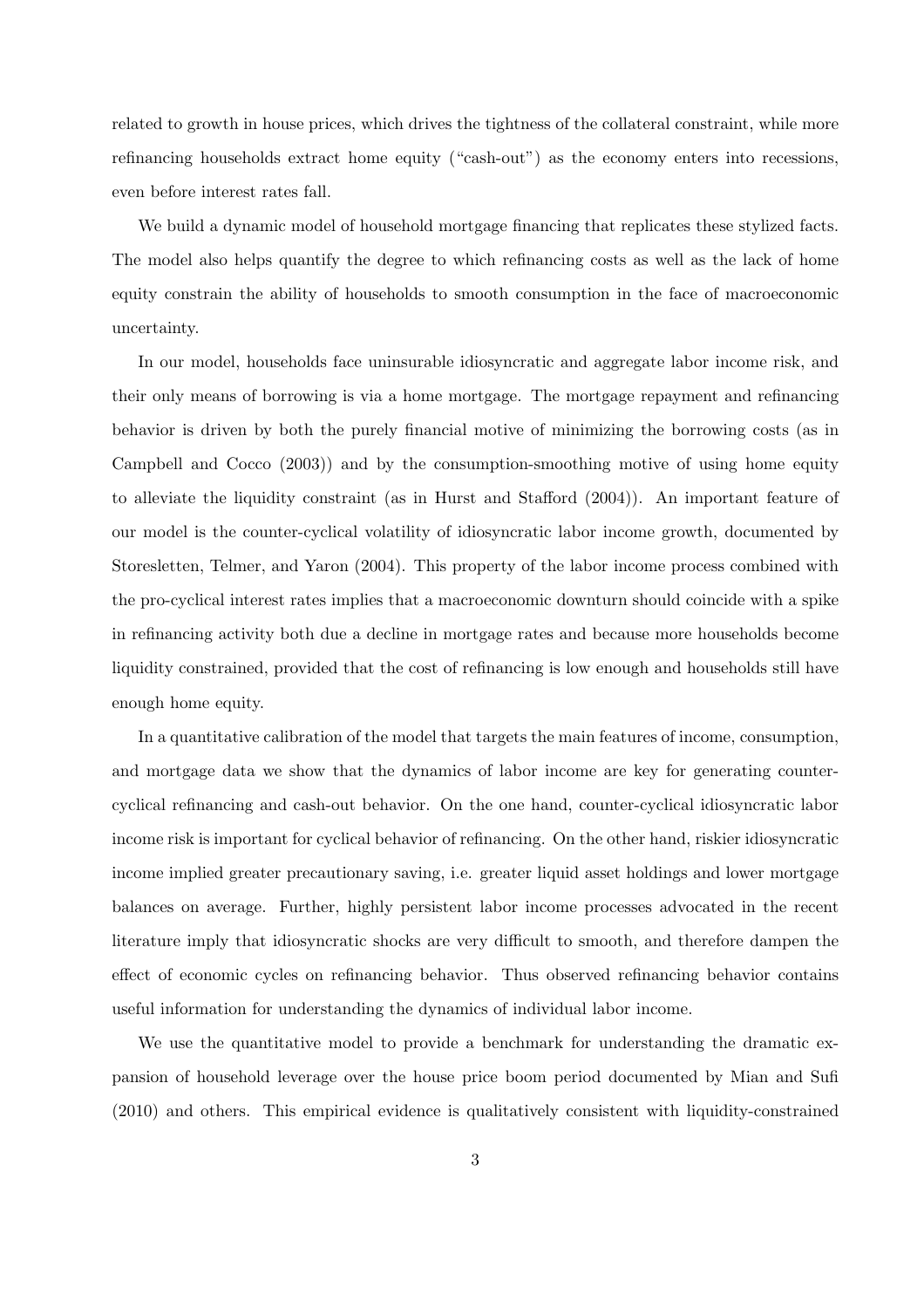households taking advantage of relaxed housing collateral constraints in the face of (current or anticipated) temporarily depressed labor income. It could also be due to self-control problems on the part of consumers (e.g., Laibson (1997)) and/or moral hazard on the part of mortgage originators (e.g. Keys, Mukherjee, Seru, and Vig (2010)). We show that a calibrated model can replicate the dynamic behavior of the time series of home equity cash-out for prime conventional loans over the period 1997-2011. Thus, our model can potentially quantify the contribution of liquidity constraints to household leverage expansion relative to the other channels.

The second benefit of our approach is that it would allow us to conduct policy experiments to evaluate the dynamic impact of changes to the mortgage market environment on household consumption behavior. For example, a structural model allows one to deduce welfare implications of loan origination costs and loan-to-value ratio constraints in a rich economic setting, which can help assess the effectiveness of policy proposals of stimulating the economy through relaxing refinancing constraints. The effects of changes in the costs of refinancing a mortgage, prepayment penalties, or loan-to-value and debt-to-income constraints can be studied without reliance on extrapolating household behavior from past experiences that may differ along other dimensions. In addition, we could evaluate the costs of existing policies (such as the government guarantee of agency-backed mortgages) and of their distributional consequences (such as the improved access to credit by a marginal borrower).

A better understanding of the links between mortgage refinancing and macroeconomic conditions is important for several reasons. First, while previous models have predominantly focused on refinancing as exercise of an interest rate option, our results show that the liquidity-driven motive can significantly amplify the demand for refinancing under certain macroeconomic conditions. This is important for pricing prepayment risk in mortgage-related assets (e.g., Duarte, LongstaÆ, and Yu (2007) show that agency-backed mortgage backed securities are subject to macroeconomic risk captured by stock returns), as well as for understanding the relation between refinancing activity in the mortgage markets and volatility in other fixed income markets (see, e.g., Duarte (2008)). Second, our model can quantify the welfare implications of refinancing costs in a rather rich economic setting, which can help evaluate policy proposals of stimulating the economy through relaxing refinancing constraints.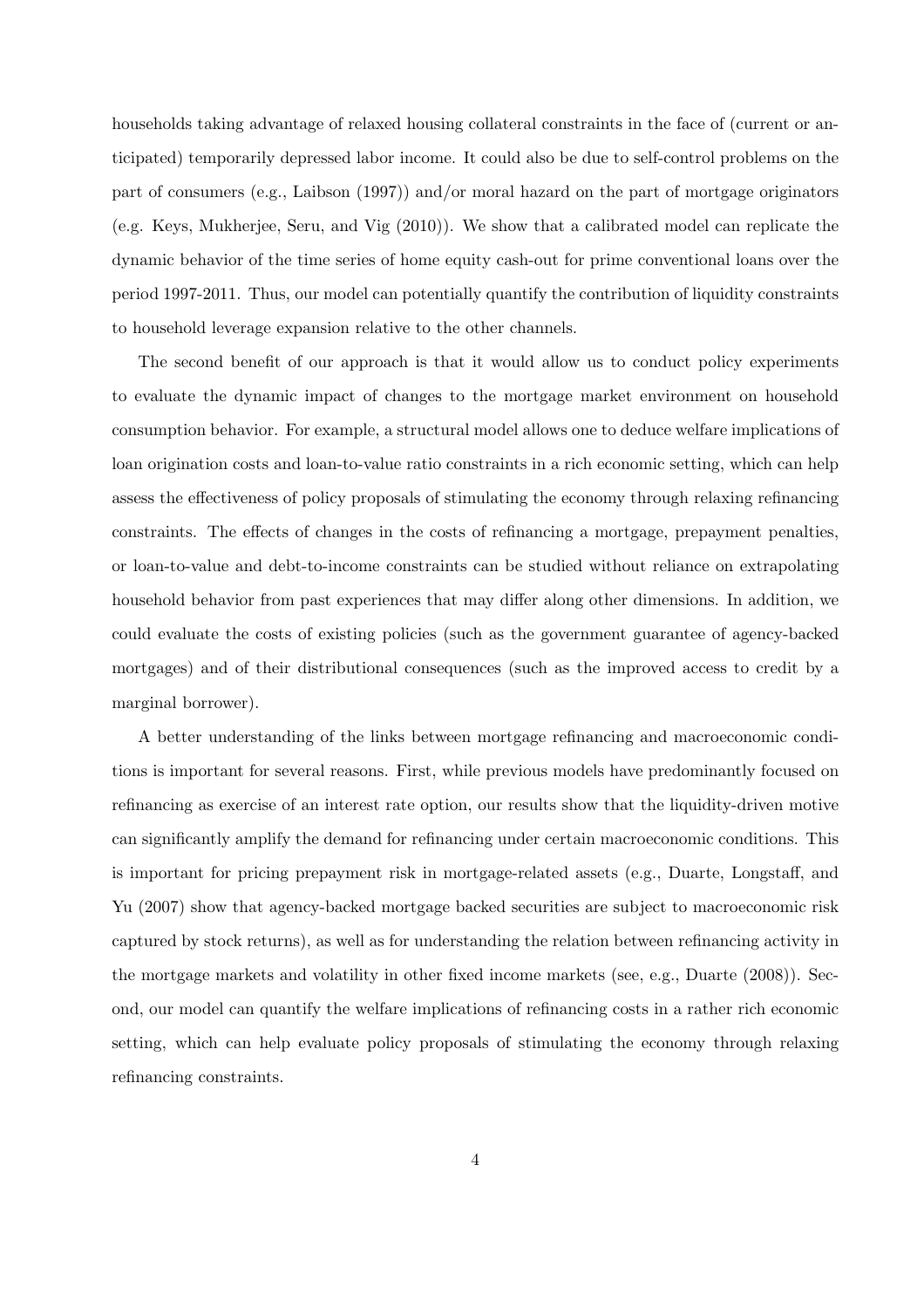### 1.1 Literature

There is a large literature on mortgage refinancing decision, with different strands focusing on different facets of the optimal solution to the problem faced by the household.

The fixed-income asset pricing literature focuses on the optimal exercise of the call option embedded in the mortgage (e.g. Dunn and McConnell (1981), Dunn and Spatt (2005)). The wide divergence of prepayment behavior across households has been modeled by attributing it to implicit heterogeneity in the costs of refinancing (e.g. Stanton (1995), Deng, Quigley, and Van Order (2000)), both explicit and implicit, in particular those arising from behavioral biases (e.g. Agarwal, Driscoll, and Laibson (2002)). Campbell and Cocco (2003) and Koijen, Van Hemert, and Van Nieuwerburgh (2009) analyze the choice between adjustable and fixed-rate mortgages. Longstaff (2004) and Mayer, Piskorski, and Tchistyi (2010) consider equilibrium mortgage rates in environments where refinancing is constrained by borrower creditworthiness. Downing, Stanton, and Wallace (2005) consider the interaction between the mortgage prepayment and default decision and the explicit role of house prices.

The literature on housing collateral emphasizes the implicit risk-sharing role of mortgage finance and its impact on risk premia (e.g. Lustig and Van Nieuwerburgh (2005), Favilukis, Ludvigson, and Van Nieuwerburgh (2011)). Some evidence supporting the importance of housing collateral has been documented using variation in consumption responses to income at the regional level (Caplin, Freeman, and Tracy (1997), Lustig and Van Nieuwerburgh (2010)). Hurst and Stafford (2004) explicitly consider the role of mortgage refinancing as a mechanism of accessing home equity for the purpose of smoothing consumption over time and provide household-level evidence. Gan (2010) reports similar evidence using data on households in Hong Kong. Gerardi, Rosen, and Willen (2010) also use micro-level data to show that the mortgage securitization improved households' ability to smooth their housing consumption over time, while Campbell and Hercowitz (2005) use a structural model to argue that the increased accessibility of housing collateral due to such financial innovations contributed to the "Great Moderation" of the business cycles in the recent decades.

A large literature aims to understand the importance of housing wealth for determining consumption (e.g., Carroll, Otsuka, and Slacalek (2011), Case, Quigley, and Shiller (2011)). Our model is closely related to that in Attanasio, Leicester, and Wakefield (2011) who focus on the sensitivity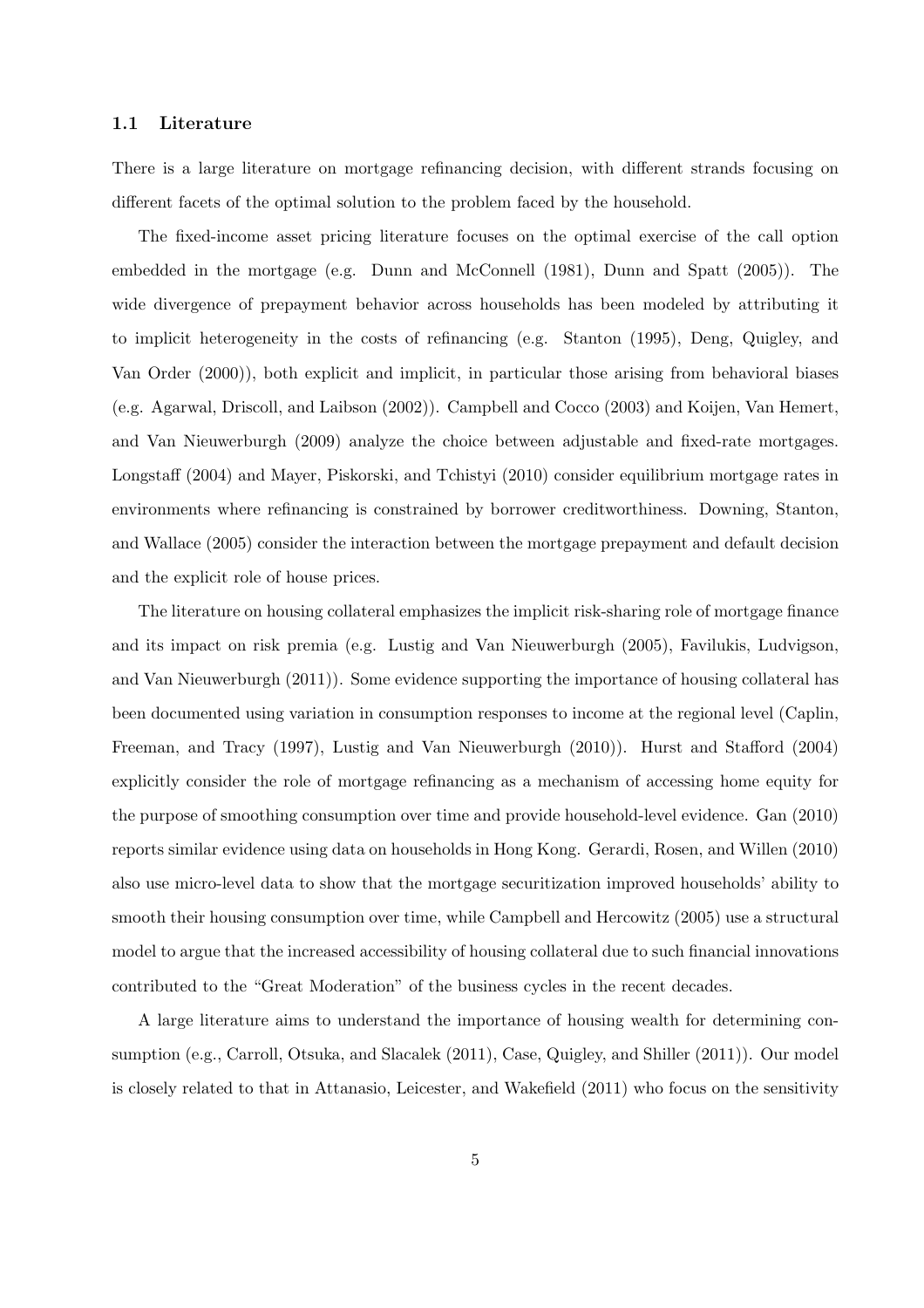of consumption to housing wealth by matching key features of the U.K. housing market, while Rios-Rull and Sanchez-Marcos (2008) endogenize house prices in a similar environment. Piazzesi and Schneider (2009) study the interaction of housing and uninsurable inflation risk in household wealth portfolios within a temporary equilibrium framework.

### 2 Empirical evidence

### 2.1 Aggregate level evidence

In this section, we discuss empirical evidence on how refinancing activity at the aggregate level relates to interest rates and macroeconomic conditions. The key variable capturing mortgage refinancing by households that we use is the index of mortgage applications compiled by the Mortgage Bankers Association (MBA Refi Index), which is available from 1990 to 2011. In addition, we also examine the quarterly cash-out data from Freddie Mac for the period from 1985 to 2011.

Figure 1 Panel A plots the Refi index (weekly) along with the 30-year mortgage rates. Not surprisingly, refinancing increased in the early 90s and especially around 2003, both of which are times with significant drops in mortgage rates. This is consistent with households refinancing to take advantage of newly available low mortgage rates. Panel B plots the Refi index with the VIX index, a measure of the implied volatility of the *S*&*P* 500 stock market index. The spikes in Refi in 1998, 2001, 2008, and 2009 all appear to coincide with spikes in the VIX. Panel C plots the Refi index with the year-on-year growth rate in industrial production. The Refi index rose significantly during the 2001 recession, and again in early 2008, the onset of the Great Recession. Panels B and C are suggestive evidence that households borrow against home equity (while they are not yet "under water") when experiencing bad income shocks or in anticipation of worsening economic conditions in the future.

We regress the (monthly average) Refi Index on a host of financial and macroeconomic variables:

$$
REFI_t = b_0 + b_{IP}IP_t + b_{hpi}HPI_t + b_r R_t^{3m} + b_{r30}R_t^{M30} + b_{r30l}(R_t^{M30} - R_{t-12}^{M30}) + \epsilon_t,
$$
 (1)

where  $R_t^{3M}$  is the 3-month Treasury Bill rate,  $R_t^{30Y}$  the 30-year fixed mortgage rate,  $R_{t-12}^{30Y}$  the 30-year fixed mortgage rate lagged by one year, *HPI<sup>t</sup>* the year-on-year growth in the Case-Shiller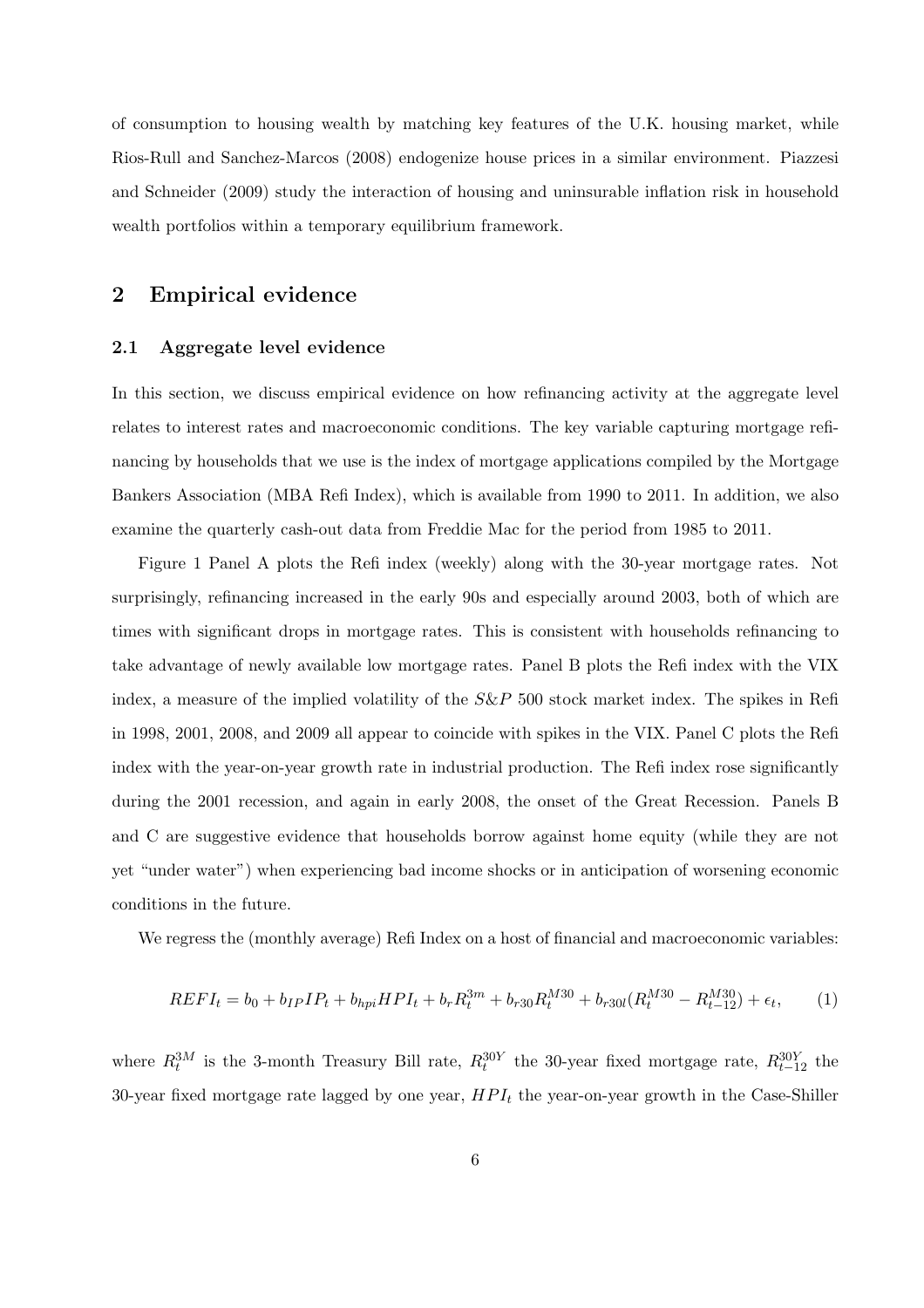

Figure 1: Refinancing, Interest Rates, and Macroeconomic Uncertainty

housing price index, and *IP<sup>t</sup>* the year-on-year change in the Industrial Production index (IP). Besides *IPt*, other proxies for macroeconomic conditions we consider include lead industrial production growth  $(IP_{t+1})$  and the Baa-Aaa credit spread  $(SPRD_t)$ .

Table 1 reports the results. The most important driver of mortgage refinancing are the current 30-year mortgage rate and the one-year change in the 30-year rate, both of which come in with a negative and robustly significant coefficient in all of the regressions. This is natural, as one of the primary reasons to refinance a mortgage is to take advantage of lower interest rates and thus lower interest payments, and a proxy for the potential interest saving is the gap between the current and lagged mortgage rates. It is also intuitive that past house price growth affects refinancing positively,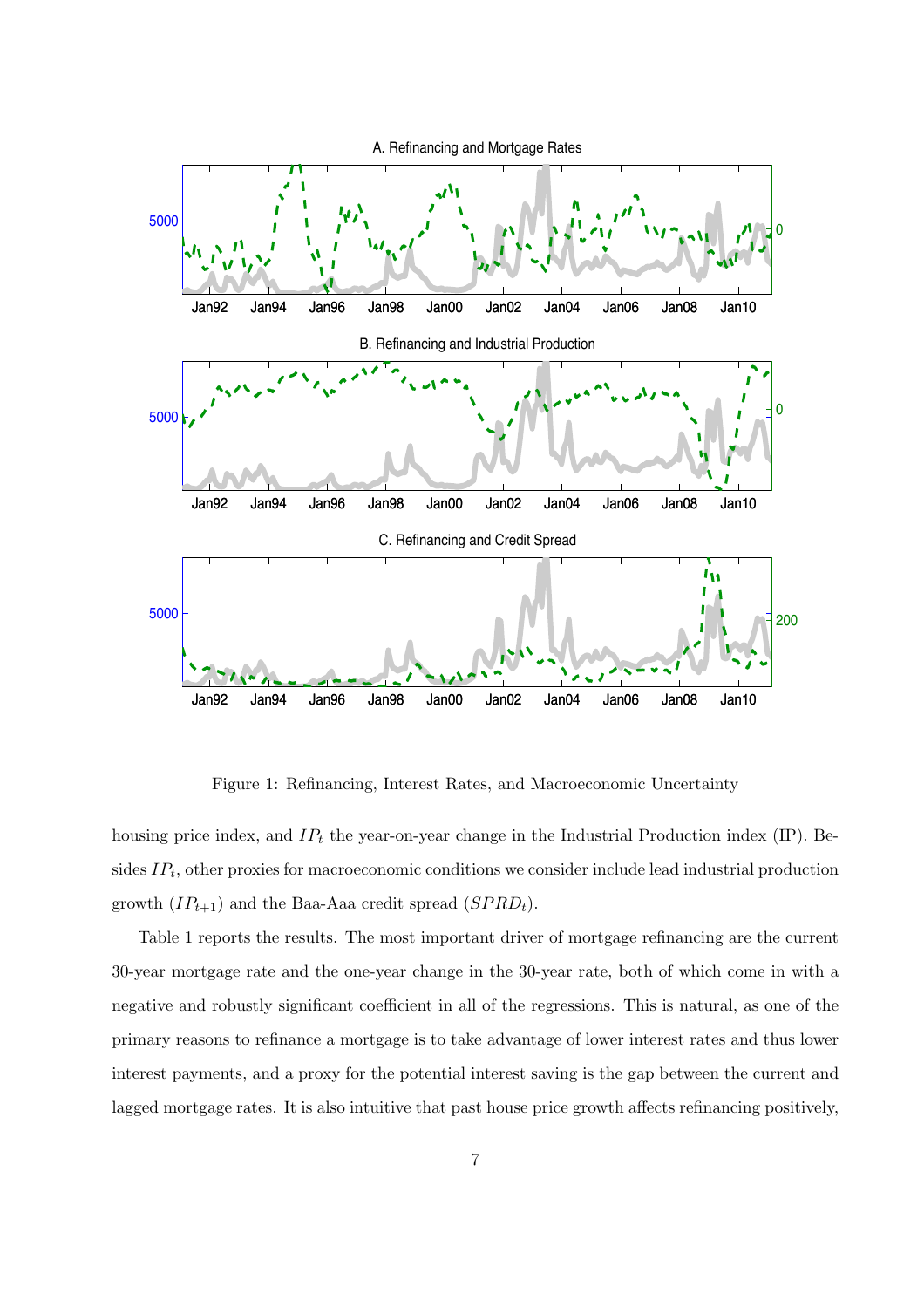|                              | 1       | $\overline{2}$ | 3       | 4       |
|------------------------------|---------|----------------|---------|---------|
| $IP_t$                       | $-0.60$ | $-0.38$        | 0.54    | 0.44    |
|                              | (0.22)  | (0.22)         | (0.40)  | (0.35)  |
| $IP_t \times HPI_t$          |         |                |         | $-0.08$ |
|                              |         |                |         | (0.03)  |
| $SPRD_t$                     |         |                | 16.02   | 22.69   |
|                              |         |                | (5.11)  | (6.14)  |
| $HPI_t$                      |         | 0.36           | 0.58    | 0.64    |
|                              |         | (0.21)         | (0.24)  | (0.22)  |
| $R_t^{M30}$                  | $-7.98$ | $-5.79$        | $-4.74$ | $-5.24$ |
|                              | (1.25)  | (1.18)         | (1.36)  | (1.16)  |
| $R_t^{3M}$                   |         | $-2.06$        | $-1.37$ | $-0.83$ |
|                              |         | (1.09)         | (0.87)  | (0.75)  |
| $R_t^{M30} - R_{t-12}^{M30}$ |         | $-3.53$        | $-4.84$ | $-4.45$ |
|                              |         | (2.09)         | (2.17)  | (2.07)  |
| Adj. $R^2$                   | 0.56    | 0.62           | 0.68    | 0.70    |

Table 1: Explaining the MBA Refinancing Index - Monthly

NOTE: Monthly data, January 1990 - February 2011. Numbers in parentheses are Newey-West standard errors with 12 lags. The left-hand-side variable is the MBA refi index. *IP<sup>t</sup>* is the one-year growth rate in industrial production. *HPI<sup>t</sup>* is the real one-year growth in the FHFA house price index. *SPRD*<sub>t</sub> is the Baa-Aaa credit spread.  $R^{M30}$  is the average 30-year mortgage rate.  $R^{3M}$  is the 3-month t-bill rate.

as the wealth effect induces households to consume from home equity.

The other right-hand side variables are meant to capture the sensitivity of refinancing to the economic conditions. The Industrial Production growth, a direct measure of economic activity, has a significant and negative coefficient after controlling for current mortgage rate, but the significance becomes marginal after controlling for the short rate, changes in mortgage rates, and house price growth. The short rate captures the attractiveness short-duration borrowing options, such as adjustable rate mortgages (ARMs), which could partly explain the weaker eÆects of IP. Interestingly, leading industrial production growth by one month makes the effect stronger, consistent with the interpretation that households make their refinancing decisions in anticipation of future economic conditions. Once we include Baa-Aaa spread in the regression, the coefficient on industrial production growth turns positive and insignificant, while the coefficient on credit spread is positive and significant, again capturing the countercyclicality of refi. This result is consistent with a large body of evidence that financial variables such as the credit spread (the VIX index is another example) contain relevant information about the future state of the economy.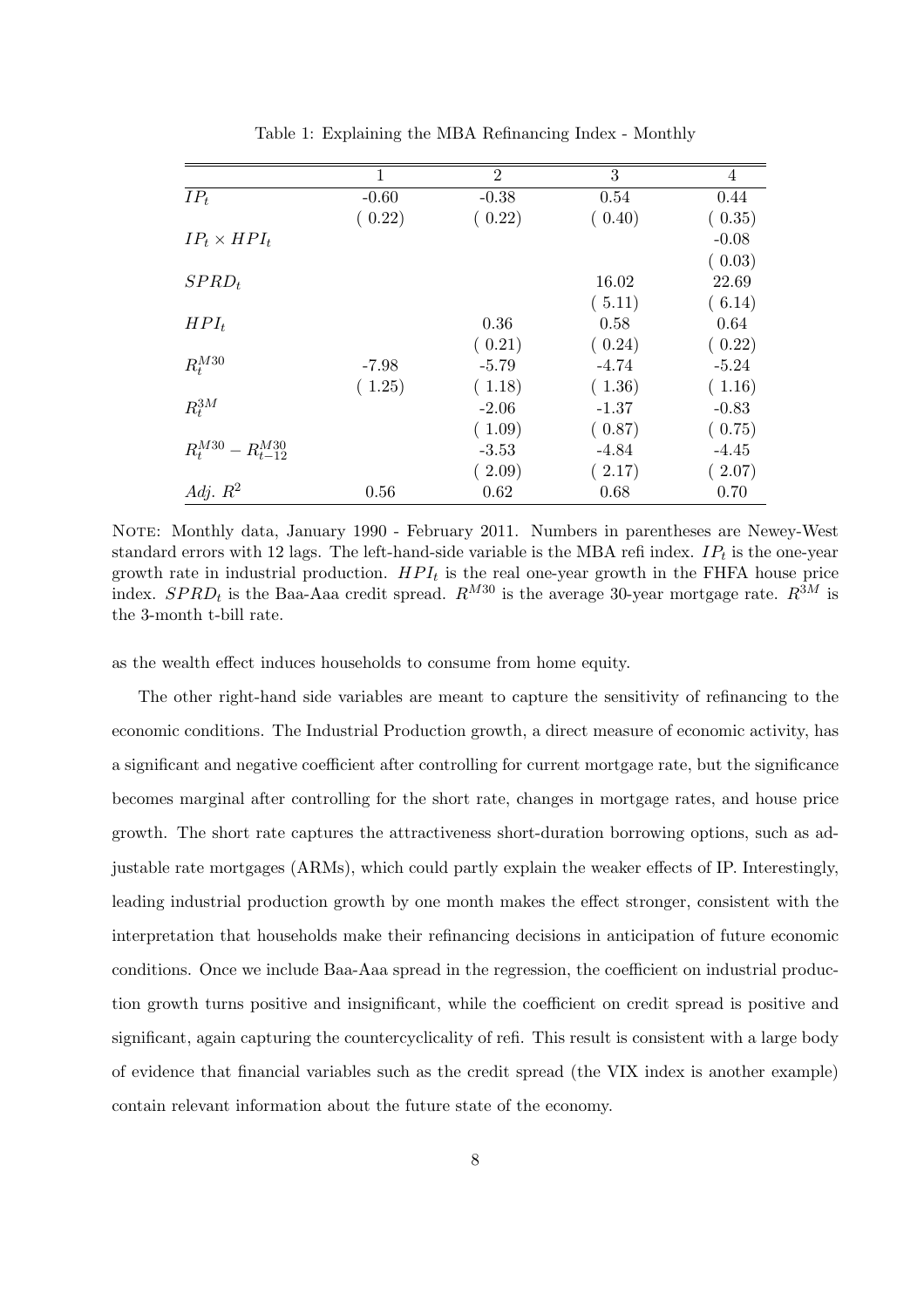Finally, even in the presence of credit spread, the interaction of industrial production growth and past house price growth has a negative and significant coefficient. It suggests that households are more likely to refinance when economic condition weakens but the amount of home equity they have is large.

The aggregate refinancing index does not distinguish between cash-out refinancing (taking out a loan with a larger balance than the previous one) from those that result in the same or lower loan balances. We now examine how cash-outs react to macroeconomic conditions, which provide a more direct measure of household borrowing.

Figure 2 Panel A plots the time series of the percentage of refinancing for which the loan amount (i) is raised by  $5\%$  or more, (ii) remains the same, or (iii) is reduced by  $5\%$  or more. The data is from Freddie Mac for the period of Q1 of 1985 to Q1 of 2011. On average, 61% of refinancing over this period are cash-outs, which highlights the importance of cash-outs in mortgage refinancing. The share of cash-outs is visibly higher towards the end of each expansion, and it becomes lower after a recession. In contrast, the fraction of refinancing that do not result in a higher loan balance does not appear to have a clear business cycle pattern. The waves in the mid-90s and early 2000s instead correspond to periods of declines in mortgage rates, which is intuitive since the goal of such refinancing should be to reduce interest payments. Finally, the fraction of pay-down refinancing, those that result in a reduction in loan balance, typically rises following a recession, as households repay the loans they take out entering the recession. These pay-downs should also be associated with lower rates, for otherwise households could prepay rather than refinance their mortgages.

Like other types of refinancing, cash-outs can also be due to low interest rates. Thus, it is informative to examine under what conditions refinancing tends to lower loan rates. Panel B of Figure 2 plots the ratio of the median new mortgage rates on refinance loans to the old mortgage coupon rates *k*. Households tend to refinance despite higher rates towards the end of economic expansions, but at lower rates coming out of recessions. The correlation between this rate ratio and the cash-out share in Panel A is 78%. Together, they suggest that macroeconomic factors other than interest rates play an important role in determining the aggregate amount of cash-out refinancing.

Why do households refinance their mortgages at higher rates? One possibility is that they are borrowing against future income (consumption smoothing), either because their expected future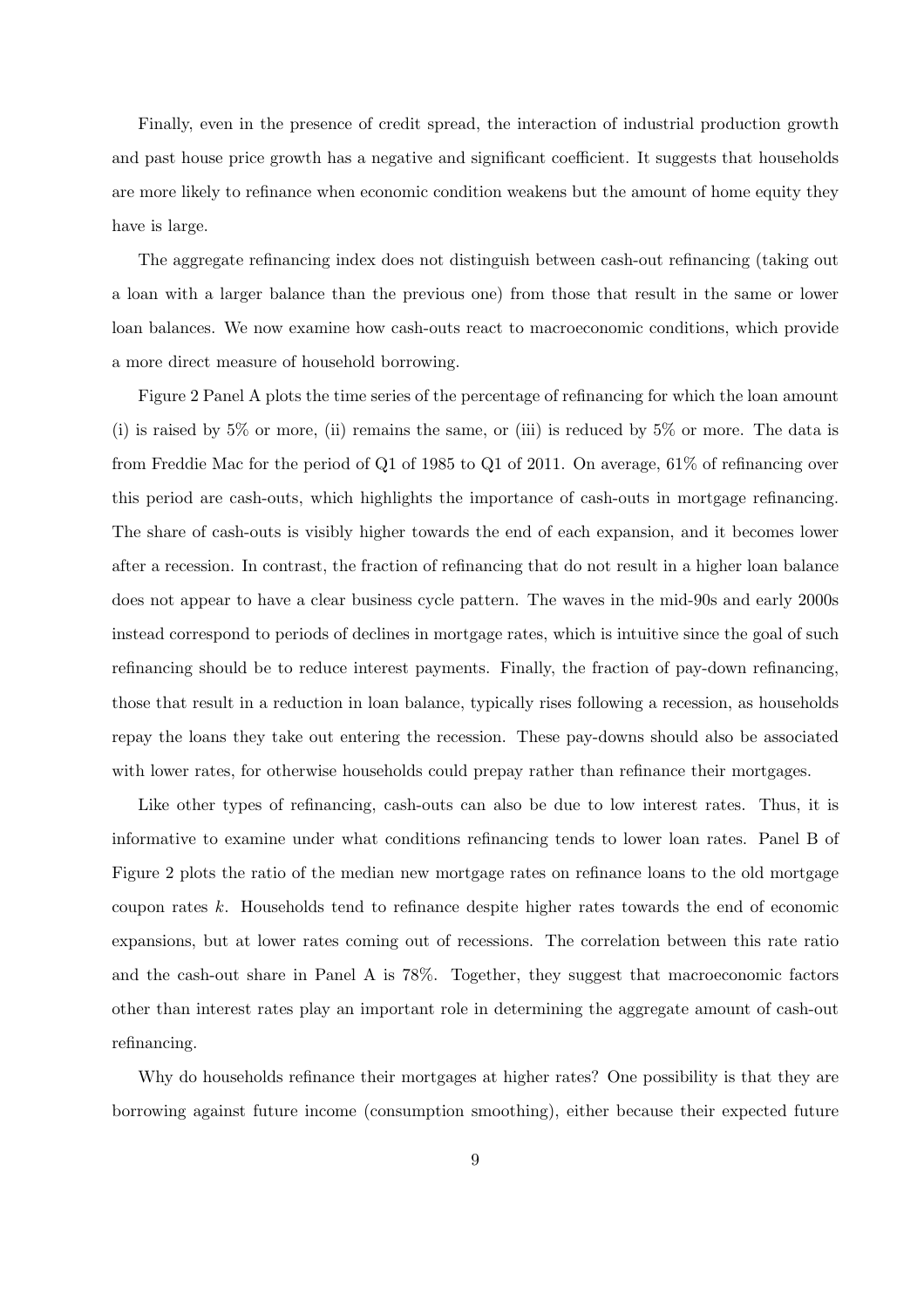

Figure 2: Panel A plots the percentage of refinancing resulting in 5% higher loan amount (cashout), no change in loan amount, or lower loan amount (pay-down). Panel B plots the median ratio of new to old loan rates upon refinance.

income has become higher, or they are currently hit by a temporary drop in income. Given that labor income is not tradable and other non-collateralized personal loans (e.g., credit card loans) are expensive, the house can become a major source of credit for liquidity constrained households. A second, and related, reason is that households borrow preemptively when they expect future income to drop. Frictions such as loan-to-income ratio restriction, and more severe adverse selection due to higher income volatility in the cross section can make it more difficult (costly) to borrow in bad times, which will generate precautionary demand for borrowing before income has fallen. Third, households who need to borrow from the house might expect long term mortgage rates to rise in the future, so they may be attempting to "time the market" by taking out larger mortgages in anticipation and locking in the low rate. Fourth, households might expect house value to fall,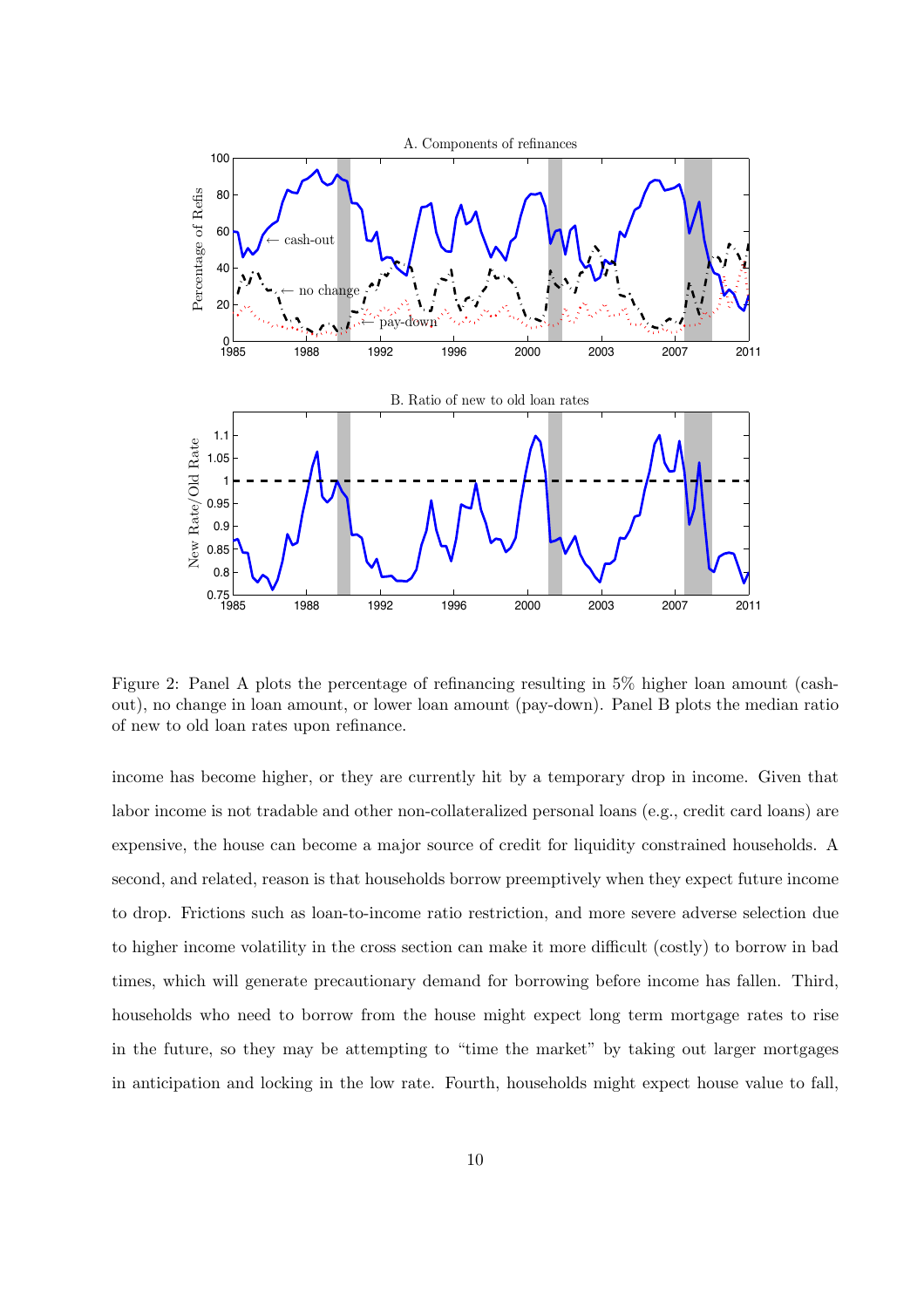which affects their future borrowing capacity through the loan-to-value ratio restriction.<sup>2</sup> Finally, if households expect higher returns from other types of investment (e.g., from the stock market or the housing market), they might borrow against the house in spite of high rates.

Finally, we examine to what extent do households rely on cash-out to smooth shocks to income. We normalize the dollar amount of total home equity cashed outs by year-ago personal income, and then regress it on real personal income growth, house price growth, and several interest rate variables:

$$
CASHOUT_t = c_0 + c_{pi}PI_t + c_{hpi}HPI_t + c_r R_t^{3m} + c_{r30}R_t^{M30} + c_{r30l}(R_t^{M30} - R_{t-12}^{M30}) + \epsilon_t,
$$
 (2)

where PI is past one-year real income growth, and the other variables are the same as defined in (1).

The results are shown in Table 2. Over the sample, growth in real personal income is only weakly negatively correlated with the cash-out to income ratio. However, after controlling for house price and interest rate information, the coefficient on personal income growth becomes significantly negative, again consistent with the interpretation that households use cash-out to smooth temporary negative income shocks. The magnitude of the coefficient can be interpreted as follows. If real income drops by  $1\%$ , households on average increase cash-out by 0.15-0.17% of income to offset this effect. Obviously, there will be significant heterogeneity across households in their cash-out responses to income shocks which we do not capture here. We explore these effects in our model.

While cash-out is still negatively related to the level of 30-year mortgage rate, it is negatively related to the term spread  $(R^{M30} - R^{3M})$ , and positively related to the one-year change in mortgage rate, the opposite of the case for refi (see Table 1). This is due to the fact that different components of refinancing depend on interest rates diÆerently. When households refinance to lower their interest payments, the diÆerence between the current mortgage rate and lagged mortgage rate is a proxy for the potential size of interest savings, which ought to be negatively related to the likelihood to refi. When households decide when to cash out, the level of current mortgage rate compared to the costs of other sources of financing as well as the expectation of future rates also matter. Thus, the fact that cash-out tends to rise with mortgage rates could be due to the costs of other sources

 $2$ Higher house price might also lead to more cash-out due to the wealth effect, or if they own investment properties.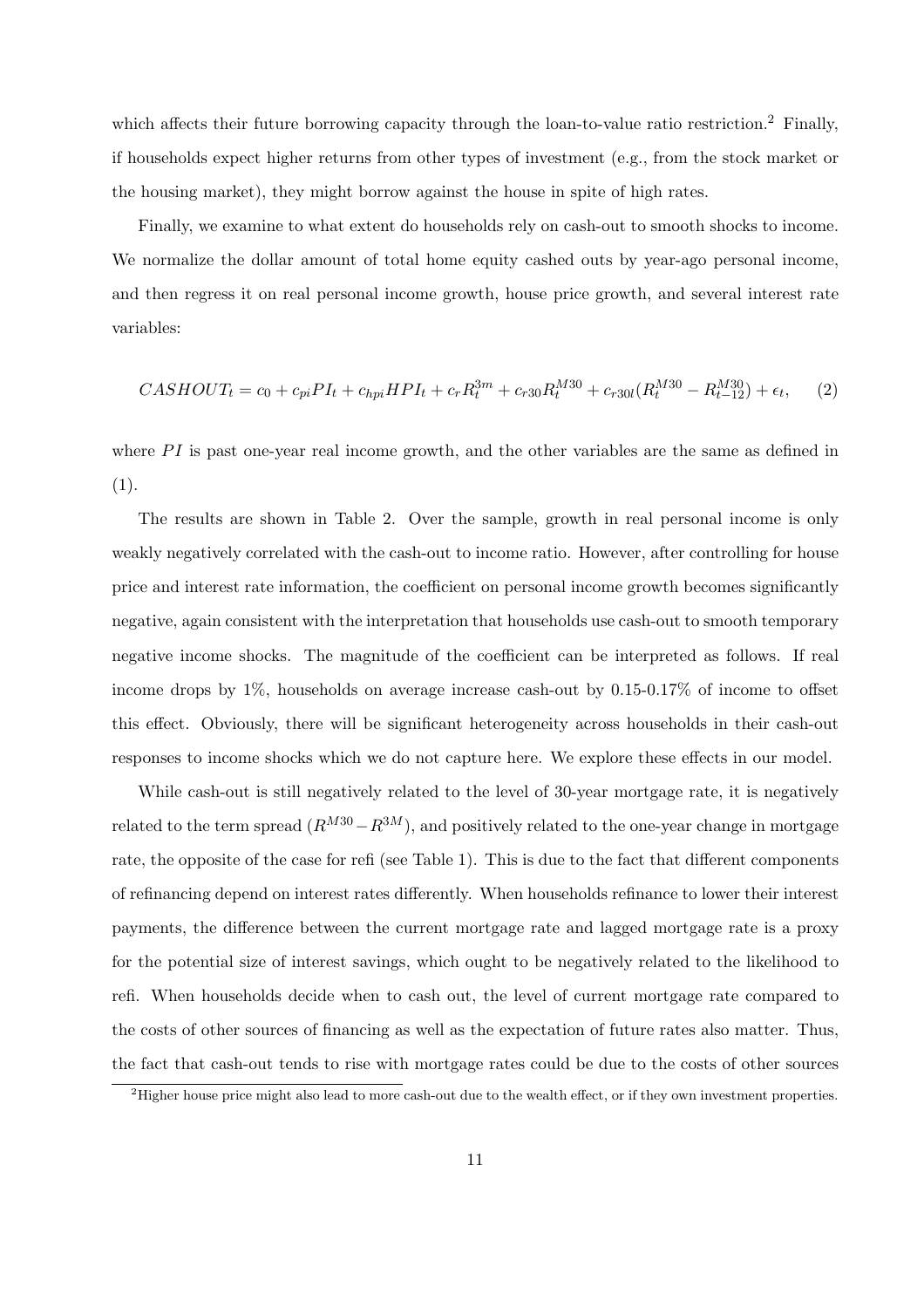|                              | $\mathbf{1}$ | $\overline{2}$ | 3        | 4        | 5        |
|------------------------------|--------------|----------------|----------|----------|----------|
| $PI_t$                       | $-0.015$     | $-0.152$       | $-0.143$ | $-0.169$ | $-0.167$ |
|                              | (0.112)      | (0.050)        | (0.039)  | (0.048)  | (0.054)  |
| $PI_t \times HPI_t$          |              |                |          |          | $-0.345$ |
|                              |              |                |          |          | (1.819)  |
| $SPRD_t$                     |              |                |          | 0.403    | 0.389    |
|                              |              |                |          | (0.294)  | (0.340)  |
| $HPI_t$                      |              | 0.120          |          | 0.132    | 0.132    |
|                              |              | (0.032)        |          | (0.032)  | (0.033)  |
| $HPI_t^{2Y}$                 |              |                | 0.086    |          |          |
|                              |              |                | (0.013)  |          |          |
| $R_t^{M30}$                  |              | $-0.009$       | $-0.007$ | $-0.009$ | $-0.009$ |
|                              |              | (0.003)        | (0.002)  | (0.003)  | (0.003)  |
| $R^{3M}_{\rm t}$             |              | 0.003          | 0.002    | 0.003    | 0.003    |
|                              |              | (0.002)        | (0.001)  | (0.002)  | (0.002)  |
| $R_t^{M30} - R_{t-12}^{M30}$ |              | 0.004          | 0.003    | 0.004    | 0.004    |
|                              |              | (0.001)        | (0.001)  | (0.001)  | (0.001)  |
| Adj. $R^2$                   | $-0.014$     | 0.568          | 0.704    | 0.582    | 0.576    |

Table 2: Cashout and Personal Income

NOTE: Quarterly data, Q1 1993 - Q1 2011. Numbers in parentheses are Newey-West standard errors with 4 lags. The left-hand-side variable is the ratio of annualized dollar cash-out to personal income lagged by 4 quarters.  $PI_t$  is one-year real personal income growth.  $HPI_t$  is the real one-year growth in the FHFA house price index.  $HPI_t^{2Y}$  is the real two-year growth in the FHFA house price index.  $SPRD<sub>t</sub>$  is the Baa-Aaa credit spread.  $R<sup>M30</sup>$  is the average 30-year mortgage rate.  $R^{3M}$  is the 3-month t-bill rate.

of credit (e.g., credit card) rising faster than mortgage rates or expectation of an increase in future mortgage rates. Finally, similar to the case of refinancing, house price growth is positively related to cash-out, both because of the wealth effect of higher home value and the fact that the availability of home equity is required for cash-out. Credit spread is positively related to cash-out, but the effect is not significant.

### 2.2 State level evidence

To investigate the response of mortgage refinancing to economic activity further, we use state-level data on the origination of home mortgage loans at the state level. This potentially allows us to separate the effect of low interest rates from that of deteriorating economic conditions, insofar as there is heterogeneity in business conditions across states so that local economic activity variables are less synchronized with the interest rates than are aggregate quantities, and that households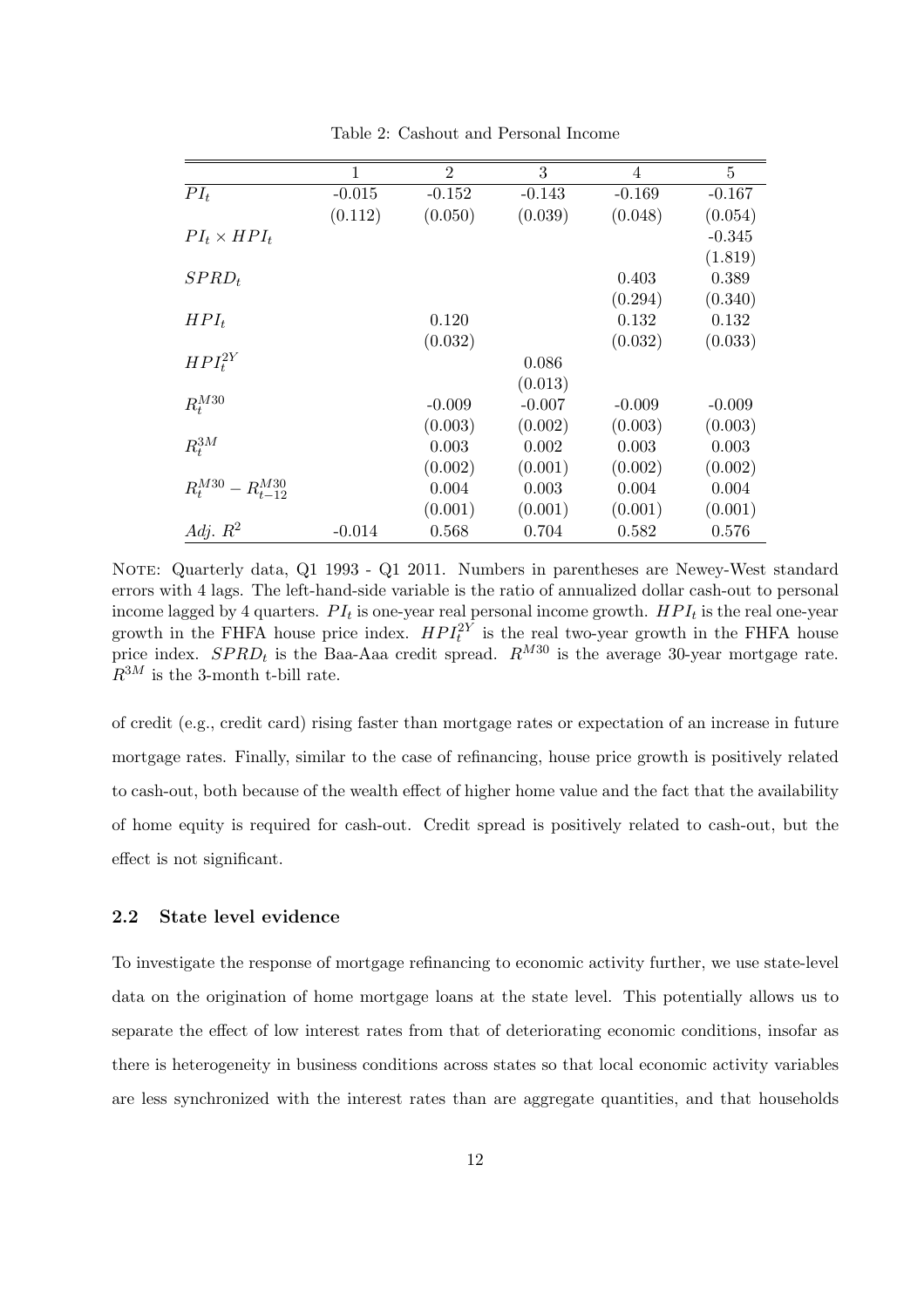cannot diversify away state-level shocks.

We use quarterly data on the mortgage loans (both refinance and purchase) for each of the 50 states and D.C., based on aggregated Home Mortgage Disclosure Act (HMDA) reporting. We regress the quarterly changes in the number of loans taken in order to refinance existing mortgages (adjusted by the state population) on measures of economic conditions. We use three such measures, specifically growth rates of nonfarm payroll employment, of the State Coincident Economic Activity Index (*CEAI*), which combines information contained in nonfarm payrolls, unemployment, hours worked and wages, and trends with the Gross State Product (GSP), and of the total personal income (*TPI*), deflated using the national consumer price index.<sup>3</sup> We use year-on-year (log) growth rates of quarterly levels of these measures as the main explanatory variables.

House prices determine both the motive to refinance due to a wealth effect and the ability of households to borrow against the value of their homes (perhaps for reasons unrelated to consumption smoothing). Since economic conditions are correlated with the level of house prices, refinancing activity could be high under good economic conditions due to high house prices. Thus, to better capture the effect of consumption smoothing on refinancing, it is important to control for house price appreciation in our regression. We use the FHFA house price indices for the 50 states and DC as our measure of house prices. As before, we also control for aggregate variables: the 30 year mortgage rate (contemporaneous and lagged by one year) and the short-term interest rate.

We run pooled time series/cross-sectional regressions of the form:

$$
REFI_t^{State} = b_{Cycle}Cycle_t^{State} + b_{HPI} \Delta HPI_t^{State} + b_{CH} Cycle_t^{State} \times HPI_t^{State} + \bar{R}_t^i
$$
  
+  $b_w W AC_t^{State} + b_r R_t^{3M} + b_{r30} R_t^{M30} + b_{r30l} R_{t-4}^{M30} + b_t + b_{State} + \epsilon_t,$  (3)

where  $REFI_t^{State}$  is the number of refinance loans originated in state *i* over the quarter *t*, scaled by the state's population in the prior year. *CycleState* is the variable that measures state-level aggregate economic conditions,  $\Delta HPI_t$  measures house price appreciation using the 2-year growth in the FHFA state-level house price index that captures appreciation of the mortgaged properties,  $\bar{R}^i_t$  is the average rate on newly originated conventional mortgages in state *i* over the past year,<sup>4</sup>

<sup>3</sup>Unlike the payroll employment and personal income measures, *CEAI* is not available for D.C.

<sup>&</sup>lt;sup>4</sup>This variable is available from FHFA at annual frequency; we interpolate it linearly to generate quarterly observations.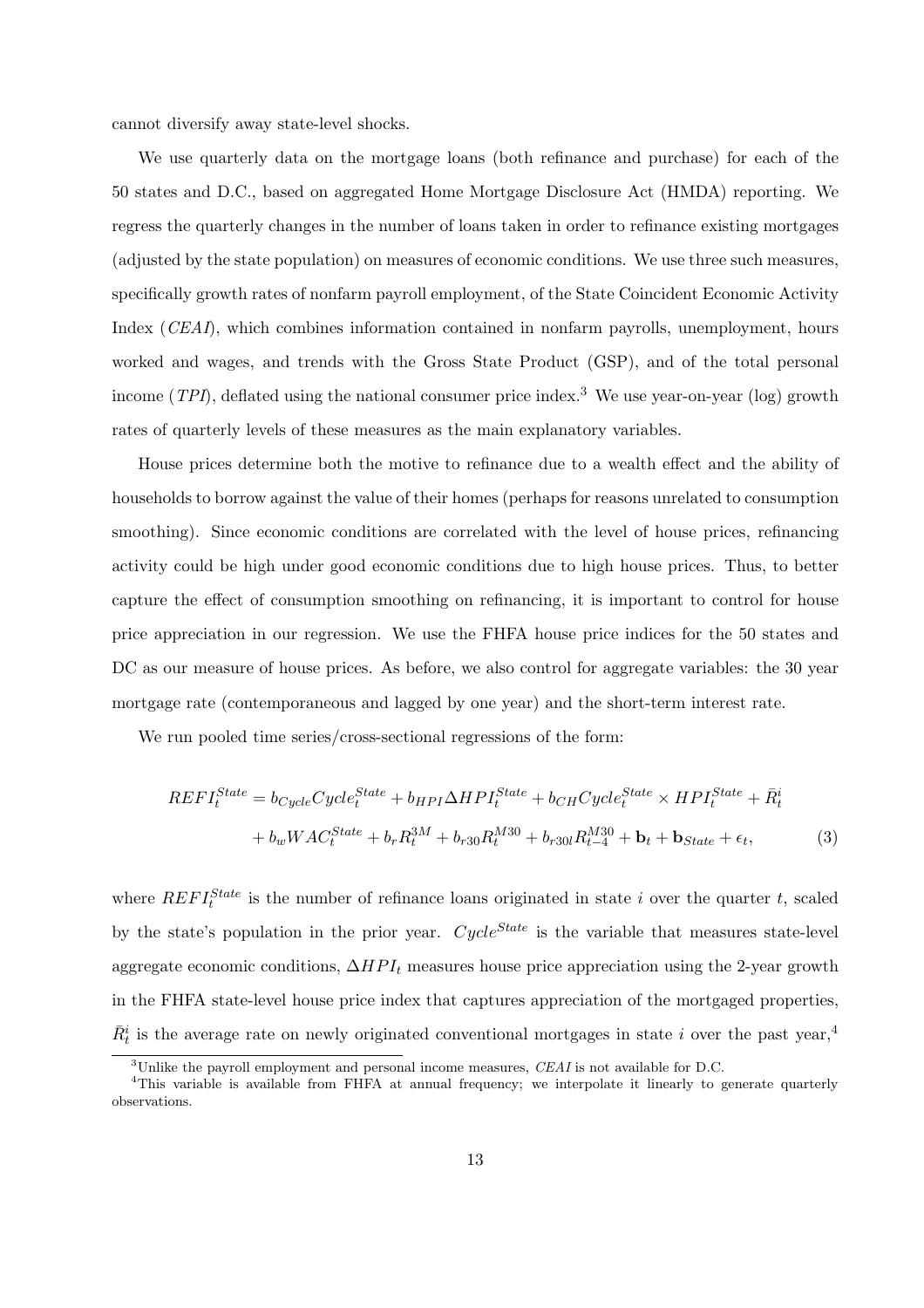*WAC*<sup>*State*</sup> is the weighted average coupon on conforming mortgage loans outstanding in the state in the first month of the quarter that summarizes the rates currently paid by borrowers,  $\mathbf{b}_t$  is the vector of quarter fixed effects that captures aggregate information not contained in other variables, and  $\mathbf{b}_{State}$  a vector of state fixed effects. State fixed effects are important since there is substantial heterogeneity across states in the fixed costs associated with refinancing a mortgage (such as title insurance, taxes, etc.), which result in different average levels of refinancing as well as its sensitivity to aggregate variables. Given this specification, we are identifying the effect of within-state variation in economic conditions on refinancing. We include the lagged *Cycle* variable to capture delayed response of households to economic conditions, and include an interaction term between *Cycle* and the house price growth, orthogonalized with respect to both variables, to test whether higher level of house prices help relax the borrowing constraint especially in bad times.

Table 3 presents the results of the state-level regressions for different specifications (two different economic activity measures). The coefficients on the state-level business cycle variables in the first column are all negative and statistically significant in all but one specification (*TPI* without time fixed effects), consistent with the view that households are more likely to refinance their mortgages in a downturn. The state-level cycle variable remains significantly negatively related to refinancing when the quarter fixed effects are included, indicating that their presence does not simply proxy for variation in the aggregate term structure variables.

As expected, house price appreciation is positively related to refinancing. In fact, the effects of the business cycle variables become stronger (more negative) after house price appreciation is taken into account, which helps tease out the rise in refinancing in good times due to house value appreciation (results without house price index are not reported). Moreover, the interaction terms of house prices and the cycle variables are negative and typically statistically significant, suggesting that higher levels of house prices are particularly important for refinancing during economic downturns.

Both the 30-year mortgage rates and the short-term interest rate have a significant negative effect on refinancing, as expected. Similarly, the WAC has a significant positive coefficient, consistent with the fact that it captures the rates currently paid by borrowers, so that higher WAC translated into a greater incentive to refinance if current rates are low. In the specification with time fixed effects (where aggregate interest rates are not included) WAC has a negative coefficient, potentially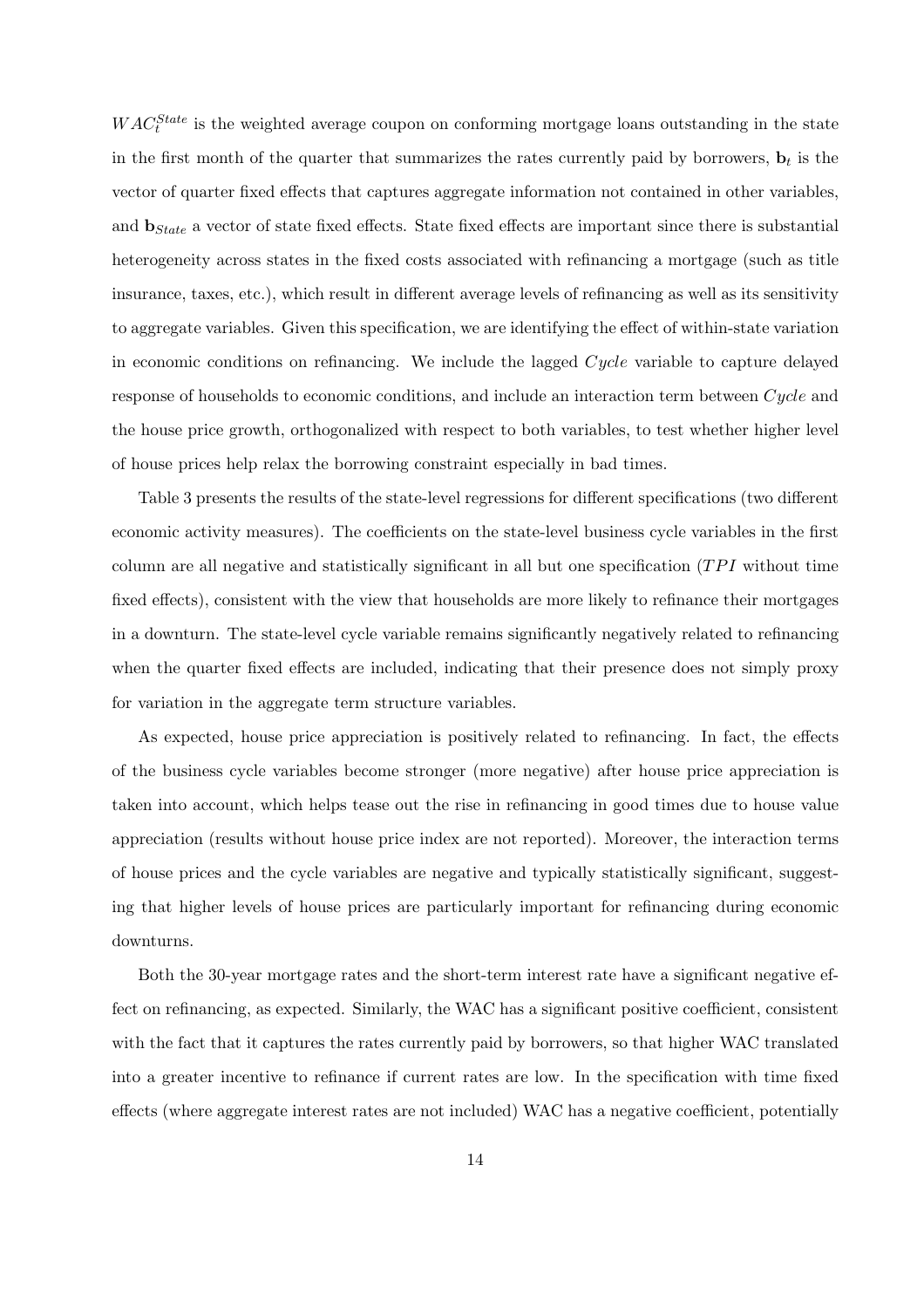|                | $Cycle_t$                | $HPI_t$ | $C_t \times H_t$        | <b>WAC</b>               | $\bar{R^i_{t}}$     | $R_t^{M30}$            | $\overline{R_t^{3M}}$ | $\overline{R^{M30}_{t-4}}$ | $\overline{R^2}$ |
|----------------|--------------------------|---------|-------------------------|--------------------------|---------------------|------------------------|-----------------------|----------------------------|------------------|
|                | $-0.29$                  | 0.17    | $-1.85$                 | 0.62                     | 1.50                | $-1.70$                | $-0.75$               | $-0.20$                    | 0.61             |
| Robust         | $\left[ \; 0.05 \right]$ | 0.01    | $\left[0.51\right]$     | $\left[ \; 0.03 \right]$ | $\left[0.22\right]$ | [0.11]                 | $\left[0.06\right]$   | 0.11                       |                  |
| NW             | 0.05                     | 0.01    | [0.39]                  | $\mid 0.05 \mid$         | 0.22                | $\lfloor 0.12 \rfloor$ | 0.06                  | 0.12                       |                  |
| $\overline{2}$ | $-0.24$                  | 0.10    | $-0.64$                 | $-2.74$                  | 0.32                |                        |                       |                            | 0.89             |
| Robust         | $\left[0.05\right]$      | 0.01    | [0.27]                  | [0.70]                   | $\left[0.41\right]$ |                        |                       |                            |                  |
| NW             | 0.05                     | 0.01    | $\left[ \ 0.20 \right]$ | $\left[ \ 0.67\right]$   | 0.37                |                        |                       |                            |                  |
| 3              | $-0.10$                  | 0.16    | $-1.29$                 | 0.64                     | 1.56                | $-1.79$                | $-0.80$               | $-0.23$                    | 0.60             |
| Robust         | $\left[0.03\right]$      | 0.01    | $\mid$ 0.42             | $\mid 0.04 \mid$         | $\left[0.24\right]$ | $\mid 0.12 \mid$       | $\left[0.06\right]$   | [0.11]                     |                  |
| NW             | $\lfloor 0.03 \rfloor$   | 0.01    | [0.34]                  | $\lfloor 0.05 \rfloor$   | 0.23                | $\mid 0.12 \mid$       | 0.07                  | 0.12                       |                  |
| 4              | $-0.14$                  | 0.10    | $-0.47$                 | $-2.62$                  | 0.36                |                        |                       |                            | 0.89             |
| Robust         | [0.04]                   | 0.01    | $\left[0.19\right]$     | [0.70]                   | $\left[0.42\right]$ |                        |                       |                            |                  |
| NW             | $\left[0.03\right]$      | 0.01    | $\mid 0.13\mid$         | $\left[ \ 0.69 \right]$  | 0.37                |                        |                       |                            |                  |
| 5.             | 0.01                     | 0.15    | $-1.89$                 | 0.61                     | 1.84                | $-1.89$                | $-1.00$               | $-0.32$                    | 0.60             |
| Robust         | $\lfloor 0.03 \rfloor$   | 0.01    | $\mid 0.54\mid$         | 0.04                     | 0.27                | 0.14                   | 0.06                  | 0.11                       |                  |
| N W            | 0.03                     | 0.01    | $\left[0.37\right]$     | $\mid 0.05 \mid$         | 0.26                | $\mid 0.13 \mid$       | 0.07                  | 0.13                       |                  |
| 6              | $-0.10$                  | 0.09    | $-0.36$                 | $-2.63$                  | 0.18                |                        |                       |                            | 0.89             |
| Robust         | $\left[ \ 0.03 \right]$  | 0.01    | $\lfloor 0.25 \rfloor$  | $\mid 0.70 \mid$         | 0.44                |                        |                       |                            |                  |
| NW             | 0.03                     | 0.01    | 0.22                    | 0.70                     | 0.39                |                        |                       |                            |                  |

Table 3: State-level refinancing activity

NOTE: Quarterly data, 1993.III - 2009.IV (time subscript t is in monthly units). The dependent variable is the total number of newly originated refinance loans in the state over a quarter relative to the rescaled population of the state for the previous year (based on HMDA data). *Cycle* refers to the yearon-year growth in either the non-farm payroll employment index scaled by the state population (*Payroll*, specifications 1 - 2), State Coincident Economic Activity index in columns (*CEAI*, specifications 3 - 4 ), or the Total Personal Income (*TPI*, deflated using the CPI, specifications 5 - 6). *HPI* is the two-year growth rate of the state-level house price index.  $C_t \times H_t$  is the orthogonalized interaction term, i.e. the residual from regressing the product of *Cycle* and *HPI* on a constant and both of these variables. WAC is weighted average coupon rate for conforming fixed-rate mortgages (equal-weighted average across FNMA and FHLMC loans) in a given state.  $\bar{R}^i_t$  is the average coupon rate on all newly-originated conventional prime loans in the state over the quarter. Specifications 2, 4 and 6 have quarter fixed effects. Standard errors are in brackets (*Robust* are clustered by state, and *NW* are Newey-West with 20 lags).

due to the fact that it may capture persistent state-specific variation in mortgage spreads that we cannot control for separately without detailed state-level data on mortgage rates. Interestingly, the effect of current state-level mortgage rates is positive rather than negative, although not significant with time fixed effect, suggesting that it is capturing mostly aggregate variation in mortgage spreads (which are positively related to both default and prepayment risk).

Another measure of refinancing is the total volume of refinance loans. Table 4 reports results of regressions (3) where  $REFI_t^{State}$  is defined as the total dollar volume of newly originated refinance loans in state *i* over quarter *t* divided by the total personal income in the state over the previous quarter. The results are very similar: the *Cycle* variable comes in negatively (and significantly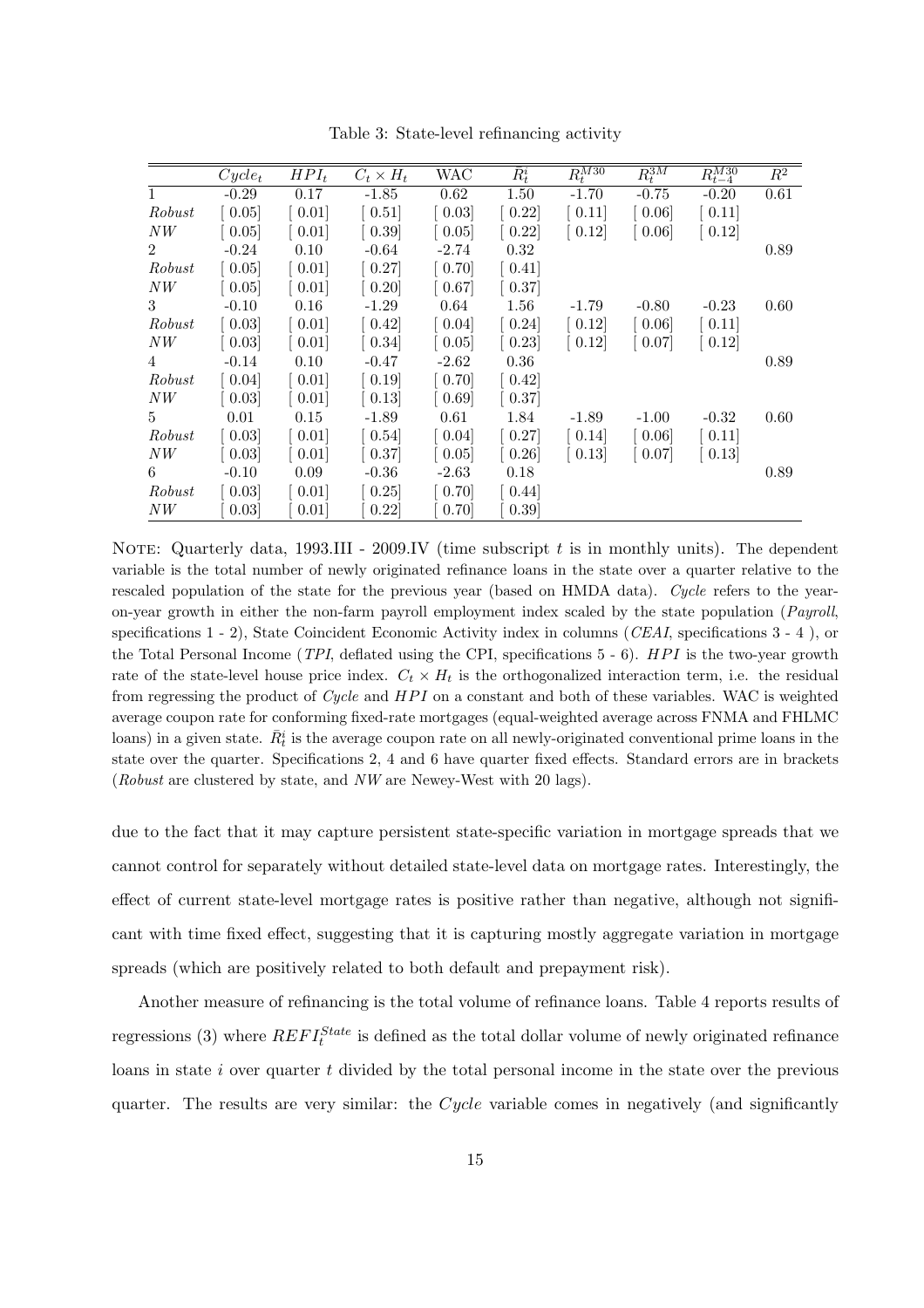|                | $Cycle_t$            | $HPI_t$              | $C_t \times H_t$              | <b>WAC</b>           | $\bar{R^i_t}$ | $R_t^{M30}$      | $R_t^{3M}$           | $R_{t-4}^{M30}$      | $\overline{R^2}$ |
|----------------|----------------------|----------------------|-------------------------------|----------------------|---------------|------------------|----------------------|----------------------|------------------|
| $\mathbf{1}$   | $-1.63$              | 0.86                 | $-6.78$                       | 2.30                 | 7.77          | $-8.21$          | $-3.69$              | $-1.37$              | 0.65             |
| Robust         | $\lceil 0.26 \rceil$ | $\lceil 0.05 \rceil$ | 2.52                          | $\left[0.16\right]$  | 1.17          | [0.58]           | $\left[0.28\right]$  | $\left[0.53\right]$  |                  |
| NW             | 0.25                 | 0.05                 | 1.77                          | $\left[0.20\right]$  | 1.07          | $\mid 0.59 \mid$ | 0.31                 | 0.57                 |                  |
| $\overline{2}$ | $-1.70$              | 0.64                 | $-2.52$                       | $-15.54$             | 5.32          |                  |                      |                      | 0.87             |
| Robust         | 0.35                 | 0.08                 | 1.83                          | 5.19                 | 2.45          |                  |                      |                      |                  |
| NW             | 0.30                 | 0.06                 | $\left[ 1.43 \right]$         | 4.57                 | 2.21          |                  |                      |                      |                  |
| 3              | $-0.74$              | 0.84                 | $-4.92$                       | 2.39                 | 7.93          | $-8.61$          | $-3.80$              | $-1.53$              | 0.65             |
| Robust         | $\left[0.16\right]$  | 0.05                 | $\left[ \right. 1.94 \right]$ | $\lceil 0.17 \rceil$ | 1.22          | [0.62]           | $\lceil 0.31 \rceil$ | 0.53                 |                  |
| NW             | 0.16                 | 0.05                 | 1.41                          | $\left[0.21\right]$  | 1.13          | $\mid 0.61 \mid$ | $\left[0.33\right]$  | 0.59                 |                  |
| 4              | $-1.00$              | 0.63                 | $-1.92$                       | $-14.78$             | 5.44          |                  |                      |                      | 0.86             |
| Robust         | 0.21                 | 0.07                 | 1.17                          | 5.41                 | 2.47          |                  |                      |                      |                  |
| NW             | 0.19                 | 0.06                 | $\lfloor 0.83 \rfloor$        | 4.74                 | 2.23          |                  |                      |                      |                  |
| 5.             | $-0.25$              | 0.76                 | $-7.14$                       | 2.30                 | 8.98          | $-9.19$          | $-4.69$              | $-1.88$              | 0.64             |
| Robust         | [0.14]               | 0.05                 | 2.72                          | $\left[0.18\right]$  | 1.28          | [0.69]           | $\left[0.29\right]$  | 0.54                 |                  |
| NW             | 0.15                 | 0.04                 | 1.81                          | 0.20                 | 1.21          | 0.64             | 0.32                 | $\lceil 0.63 \rceil$ |                  |
| 6              | -0.75                | 0.56                 | -1.17                         | $-14.48$             | 4.54          |                  |                      |                      | 0.86             |
| Robust         | 0.17                 | 0.07                 | 1.84                          | 5.26                 | 2.46          |                  |                      |                      |                  |
| NW             | 0.15                 | 0.06                 | 1.50                          | 4.77                 | 2.27          |                  |                      |                      |                  |

Table 4: Refinance loan volume relative to total income

NOTE: Quarterly data, 1993.III - 2009.IV (time subscript t is in monthly units). The dependent variable is the total dollar volume of newly originated refinance loans in the state over a quarter relative to the total personal income in the state for the previous quarter (based on HMDA data).*Cycle* refers to the year-on-year growth in either the non-farm payroll employment index scaled by the state population (*Payroll*, specifications 1 - 2), State Coincident Economic Activity index in columns (*CEAI*, specifications 3 - 4 ), or the Total Personal Income (*TPI*, deflated using the CPI, specifications 5 - 6). *HPI* is the two-year growth rate of the state-level house price index.  $C_t \times H_t$  is the orthogonalized interaction term, i.e. the residual from regressing the product of *Cycle* and *HPI* on a constant and both of these variables. WAC is weighted average coupon rate for conforming fixed-rate mortgages (equal-weighted average across FNMA and FHLMC loans) in a given state.  $\bar{R}^i_t$  is the average coupon rate on all newly-originated conventional prime loans in the state over the quarter. Specifications 2, 4 and 6 have quarter fixed eÆects. Standard errors are in brackets (*Robust* are clustered by state, and *NW* are Newey-West with 20 lags).

different from zero in all but one specification), house prices have a strongly positive effect, and the interaction is negative, albeit not significant when time fixed effects are present.

## 3 The Model

This section presents a dynamic model of household decisions. This model will focus on understanding households' decisions on how much to consume, save and finance a house over time, as a function of idiosyncratic shocks to income and aggregate shocks to short-term interest rates, real growth, house value, and inflation.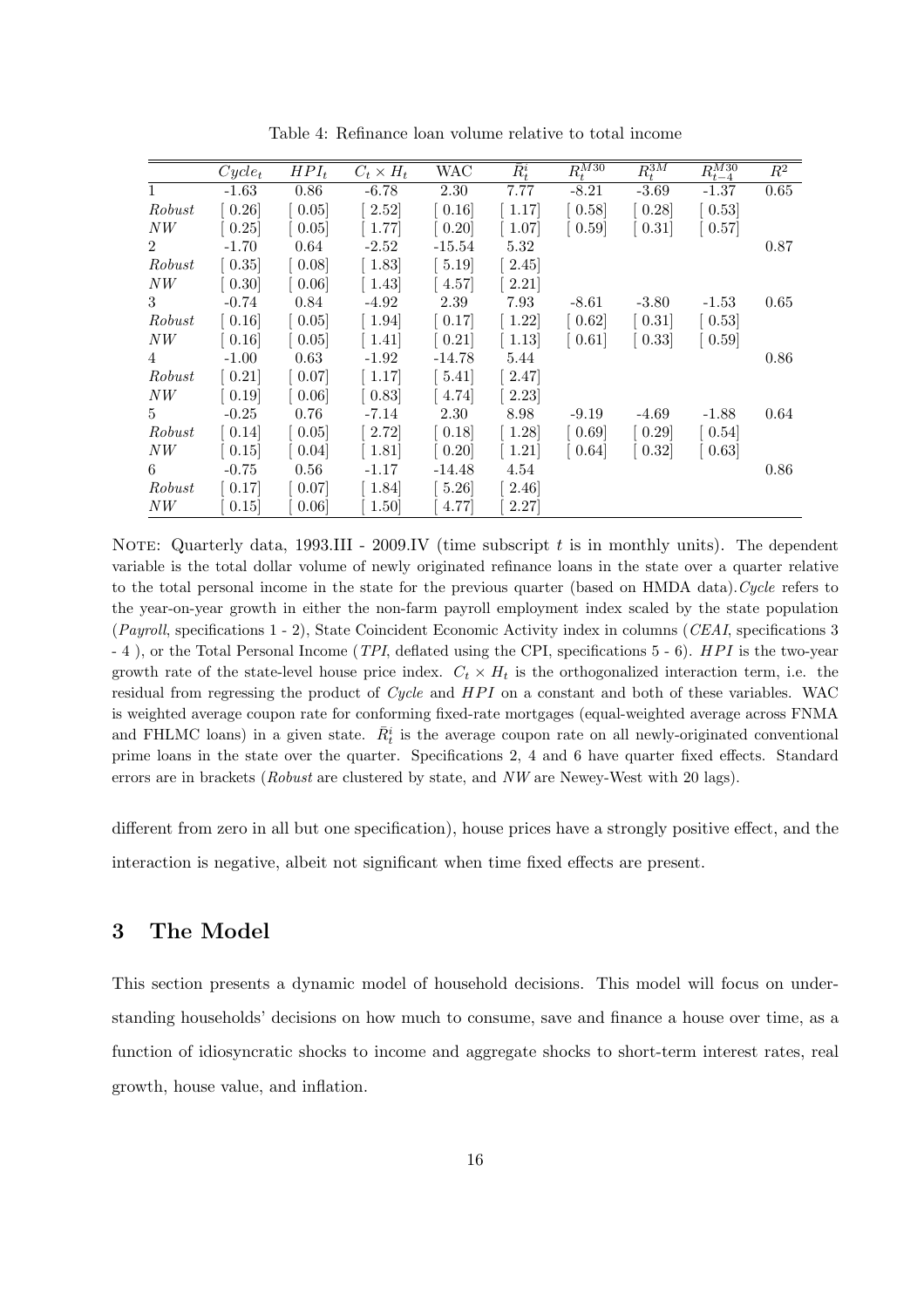### 3.1 Households

The economy is populated by ex-ante identical, infinitely lived households. Household are indexed by *i*. We assume households have time-separable utility over consumption,  $u(c_i)$ . Each household is endowed with a house with time-varying market price  $H_t$ , and one unit of labor supplied inelastically that receives an after-tax wage  $(1 - \tau)y_{it}$ . The idiosyncratic income process is stochastic and will be key in the optimal behavior.

Households can save using a one-period liquid asset *ait* that pays a stochastic nominal short rate in the economy, denoted by  $r_t^{\$}$ . The households are prevented from borrowing (except for through their mortgages), that is  $a_{it} \geq 0$  for all *t*. All variables are nominal, and the price level at time *t* is denoted by *pt*. The model will thus feature inflation risk, where the (gross) inflation rate is defined as  $\pi_{t+1} = p_{t+1}/p_t$ .

**House price** We make the assumption that nominal house prices  $H_t$  have a component that grows at the same rate as the economy (i.e. nominal aggregate income), as well as a component that represents the aggregate risk inherent in the housing market's transitory deviations from the trend in aggregate income. Therefore, the house price is

$$
H_t = p_t Y_t \bar{H} \tilde{h}_t,\tag{4}
$$

where  $\bar{H}$  is the house price level (in terms of the consumption good), and the shocks  $\tilde{h}_t$  are assumed to be stationary, so that real house price level is cointegrated with real aggregate income.

**Labor income** The nominal income process  $y_{it}$  for household *i* has an aggregate component,  $Y_t$ , as well as an idiosyncratic component,  $\tilde{y}_{it}$ . That is,

$$
y_{it} = p_t Y_t \tilde{y}_{it},\tag{5}
$$

The growth rate of the aggregate real income  $Y_t$  is  $Z_{t+1} = Y_{t+1}/Y_t$ . The idiosyncratic labor income component  $\tilde{y}_{it}$  follow an autoregressive process with state-dependent conditional volatility, i.e.,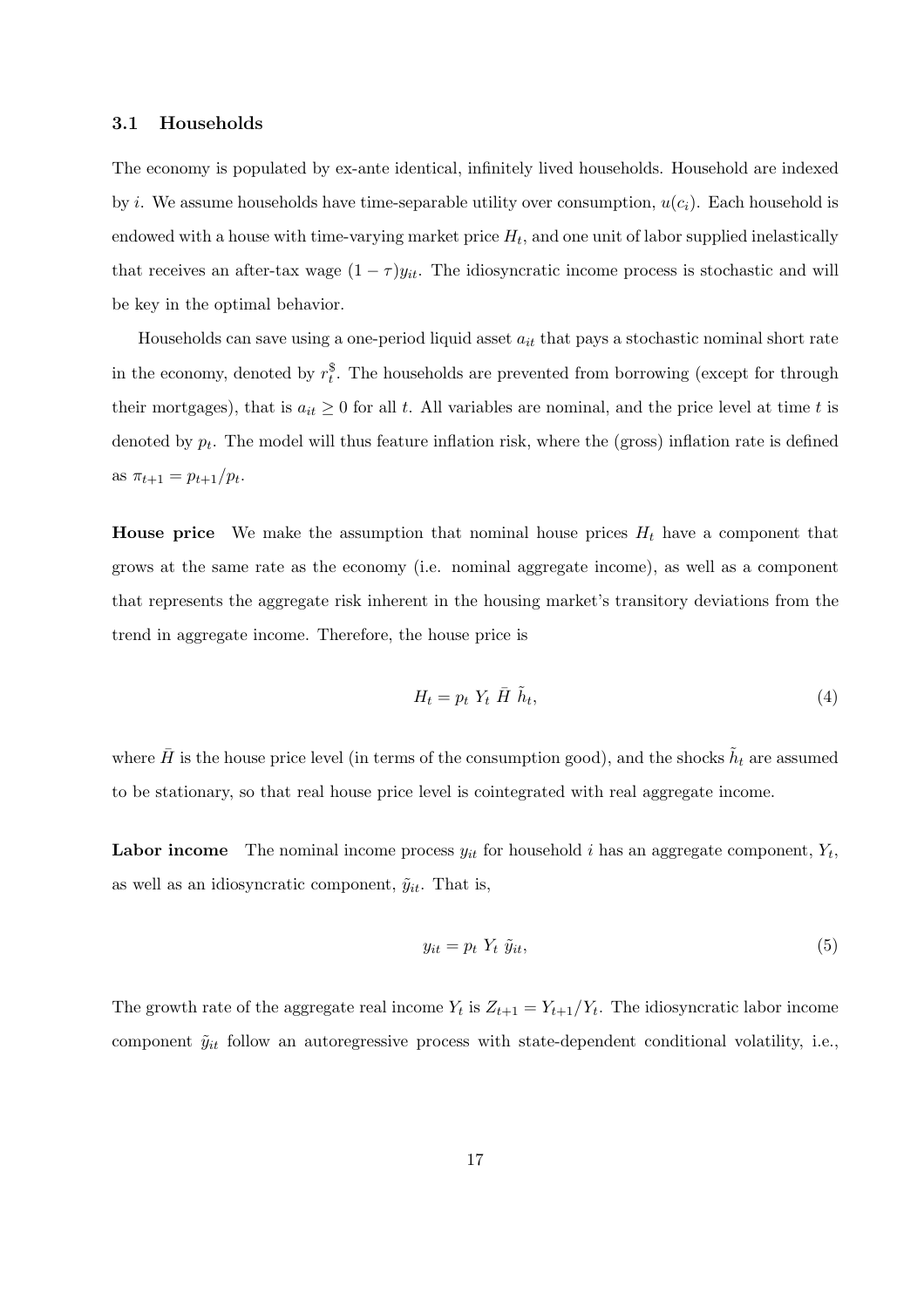heteroscedastic innovations, given by,

$$
\log \tilde{y}_{it} = \log \mu_y(Z_t) + \rho_y \log \tilde{y}_{i,t-1} + \sigma(Z_t) \epsilon_{it}^y, \quad \epsilon_{it}^y \sim \mathcal{N}(0, 1). \tag{6}
$$

The counter-cyclical nature of the idiosyncratic labor income risk is emphasized by Storesletten, Telmer, and Yaron (2004). We calibrate  $\mu_y(Z_t)$  so that the cross-sectional mean of the idiosyncratic components of income  $\tilde{y}_{it}$  implied by the stationary distribution equals to unity in every period:  $\log \mu_y(Z) = -\frac{1}{2}$  $\sigma^2(Z)$  $1+\rho_y$ 

Summary of exogenous shocks In total, there are four aggregate state variables, summarized in the aggregate state vector  $S_t \equiv (r_t^{\$}, Z_t, H_t, \pi_t)$ . We assume that  $S_t$  follows a first-order vector autoregressive process (VAR) in logarithms:

$$
\log S_{t+1} = \mu_S + \Phi_S \log S_t + \sqrt{\Sigma_S} \epsilon_{t+1}^S. \tag{7}
$$

For an individual household, the vector of exogenous state variables, denoted by *sit*, contains the individual labor income and the aggregate states:  $s_{it} \equiv (y_{it}, S_t)$ . We assume that all households bear the same aggregate risks since we focus on the "average" households that is likely to need to use home equity to smooth consumption (there is some evidence in the recent literature that wealthier households are disproportionately affected by aggregate fluctuations - e.g., Parker and Vissing-Jorgensen (2009)).

### 3.2 Mortgages

For simplicity, mortgages in this economy are assumed to be perpetual interest-only mortgages. Households have to meet a mortgage payment every period, defined as the (fixed) mortgage coupon rate  $k_{it}$  times the mortgage balance due on the house  $b_{it}$ . Note that the households can deduct the mortgage interest expense, which is the full mortgage payment for an interest-only mortgage, from their taxable income *yit*.

We assume that each household is initially endowed with a mortgage balance of  $b_{i0}$ , a mortgage rate equal to  $k_{i0}$ , and a house of value  $H_0$ . In other words, each household is endowed with home equity equal to  $H_0 - b_{i0}$ , and has to pay a mortgage annuity payment equal to  $k_{i0}b_{i0}$ . Households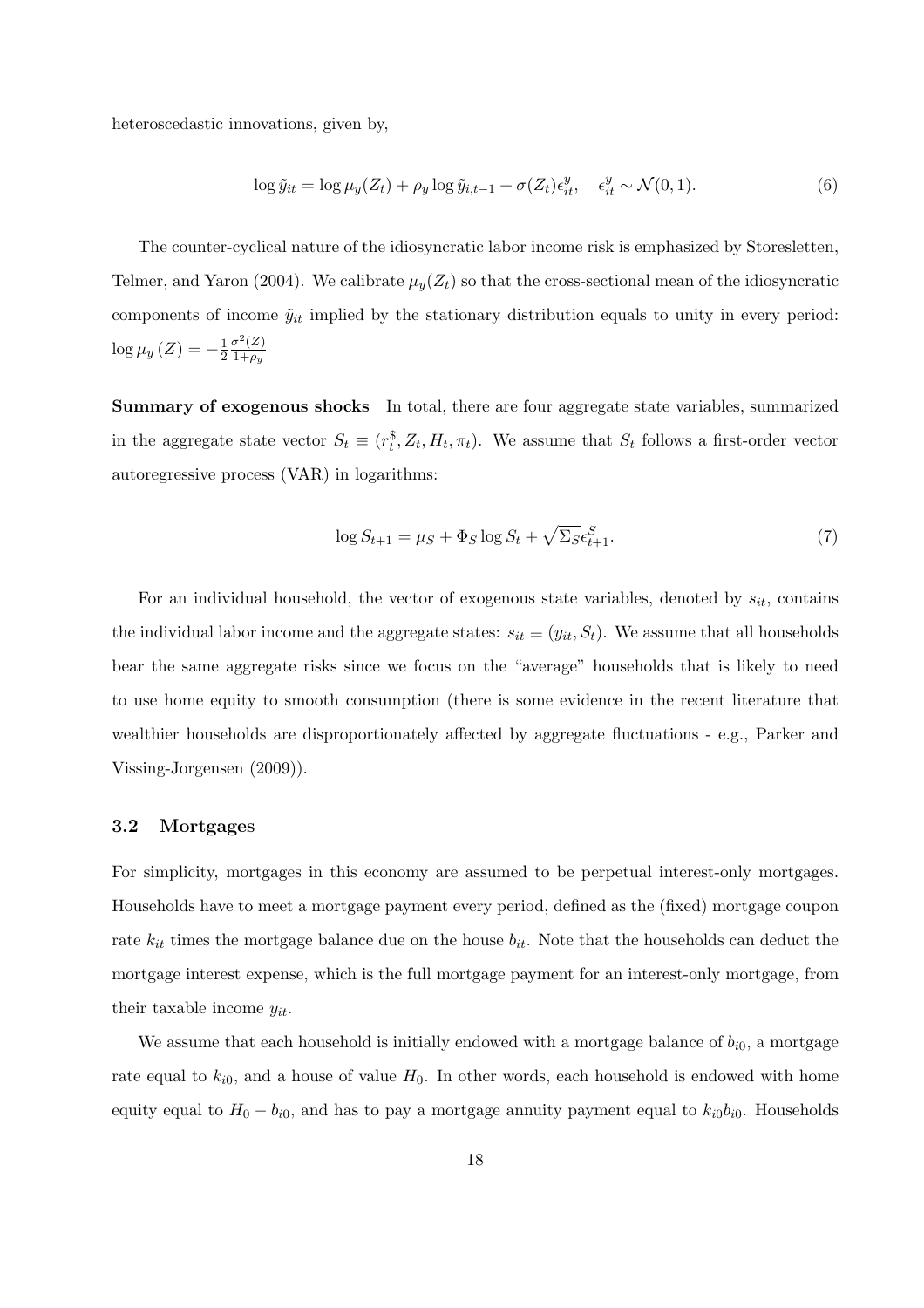are only allowed to borrow a fraction of the full value of their home, that is they face the following constraint in mortgage financing,

$$
b_{i,t+1} \le \xi \ H_t,\tag{8}
$$

where  $\xi \in [0, 1]$  is the parameter that controls the tightness of the *loan-to-value constraint*. In addition, there is also a *loan-to-income constraint*:

$$
b_{i,t+1} \leq \kappa \ y_{i,t},\tag{9}
$$

which mimics the debt-to-income constraint widely used in practice (there are no other forms of borrowing besides mortgage in our model).

As a home-owner, a household can choose to continue with the current mortgage by making the payments, repay part of the mortgage balance, sell the house at market value and become a renter, or simply default on the mortgage and rent. As a renter, a household can choose to remain a renter or buy a house.

Figure 3 shows a diagram that represents the households' homeownership decisions. This approach broadly follows Campbell and Cocco (2010) in the treatment of the homeownership and default decision.

Repayment Households can always repay their mortgage by reducing the outstanding loan balance on their home, that is when  $b_{i,t+1} < b_{it}$ . The repayment decision is denoted by the indicator  $I_{it}^{RP} = 1$  if home loan balance is reduced and  $I_{it}^{RP} = 0$  otherwise.

Refinancing Households also have the option to refinance their homes by increasing or reducing the outstanding loan balance, that is when  $b_{i,t+1} \neq b_{it}$ . The refinancing decision is denoted by the indicator  $I_{it}^{RF} = 1$  if the home loan is refinanced and  $I_{it}^{RF} = 0$  otherwise. When households decide to refinance, they will incur a cost captured by the function  $\phi$ . For example, if a household "pulls out" an amount  $(b_{i,t+1} - b_{it})$  from their home equity, they will incur a refinancing cost equal to  $\phi(b_{i,t+1})$ . Therefore the net proceeds from refinancing will in fact be equal to  $b_{i,t+1} - b_{it} - \phi(b_{i,t+1}),$ which is the loan increase/decrease net of refinancing cost. These refinancing costs can be thought of the time cost spent on the refinancing process as well as direct finance fees associated with issuing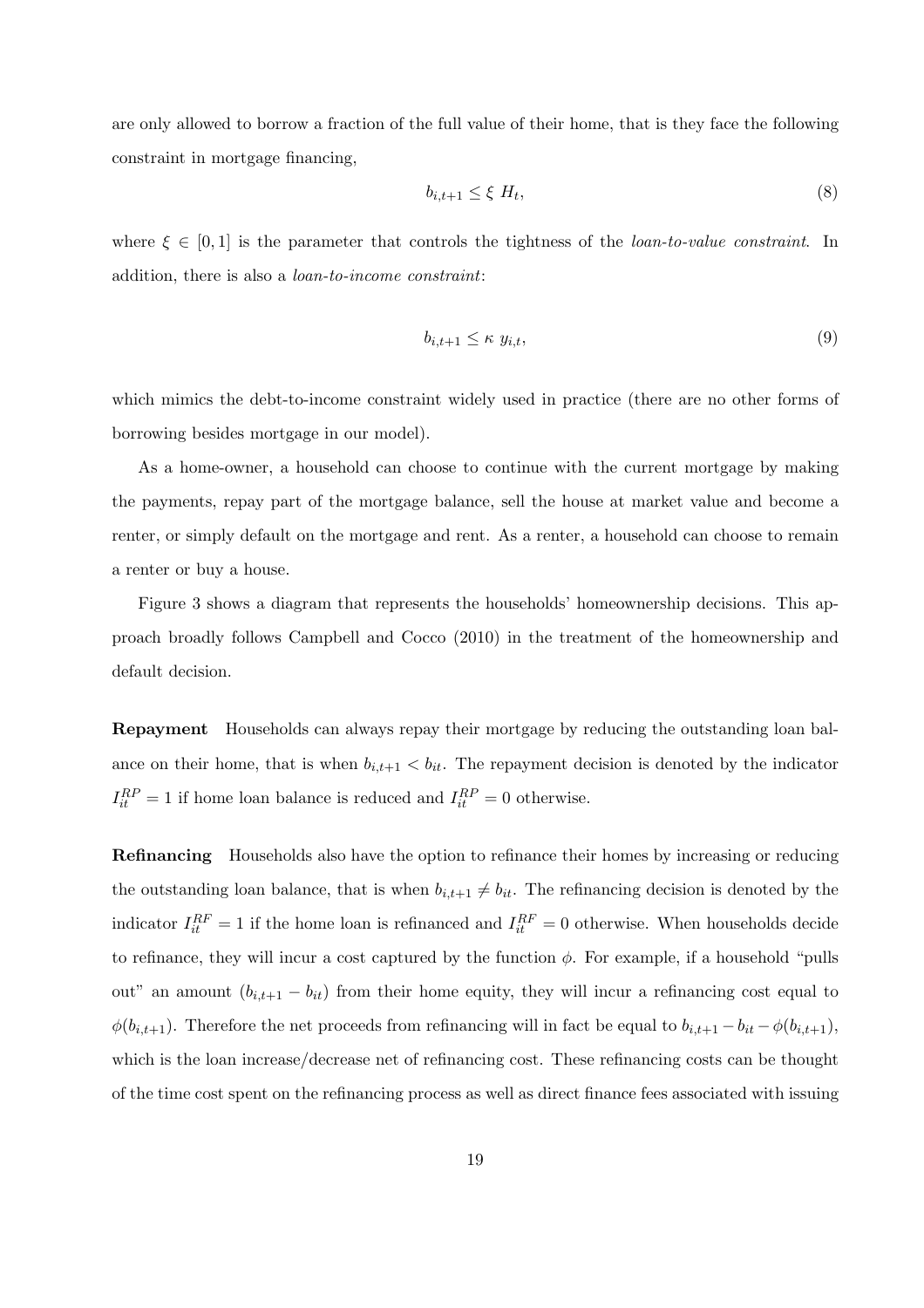

Figure 3: Home-owner, renter, and post-default renter diagram.

a new mortgage. In this paper, we assume that refinancing costs have a fixed and proportional component.

When a household refinances, the old outstanding mortgage  $b_{it}$  is repaid in full using the proceeds of the new mortgage and the available assets. The new home loan is  $b_{i,t+1}$ , which is subject to the loan-to-value constraint  $(8)$ , and the new mortgage coupon rate  $k_{i,t+1}$  that is used to calculate future annuity payments is equal to the mortgage rate available to the household  $R(s_{it})$ . Therefore by refinancing a household commits to repay an infinite stream of constant annuity payments equal to  $R(s_{it})b_{i,t+1}$ , unless the mortgage is refinanced again in the future. The dynamics of the mortgage rate  $k_{it}$  will be

$$
k_{i,t+1} = k_{it} \left( 1 - I_{it}^{RF} \right) + R(s_{it}) \ I_{it}^{RF}.
$$
\n(10)

Households can choose to merely pay their mortgage and neither refinance nor repay their home loan. This decision is denoted by the indicator  $I_{it}^{NR} = 1$  if home loan and the mortgage rate are unchanged, and  $I_{it}^{NR} = 0$  otherwise.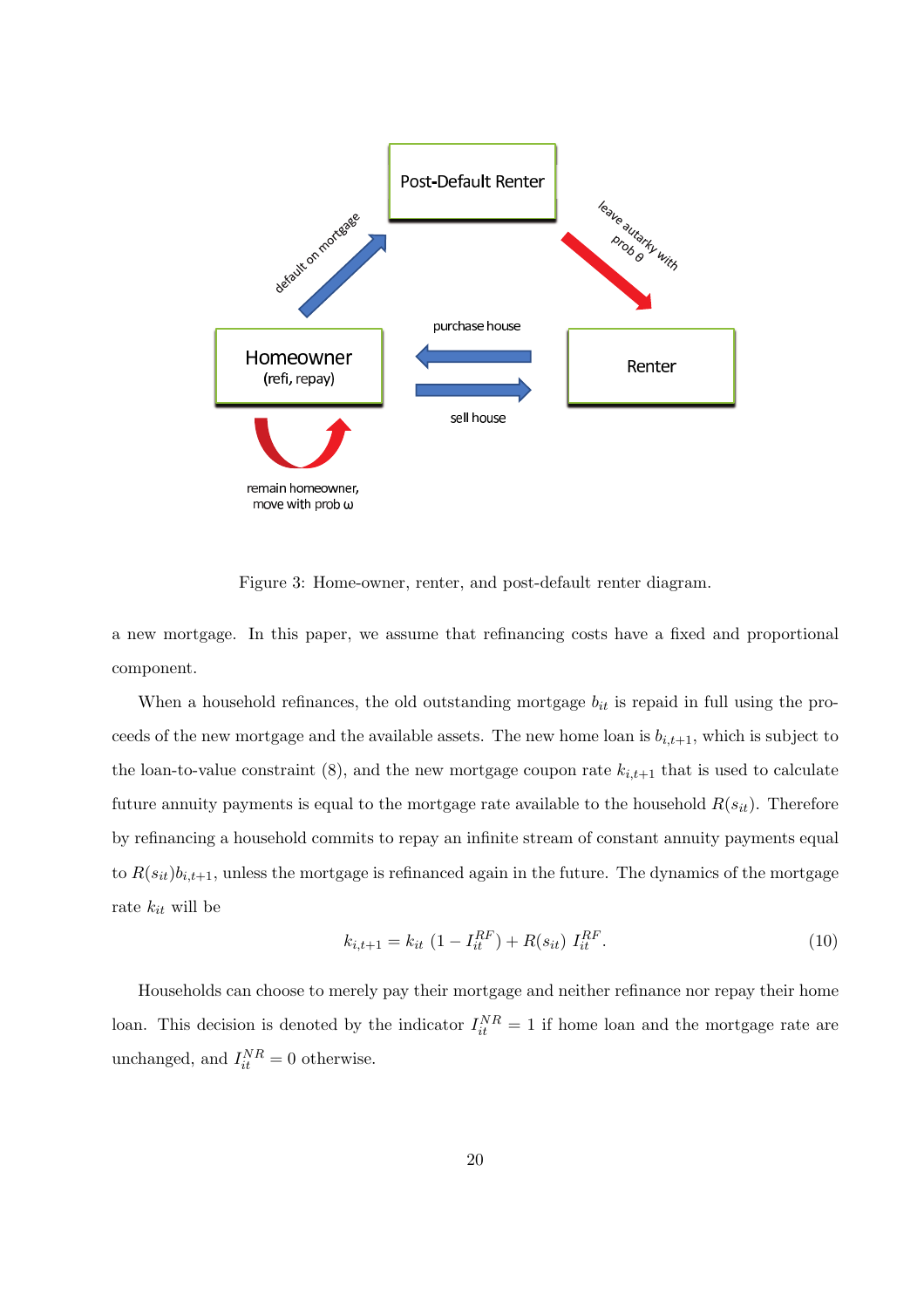Default Home-owners have the option to default on their mortgages and become a renter. When a household defaults on its mortgage obligation *b*, its home is ceased, as well as a portion of its liquid assets, so that the household is left with  $\zeta a$  in liquid wealth. Thus, the parameter  $\zeta$  could be seen as a way to capture full or partial recourse as well as other costs of default, such as their effect on credit history, in reduced form. Furthermore, the household that defaulted on its mortgage will be excluded from the housing market for a stochastic period of time. With probability  $\theta$  each period, it will regain eligibility for becoming a home-owner, at which point the household can choose to buy or remain a renter.

Moving Every period, there is a probability  $\omega$  that the household will be forced to move for exogenous reasons (e.g., geographic relocation). In such an event, we assume that the household has to sell its house, repay the existing loan outstanding, and use the proceeds along with its liquid assets and possibly a new mortgage loan to buy a new house. Equivalently, households are forced to refinance their home at the prevailing rate in the economy with a probability  $\omega$  each period.

Renting As a renter, a household must pay rent every period. For tractability, we assume that households will allocate a constant fraction of their consumption toward that rent expense every period.<sup>5</sup> In addition, we assume that households suffer a utility loss of not being home-owners. This simply states that households will prefer, all else equal, to live in a house they own rather than rent, and that a higher rent will aÆord a higher quality home, which in turn lower the loss of utility of renting versus owning. The next step is to extend the model to incorporate housing in the utility function as well as rental costs to capture the costs of renting more realistically.

### 3.3 Household Recursive Problem

In order to simplify notation, we drop subscripts *t* and use primes to denote next period variables. The problem for household *i* is to choose consumption  $c_i$ , the position in the liquid asset  $a'_i$ , and whether to refinance  $I_i^{RF}$ , repay early  $I_i^{RP}$  (yielding new mortgage balance  $b'_i$ ), or default on the mortgage, so as to maximize the expected lifetime utility of real consumption.

 $5$ This assumption can be micro-founded by assuming that households choose the level of rent each period as a static choice and that they have a power utility over real rent payment and that it is additive to the utility over real consumption.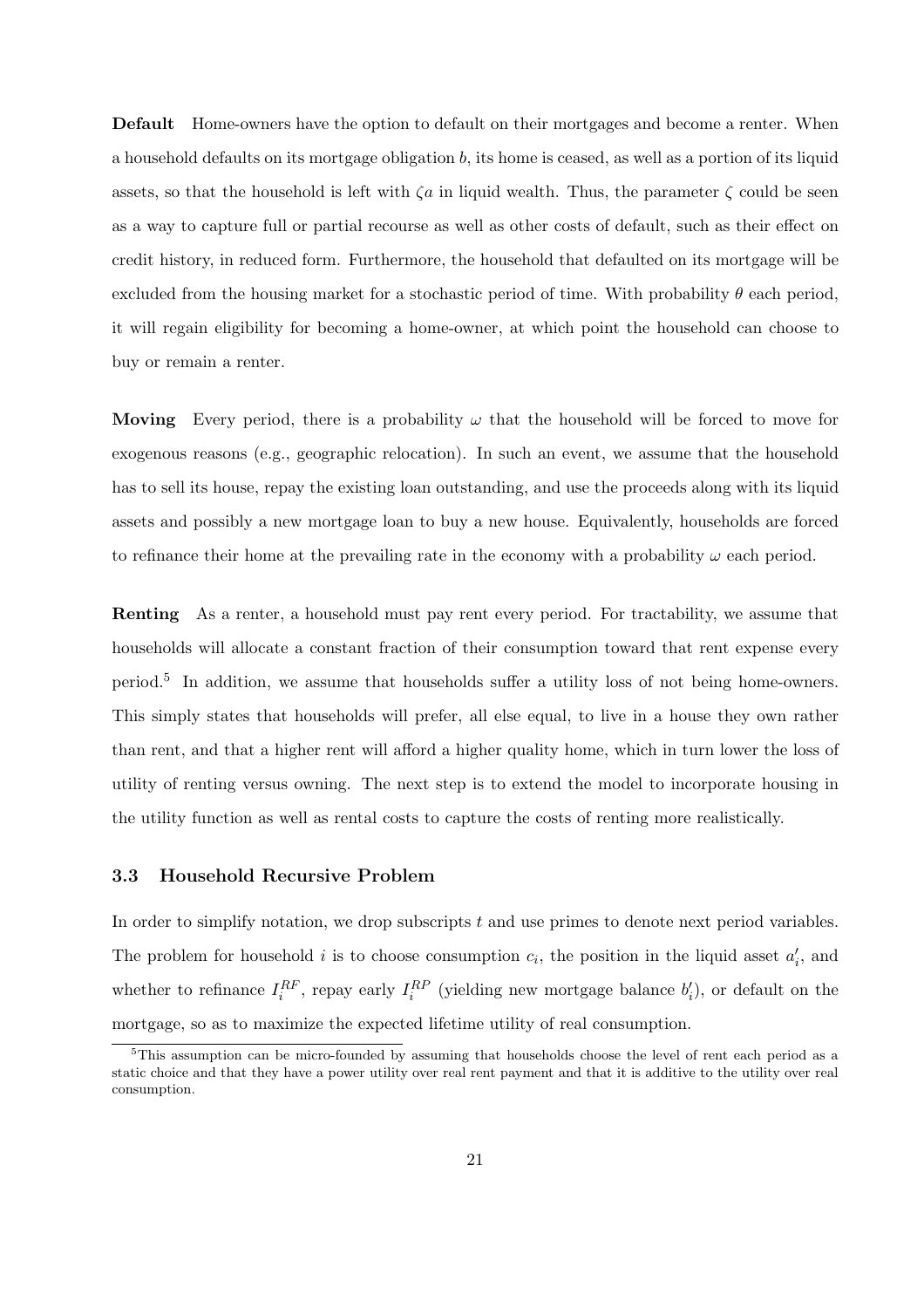### 3.3.1 Home-owner Problem

As a home-owner, a household chooses consumption and stock of liquid assets, but also has access to borrowing against his house.

The household problem in the home-owner state can be formalized as follows,

$$
U_i^h = \max_{a'_i, b'_i, I_i^{RF}} \quad u(c_i/p) + \beta \mathbb{E}\left[\omega \max\left(U_i^{hh'}, U_i^{hr'}, U_i^{hd'}\right) + (1-\omega) \max\left(U_i^{h'}, U_i^{hr'}, U_i^{hd'}\right)\right], \quad (11)
$$

subject to

$$
c_i + \frac{a'_i}{1 + (1 - \tau)r^{\$}} + b_i = (1 - \tau)(y_i - k_ib_i) + a_i + b'_i - (pY\phi_0 + \phi_1b'_i)I_i^{RF},
$$
 (12a)

$$
k'_{i} = k_{i} (1 - I_{i}^{RF}) + R I_{i}^{RF}, \qquad (12b)
$$

$$
(b_i' - b_i) (1 - I_i^{RF}) \leq 0,
$$
\n(12c)

$$
(b_i' - \xi H) I_i^{RF} \leq 0,
$$
\n(12d)

$$
(b_i' - \kappa y_i) I_i^{RF} \leq 0,
$$
\n(12e)

$$
a_i', c_i, b_i' \geq 0. \tag{12f}
$$

where we denote the value function of the household in the home-owner state by  $U_i^h(a_i, b_i, k_i, s_i)$ , by  $U_i^{hh}(a_i, b_i, k_i, s_i)$  in a state of refinancing the mortgage loan at current rate and remaining a home-owner, by  $U_i^{hr}(a_i, b_i, k_i, s_i)$  in a state of transition from home-owner to renter by selling the home, and by  $U_i^{hd}(a_i, b_i, k_i, s_i)$  in a state of transition from home-owner to renter by defaulting on the mortgage. Notice the difference in the continuation values for households that are forced to move (with probability  $\omega$ ) and those who are not in Equation (11). For movers, the value function  $U_i^{h'}$  in the max operator is replaced by  $U_i^{hh'}$  because movers do not have the option to keep their current mortgage contract.

We assume that the cost of refinancing is the sum of a fixed component and a proportional component. However, given that the economy is growing over time, the fixed cost of refinancing is assumed to be scaled with the nominal growth rate in the economy, that is, we assume the following functional form,

$$
\phi(b_i') = pY\phi_0 + \phi_1 b_i'.\tag{13}
$$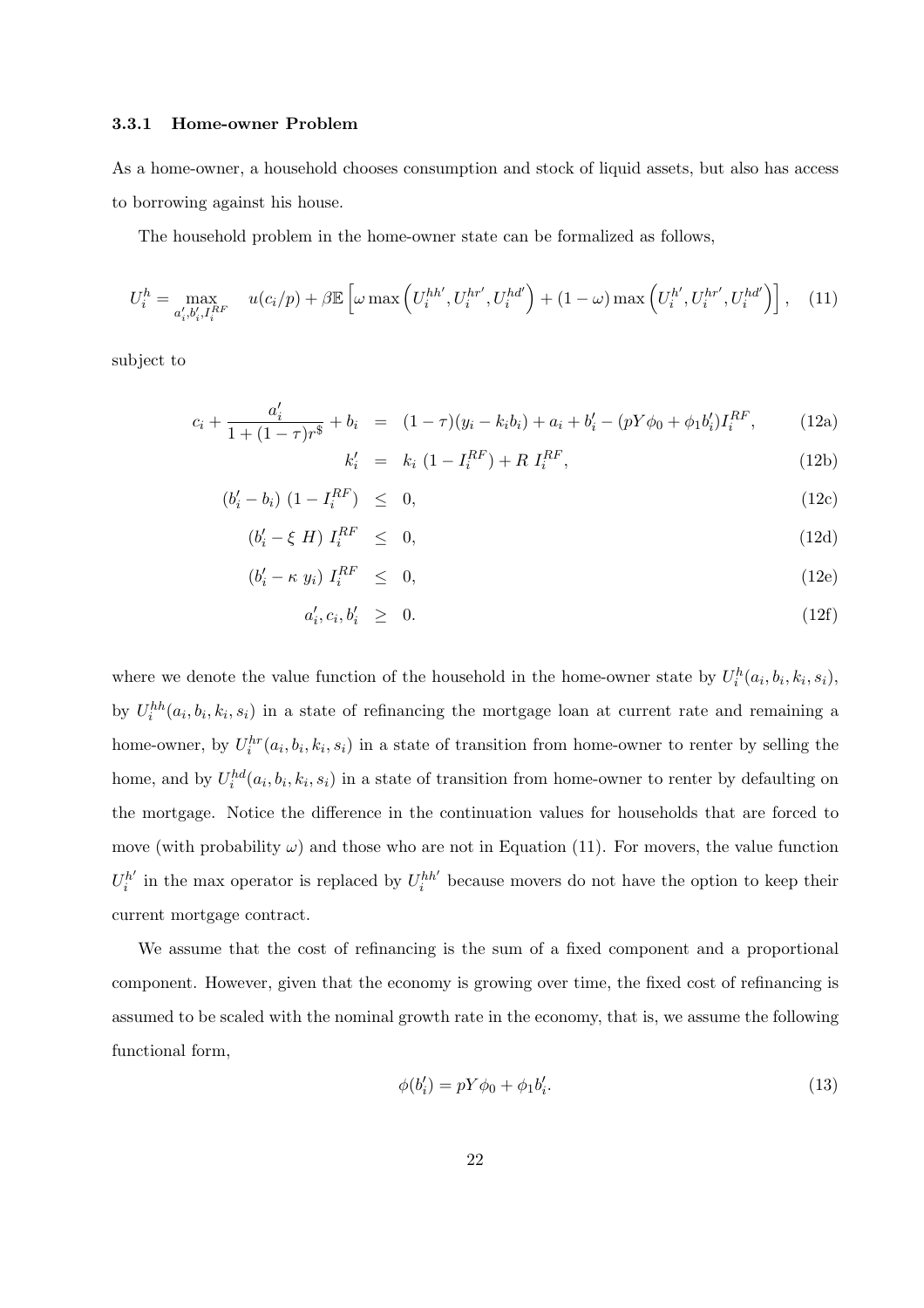When a home-owner is moving, it is forced to refinance its current mortgage. Thus, the moving household's value function is  $U_i^{hh}$ , which solves the same problem in (11-12), except that  $I_i^{RF} = 1$ .

Home-owners have the option to sell their home at any time. When they do so, they repay the outstanding mortgage –including current mortgage coupon payment– using the proceeds, minus the transaction cost  $\phi_2$ , and their stock of liquid assets. As a result, they become renters with savings equal to  $H(1 - \phi_2) - (1 + (1 - \tau)k)b + a$ . The transition problem for the household from the home-owner to the renter state by selling its home is given by,

$$
U_i^{hr}(a_i, b_i, k_i, s_i) = \max_{a'_i} \quad u(c_i/p) + \beta \mathbb{E}\left[U_i^r(a'_i, s'_i)\right],\tag{14}
$$

subject to

$$
c_i + \frac{a'_i}{1 + (1 - \tau)r^{\$}} = (1 - \tau)(y_i - k_ib_i) + a_i + H(1 - \phi_2) - b_i,
$$
\n(15a)

$$
a_i', c_i \geq 0. \tag{15b}
$$

The transition problem for the household from the home-owner to the renter state by defaulting on its mortgage is given by,

$$
U_i^{hd}(a_i, b_i, k_i, s_i) = \max_{a'_i} \quad u(c_i/p) + \beta \mathbb{E}\left[U_i^d(a'_i, s'_i)\right],\tag{16}
$$

subject to the positivity of consumption and liquid wealth, and

$$
c_i + \frac{a'_i}{1 + (1 - \tau)r^{\$}} = (1 - \tau)y_i + \zeta a_i,
$$
\n(17a)

$$
a_i', c_i \geq 0. \tag{17b}
$$

### 3.3.2 Renter Problem

The household problem in the post selling renter state – without being excluded from accessing home-ownership – is given by

$$
U_i^r = \max_{a_i'} \quad (1+\psi) \ u(c_i/p) + \beta \mathbb{E} \left[ \max \left( U_i^{rh'}, U_i^{r'} \right) \right], \tag{18}
$$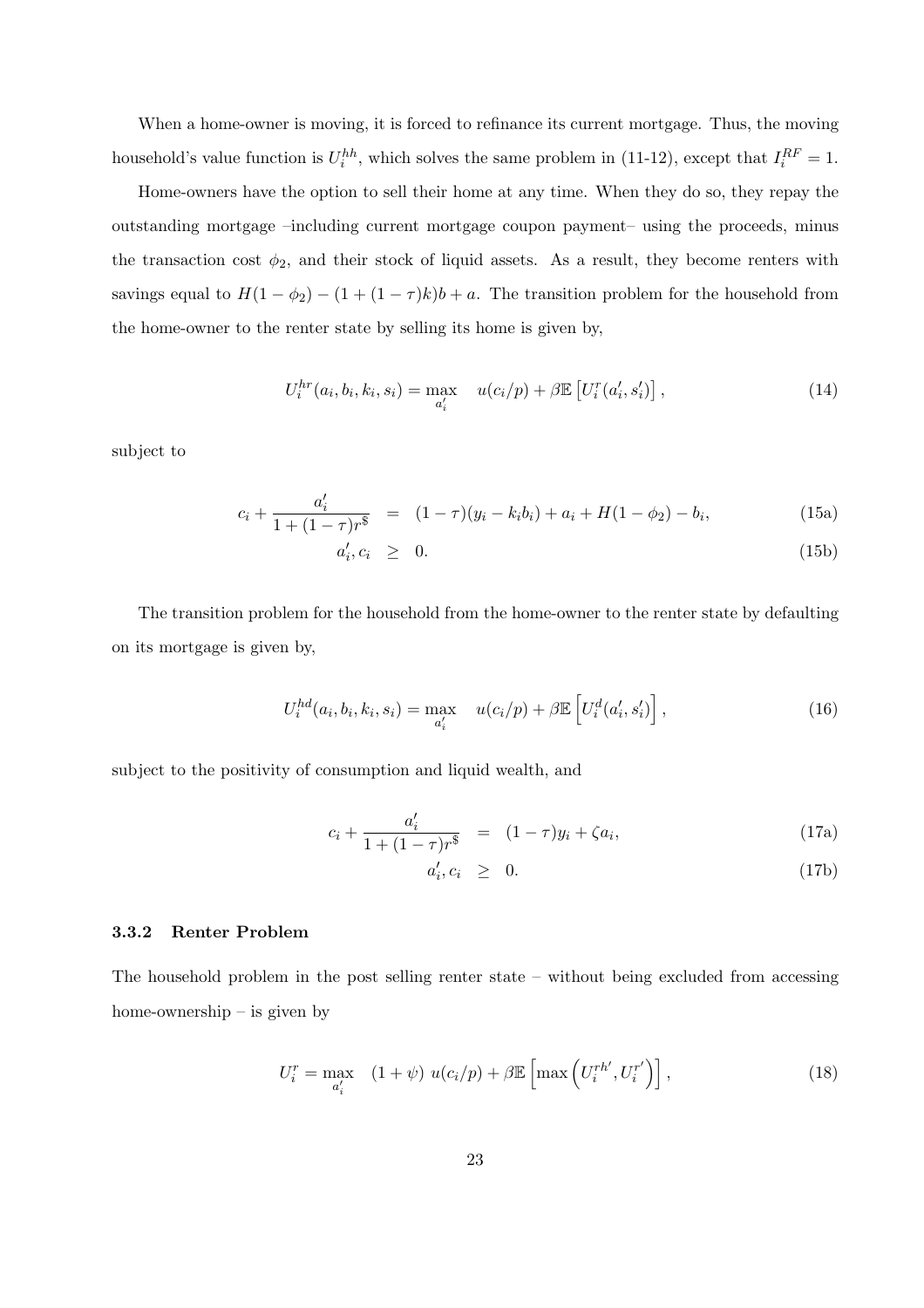subject to the positivity of consumption and liquid wealth, and

$$
(1+\psi) c_i + \frac{a'_i}{1+(1-\tau)r^*} = (1-\tau)y_i + a_i.
$$
 (19)

The parameter  $\psi$  determines both the fraction of consumption expense used as rents and the utility loss of renting.

The transition problem for the household from the renter to the home-owner state is

$$
U_i^{rh}(a_i, s_i) = \max_{a'_i, b'_i} \quad (1 + \psi) \ u(c_i/p) + \beta \ \mathbb{E} \left[ U_i^h(a'_i, b'_i, R, s'_i) \right], \tag{20}
$$

subject to

$$
(1+\psi) c_i + \frac{a'_i}{1+(1-\tau)r^{\$}} + H(1-\phi_2) = (1-\tau)y_i + a_i + b'_i - (pY\phi_0 + \phi_1 b'_i), \quad (21a)
$$

 $b'_i \leq \xi H,$  (21b)

$$
b_i' \leq \kappa y_i, \tag{21c}
$$

$$
a_i', c_i, b_i' \geq 0. \tag{21d}
$$

### 3.3.3 Post Default Renter Problem

The household problem in the post default renter state is given by,

$$
U_i^d = \max_{a_i'} \quad (1+\psi) \ u(c_i/p) + \beta \mathbb{E}\left[ (1-\theta)U_i^{d'} + \theta \max\left( U_i^{rh'}, U_i^{r'} \right) \right],\tag{22}
$$

subject to the positivity of consumption and liquid wealth, as well as the renter budget constraint (19), where we denote the value function of the household in transition between the renter state and the home-owner state by  $U_i^{rh}(a_i, s_i)$ .

### 3.4 Stationary Reformulation of the Household Recursive Problem

Let the household utility be CRRA,  $u(c) = \frac{c^{1-\gamma}}{1-\gamma}$ , then we can rescale the problem with respect to the permanent aggregate income  $Y_t$  and the price level  $p_t$  in order to make it stationary. We can rescale the variables, as well as the state vector such that the rescaled household problem is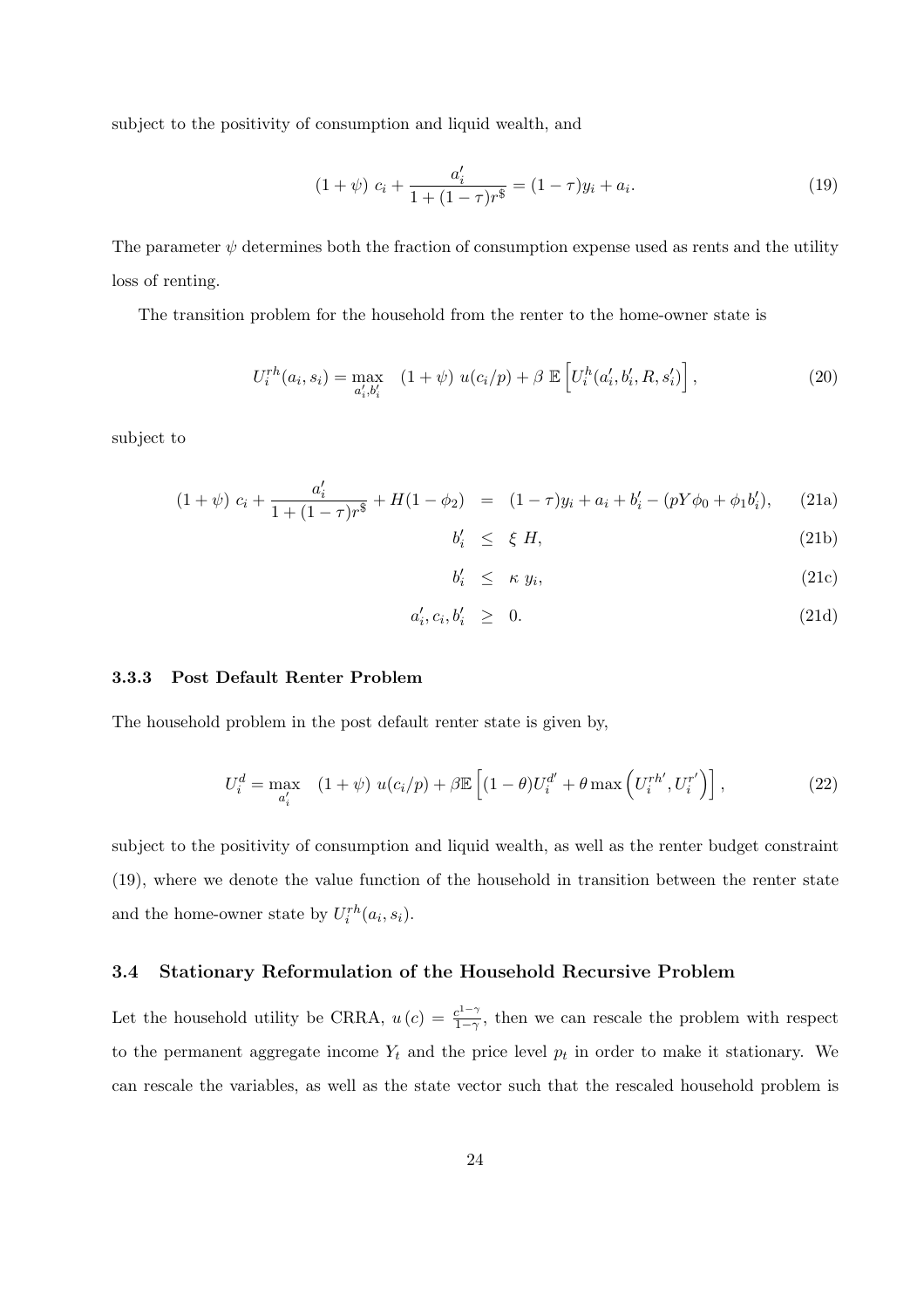stationary. The algebraic details are given in the Appendix.

### 3.5 Household Optimal Policies

The optimal policies for liquid asset holdings, home loan, and mortgage rate are denoted by  $a_i' =$  $g_{i,a}(a, b, k, s)$ ,  $b_i' = g_{i,b}(a, b, k, s)$ , and  $k_i' = g_{i,k}(a, b, k, s)$ . In addition, the discrete refinancing policy is denoted by  $I_i^{RF} = g_{i,RF}(a,b,k,s)$ . The optimal repayment policy denoted by  $I_i^{RP} =$  $g_{i,RP}(a, b, k, s)$  can be constructed out of the optimal loan and refinancing policies,

$$
I_i^{RP} = \mathbb{I}_{b_i' \neq b_i} \ (1 - I_i^{RF}).
$$

Similarly the optimal no refinancing/repayment policy denoted by  $I_i^{NR} = g_{i, NR}(a, b, k, s)$  can be constructed out of the optimal refinancing and repayment policies,

$$
I_i^{NR} = 1 - I_i^{RP} - I_i^{RF}.
$$

### 3.6 Key Endogenous Aggregate Variables

For the purposes of analyzing the aggregate implications of households' optimal mortgage choices, we consider a cross-section of *N* households that follow optimal policies. The households are ex ante identical and are subject to an identical time series of aggregate shocks, that is all households face the same interest rates and macroeconomic shocks in the economy. However households are subject to different realizations of their idiosyncratic income shocks over time. We are interested in the behavior of aggregated household variables along the paths of aggregate state vector  $S_t$ . The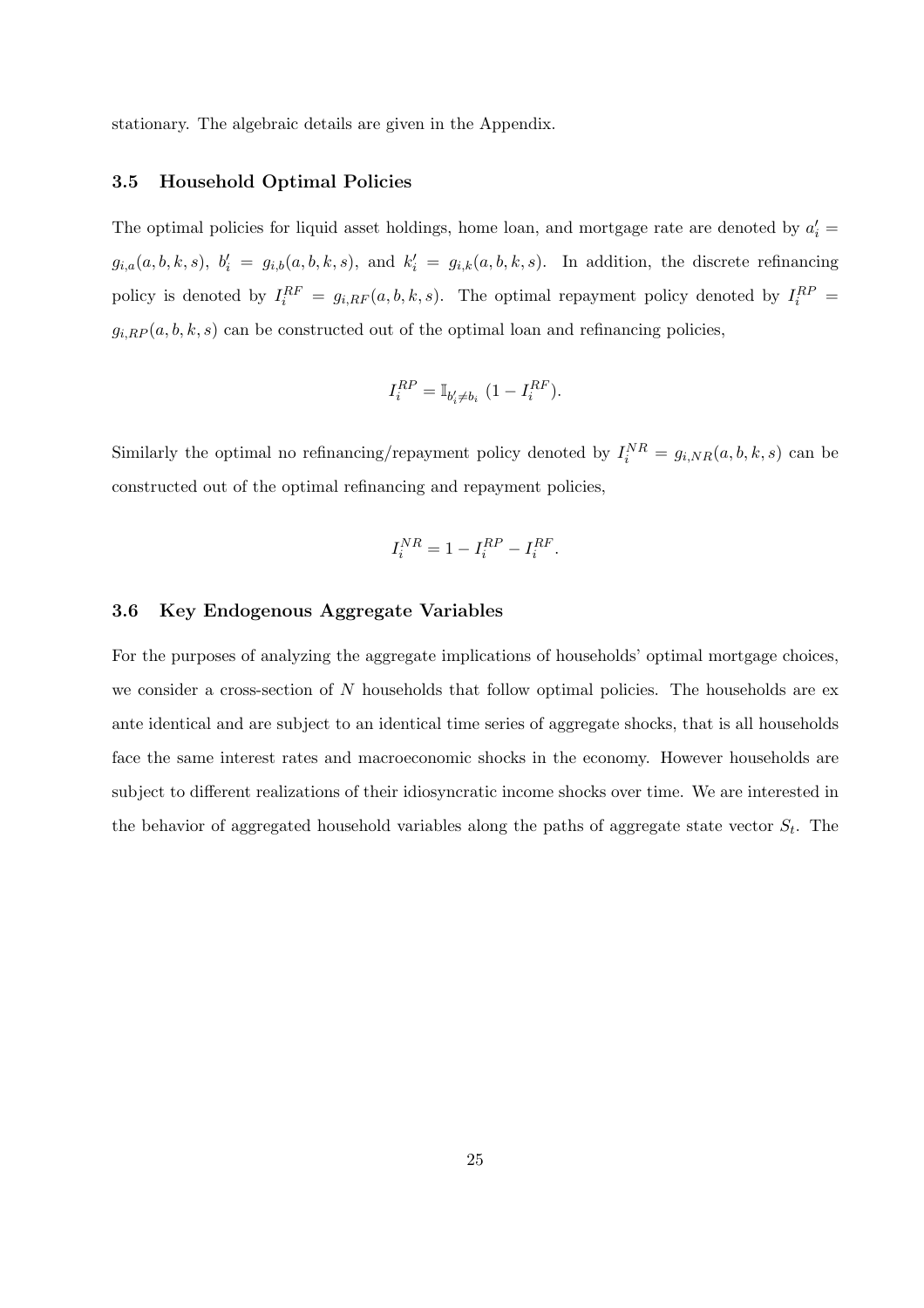consumption and financial policies of interest are given by,

\n Aggregate consumption: \n 
$$
C_t = \frac{1}{N} \sum_{i=1}^{N} c_{it},
$$
\n \n Aggregate liquid assets: \n  $A_t = \frac{1}{N} \sum_{i=1}^{N} a_{it},$ \n \n Aggregate mortgage balance: \n  $B_t = \frac{1}{N} \sum_{i=1}^{N} b_{it},$ \n \n Average mortgage coupon rate: \n  $K_t = \frac{1}{N} \sum_{i=1}^{N} k_{it},$ \n \n Weighted average loan age: \n  $WALA_t = \frac{\sum_{i=1}^{N} b_{it} n_i}{\sum_{i=1}^{N} b_{it}},$ \n

where  $n_i$  is the number of periods since household *i*'s current loan was originated. The refinancing and cash-out policies of interest are defined as follows:

\n Aggregate refinementing rate: 
$$
REFI_t = \frac{1}{N} \sum_{i=1}^{N} I_{it}^{RF}
$$
,  
\n Conditional dollar refinement:  $REFI_t^{\$}$  =  $\frac{\sum_{i=1}^{N} b_{it+1} I_{it}^{RF}}{\sum_{i=1}^{N} I_{it}^{RF}}$ ,  
\n Conditional dollar cash-out:  $CASHOUT_t^{\$}$  =  $\frac{\sum_{i=1}^{N} (b_{it+1} - b_{it}) I_{it}^{RF}}{\sum_{i=1}^{N} I_{it}^{RF}}$ .\n

## 4 Calibration Results

This section describes the implications of the model in Section 3. There is no closed-form solution for this model, therefore we use numerical techniques to approximate it. Specifically, we discretize the state space and apply standard numerical dynamic programming and then simulate the optimal policies for a large panel of households. We explain the choice of the key parameters of the model and characterize the solution.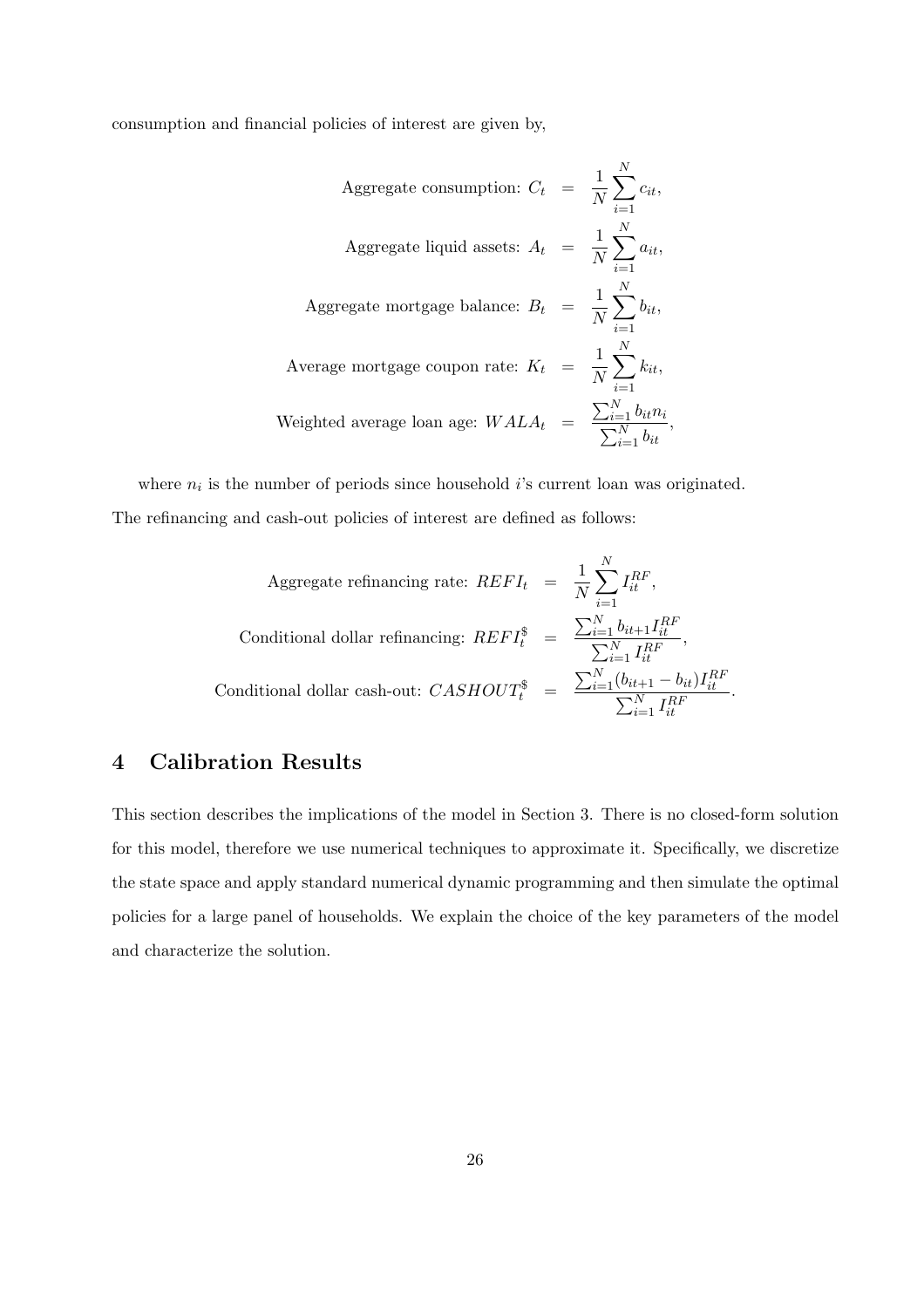

Figure 4: Inflation, real growth, and real house prices

### 4.1 Parameter Choice

The model is calibrated at the yearly frequency. We estimate a VAR(1) for the aggregate state variables using annual data:

$$
\log S_{t+1} = \mu_S + \Phi_S \log S_t + \sqrt{\Sigma_S} \epsilon_{t+1}^S. \tag{23}
$$

The variables we use are the U.S. GDP growth rate adjusted for CPI inflation (our proxy for the real growth variable *Z* in the model), the one-year Treasury bill rate as the nominal short rate  $r_t^{\$}$ , CPI growth rate (a measure of inflation  $\pi$ ), and demeaned log house price-GDP ratio computed using the S&P Case-Shiller house price index (HPI) deflated using the CPI. The macroeconomic variables used - the CPI, the real GDP, the real HPI, and the HPI/GDP ratio are plotted in Figure 4. The last variable captures the notion of highly persistent but transitory deviations of house prices from the trend of real economic growth represented in the model by the state variable *h*.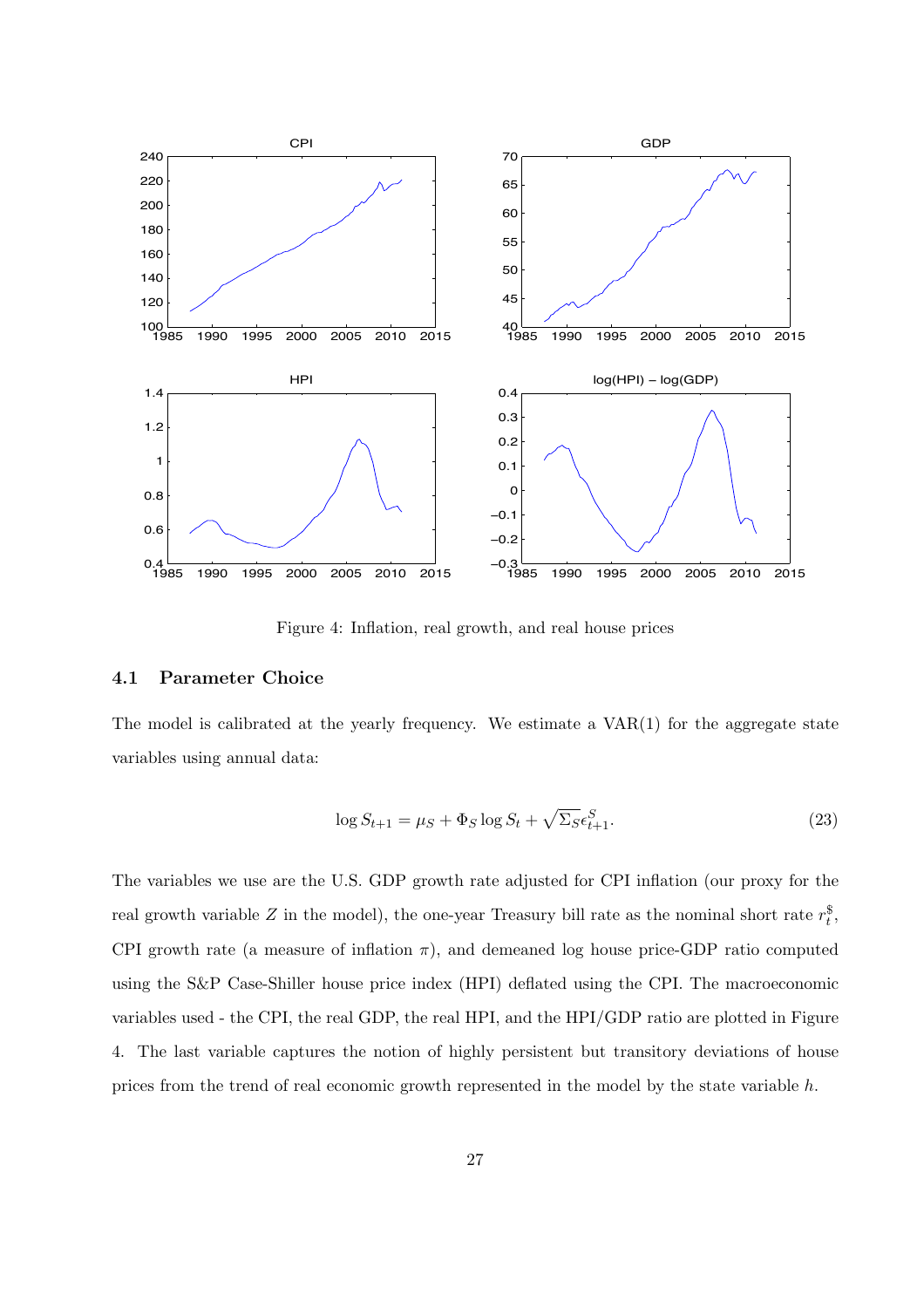The descriptive statistics for these variables (as well as the 30-year conforming mortgage rate – our empirical proxy for *R*) and the estimated parameters of the VAR are reported in Table 5. We then approximate the VAR with a discrete-state Markov chain using the method of Tauchen and Hussey (1991). The real growth rate of the economy *Z* is discretized using 2 points to capture two macroeconomic states for growth. The 'bad' state of the economy is denoted by *Z<sup>B</sup>* and is defined as the cases when the economy grows at the low rate and, conversely, the 'good' state is denoted  $Z^G$  and corresponds to the high growth rate. The short rate  $r^{\$}$ , the house price process  $\tilde{h}$ , and the inflation rate process  $\pi$  are discretized each as a 3-state Markov chain. Thus the aggregate state is discretized using a total of 54 grid points. The choice of the long-run mean of the ratio of house price to income  $\bar{H} = 4$  is based on estimates obtained using micro data (in the Survey of Consumer Finances for 2001, a year when the house price to GDP ratio is close to its long-run mean, the average ratio of housing assets to income among homeowners with positive income equals approximately 3*.*95).

For tractability, we specify the mortgage rate *R* as an exogenous function of all the aggregate state variables. We choose the following specification,

$$
\log R(S) = \kappa_0 + \kappa' \log S. \tag{24}
$$

Panel C of Table 5 reports the regression estimates of the coefficients of this relation using the empirical proxies for the state vector *S* and the mortgage rate *R*, with the corresponding standard errors. While only the constant and the interest-rate sensitivity are statistically significantly different from zero, we use all of the estimated coefficients in order to capture as much of potential comovement of the mortgage rate with the macroeconomic variables as possible.

The idiosyncratic component of the income process  $\tilde{y}_{it}$  is discretized as a Markov chain with 64 grid points. The conditional volatility depends on whether the economy is in the good or bad state, that is we choose a two-state representation of the macroeconomic conditions, following Storesletten, Telmer, and Yaron (2007). We use volatility parameters that are on the higher end of their estimates in order to emphasize the eÆect of heteroscedasticity on refinancing. In our benchmark calibration, the conditional volatility of the log idiosyncratic income component in the good states (when it is low) is  $\sigma_{y,G} = 12\%$ , whereas in the bad state, the conditional volatility is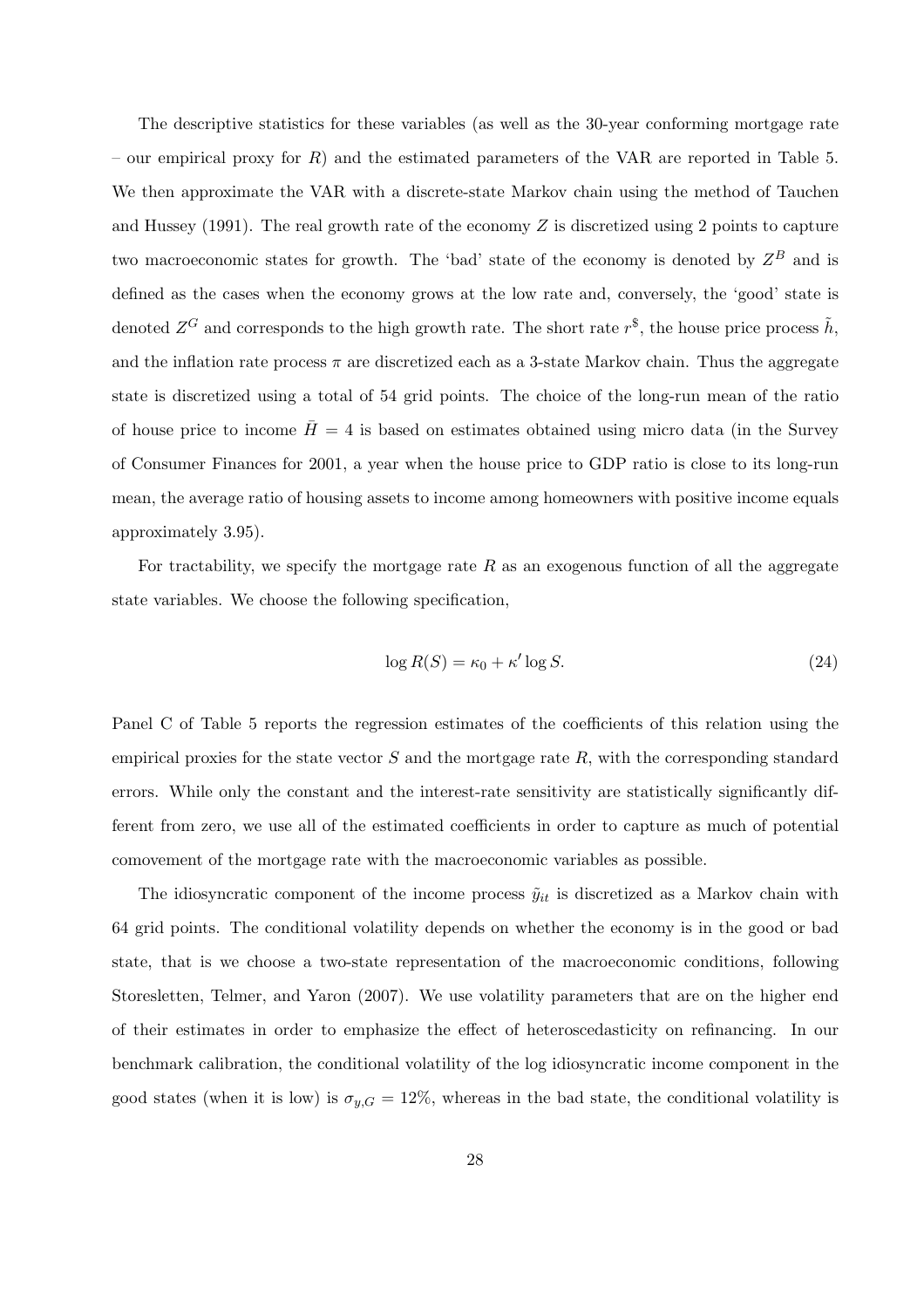#### Table 5: Aggregate State Variables

### GDP  $r_t^{\$}$  $r_t^*$  CPI HPI/GDP *R*<br>4.414 2.855 0.000 7.308 Mean 2.085 4.414 2.855 0.000 7.308 Std 1.646 2.272 1.275 17.310 1.605 Autocorrelation 0.419 0.724 0.149 0.866 0.828 correlations: GDP  $0.064$   $-0.144$   $-0.153$   $0.060$  $r_t^{\$}$ *<sup>t</sup>* 0.614 0.104 0.892

#### Panel A: Descriptive Statistics

### Panel B: VAR Parameters

CPI 0.429 0.596  $HPI/GDP$  0.089

|                 |  | $\Phi_{\rm e}$ |  |  |                                                                       | $\Sigma_s \times 10^{-3}$ |  |       |  |
|-----------------|--|----------------|--|--|-----------------------------------------------------------------------|---------------------------|--|-------|--|
| <b>GDP</b>      |  |                |  |  | $0.006$   $0.442$ -0.476 $0.892$ -0.075 $0.307$ -0.014 -0.019         |                           |  | 0.297 |  |
| $r_{\parallel}$ |  |                |  |  | $-0.004$   0.337 0.660 0.432 $-0.003$   $-0.014$ 0.111 0.075 0.100    |                           |  |       |  |
| <b>CPI</b>      |  |                |  |  | $0.022$   $0.127$ $0.240$ $-0.219$ $0.030$   $-0.019$ $0.075$ $0.108$ |                           |  | 0.304 |  |
| HPI/GDP         |  |                |  |  | $-0.028$   $1.458$ $-2.000$ $3.114$ $0.838$   $0.297$ $0.100$ $0.304$ |                           |  | 4.182 |  |

### Panel C: Mortgage Rate Parameters

| $\kappa_0$ |         | к       |         |          |  |  |  |  |
|------------|---------|---------|---------|----------|--|--|--|--|
|            |         |         |         | ' v      |  |  |  |  |
| 0.043      | 0.011   | 0.586   | 0.134   | $-0.004$ |  |  |  |  |
| (0.002)    | (0.034) | (0.051) | (0.092) | (0.012)  |  |  |  |  |

high  $\sigma_{y,B} = 21\%$ . The autocorrelation parameter  $\rho_Y = 0.85$  is in the middle of the estimates in the literature (see discussion in section 4.4 below).

Table 7 summarizes the parameters we use for the numerical analysis. The preference parameters (the subjective discount factor  $\beta = 0.95$  and the curvature of the utility function  $\gamma = 2$ ) are chosen so that the mean and standard deviation of aggregate consumption growth are close to those in the NIPA data, and the average ratios of mortgage balances to income and house value approximately match those in the data. In our simulated data (Table 8, described in detail below), the average aggregate consumption growth is essential equal to the mean aggregate income growth at 1*.*9% per annum, with volatility of about 3*.*5% (slightly higher than roughly 2% in the NIPA data. Given the amount of both aggregate and idiosyncratic risk in the model, household-level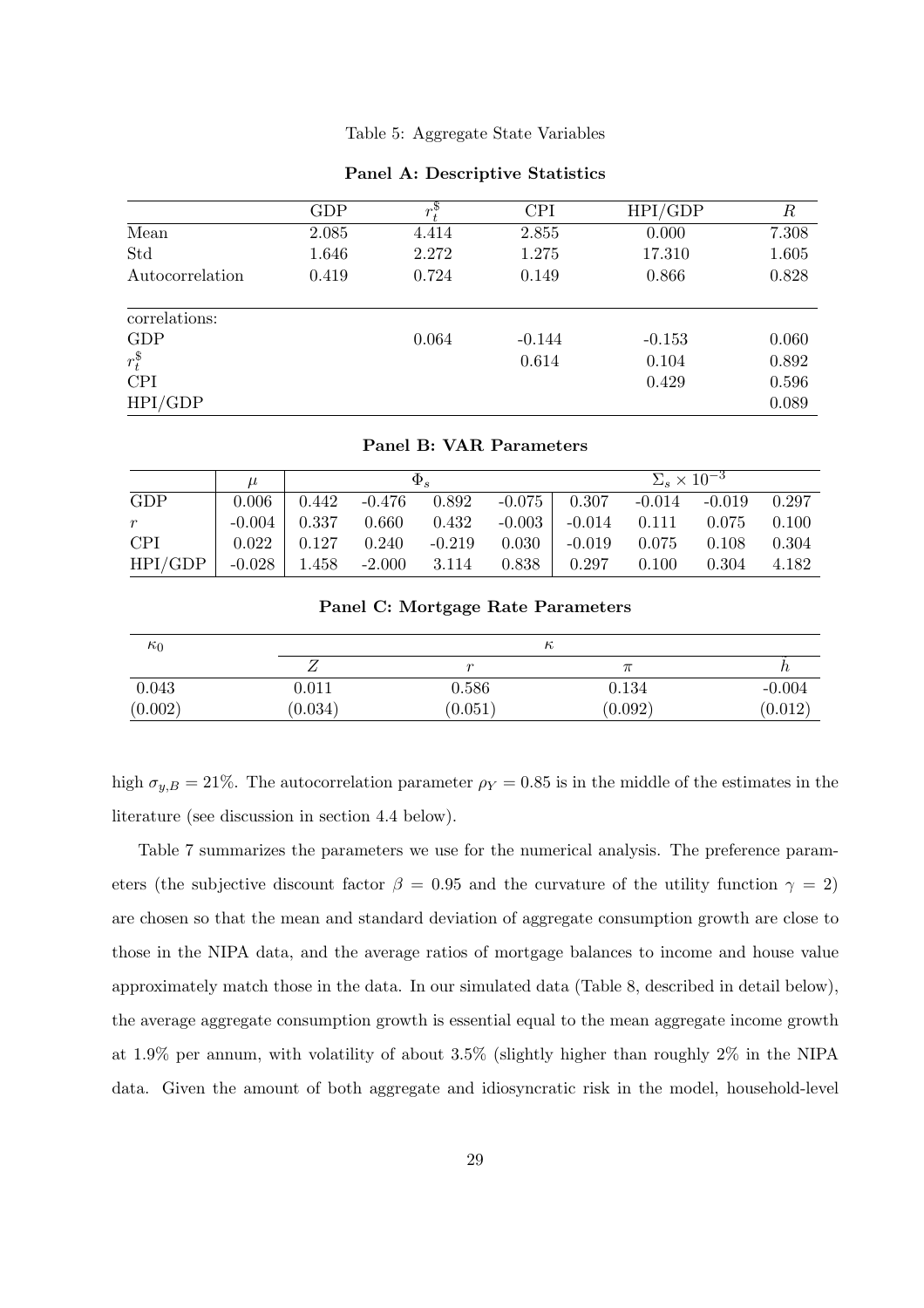### Table 6: Aggregate State Variables - Quarterly

|                 | GDP   | $r_{\star}$ | <b>CPI</b> | HPI/GDP  | $\,$  |
|-----------------|-------|-------------|------------|----------|-------|
| Mean            | 0.473 | 0.990       | 0.714      | 0.000    | 1.795 |
| Std             | 0.945 | 0.555       | 0.561      | 17.056   | 0.394 |
| Autocorrelation | 0.261 | 0.957       | 0.230      | 0.984    | 0.944 |
| correlations:   |       |             |            |          |       |
| GDP             |       | 0.112       | $-0.388$   | $-0.054$ | 0.086 |
| $r_t^{\$}$      |       |             | 0.386      | 0.130    | 0.853 |
| <b>CPI</b>      |       |             |            | 0.277    | 0.374 |
| HPI/GDP         |       |             |            |          | 0.112 |

### Panel A: Descriptive Statistics

### Panel B: VAR Parameters

|            | $\mu$    |       | $\Phi_{\rm e}$ |       |          |          | $\Sigma_s \times 10^{-3}$ |          |       |  |
|------------|----------|-------|----------------|-------|----------|----------|---------------------------|----------|-------|--|
| <b>GDP</b> | 0.001    | 0.406 | $-0.209$       | 0.606 | $-0.008$ | 0.000    | 0.000                     | $-0.000$ | 0.000 |  |
| r          | $-0.000$ | 0.045 | 0.972          | 0.016 | 0.001    | 0.000    | 0.000                     | 0.000    | 0.000 |  |
| <b>CPI</b> | 0.004    | 0.020 | 0.294          | 0.066 | 0.007    | $-0.000$ | 0.000                     | 0.000    | 0.000 |  |
| HPI/GDP    | $-0.004$ | 0.750 | $-0.701$       | 0.589 | 0.995    | 0.000    | 0.000                     | 0.000    | 0.000 |  |

### Panel C: Mortgage Rate Parameters

| $\kappa_0$ |           |         | r       |         |          |
|------------|-----------|---------|---------|---------|----------|
|            |           |         |         |         |          |
| 0.013      | $0.055\,$ | 0.639   | 0.044   | 0.002   | $-0.065$ |
| (0.000)    | (0.018)   | (0.031) | (0.030) | (0.001) | (0.008)  |

average consumption volatility is much higher, at about 22% in the benchmark case. Average ratio of consumption to income at around 0*.*69 essentially the same as in the NIPA data (using both nondurable and durable goods expenditures, as well as non-housing services).

The mortgage rates are higher than the subjective rate of time preference, so that mortgages are a costly form of borrowing and households prefer to pay down their balances. Still, the balances are repaid slowly enough that on average mortgage debt is 1*.*1 times household income, matching exactly the average ratio of household debt to income in 2001 SCF. The average ratio of mortgage balance to house value is just under 0*.*3, close to the long-run average ratio of mortgage debt to housing assets in the U.S. Flow of Funds data of about 0*.*35. Households use debt primarily as a way of smoothing consumption, as well as a way of financing new home purchases. Existing debt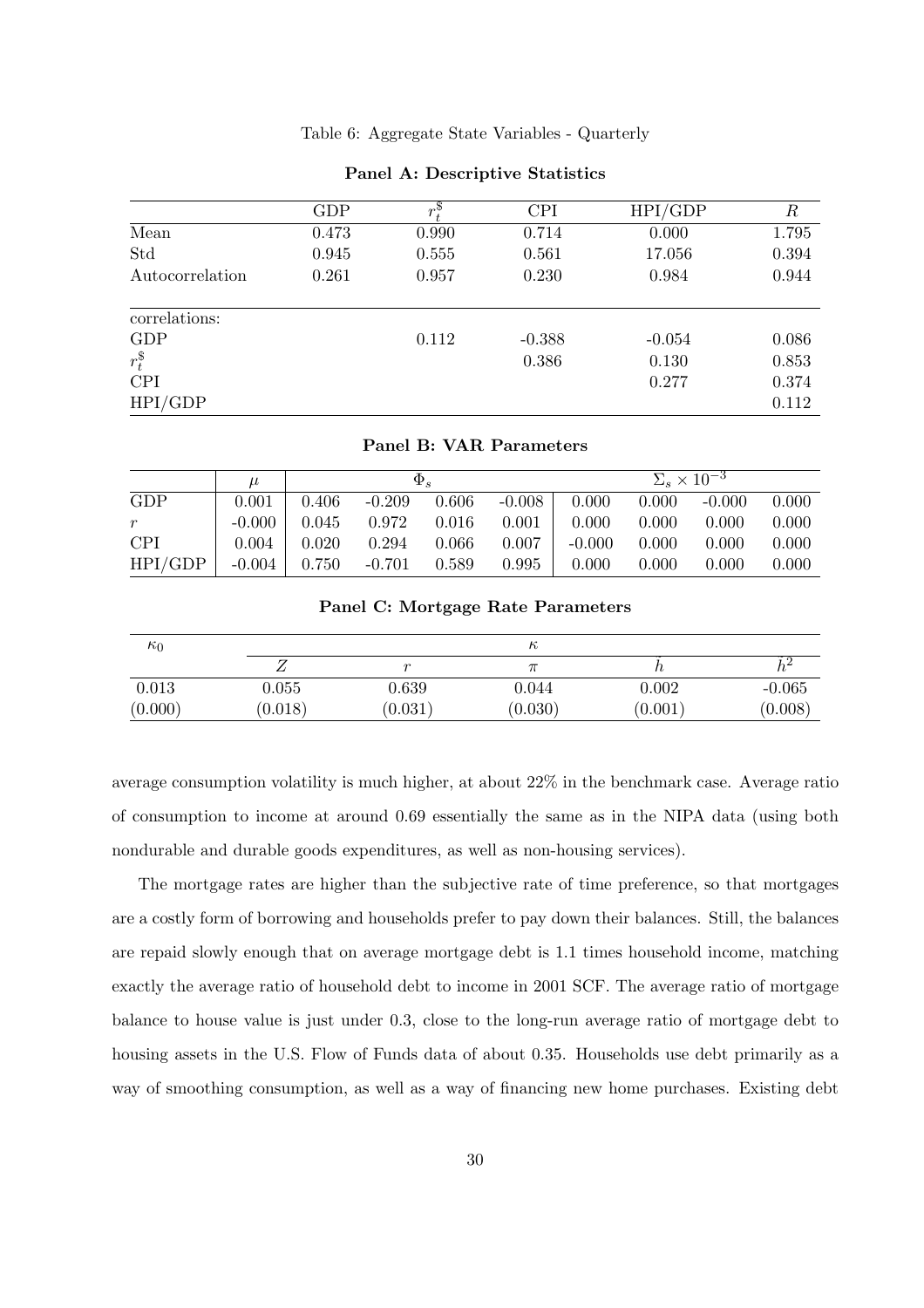|                | Parameter             | Model          | Description                                           |
|----------------|-----------------------|----------------|-------------------------------------------------------|
|                | β                     | 0.95           | Subjective discount rate                              |
| Preference     | $\gamma$              | $\overline{2}$ | Risk aversion                                         |
|                | $\psi$                | 1.00           | Rent relative to consumption                          |
|                | $\tau$                | 25%            | Average tax rate                                      |
|                | $\frac{\xi}{\bar{H}}$ | 80\%           | House collateral requirement                          |
|                |                       | 4              | House price relative to permanent income              |
|                | $\phi_0$              | $15\%$         | Fixed cost of issuing new mortgage                    |
| Institution    | $\phi_1$              | $5\%$          | Proportional cost of issuing new mortgage             |
|                | $\phi_2$              | $5\%$          | Proportional cost of buying/selling a house           |
|                | $\omega$              | $5\%$          | Exogenous rate of relocation                          |
|                | $\theta$              | $15\%$         | Rate of access back to home-ownership after default   |
|                |                       | $50\%$         | Default penalty                                       |
|                | $\rho_y$              | 0.85           | Autocorrelation of idiosyncratic income component $y$ |
| Income Process | $\sigma_{y,B}$        | $21\%$         | Volatility of y for $Z^B$                             |
|                | $\sigma_{y,G}$        | 12%            | Volatility of y for $Z^G$                             |

Table 7: Parameter Values.

NOTE: The model is calibrated at the yearly frequency.

balances are refinances either to reduce the coupon rate *k*, or to cash-out equity for consumption purposes. The cost of refinancing is set so as to generate empirically reasonable average refinancing rates, in terms of both frequency and loan size. Anecdotal evidence suggests that explicit costs of roughly  $2 - 5\%$  are paid when refinancing a mortgage loan of average size, in addition to nonpecuniary information processing costs and the opportunity cost of time required to process the transaction. In the model we choose a fixed cost of 15% and a proportional cost of 5% (which is somewhat higher than the costs calibrated by Campbell and Cocco (2003)). These costs imply refinancing rates of about 11% (loans per year), compared to roughly 8% per year in the data (the latter number is based on the average number of refinance loans originated per year according to HMDA data, relative to the number of homeowner households according to the U.S. Census). The average ratio of loan size to house value on refinance loans is 0*.*62 (its analog in the data is around 0*.*7). The weighted average loan age is close to that in the data for agency pools (around 3*.*3 years), suggesting that the mortgage repayment and refinancing occur in the model at empirically reasonable rates.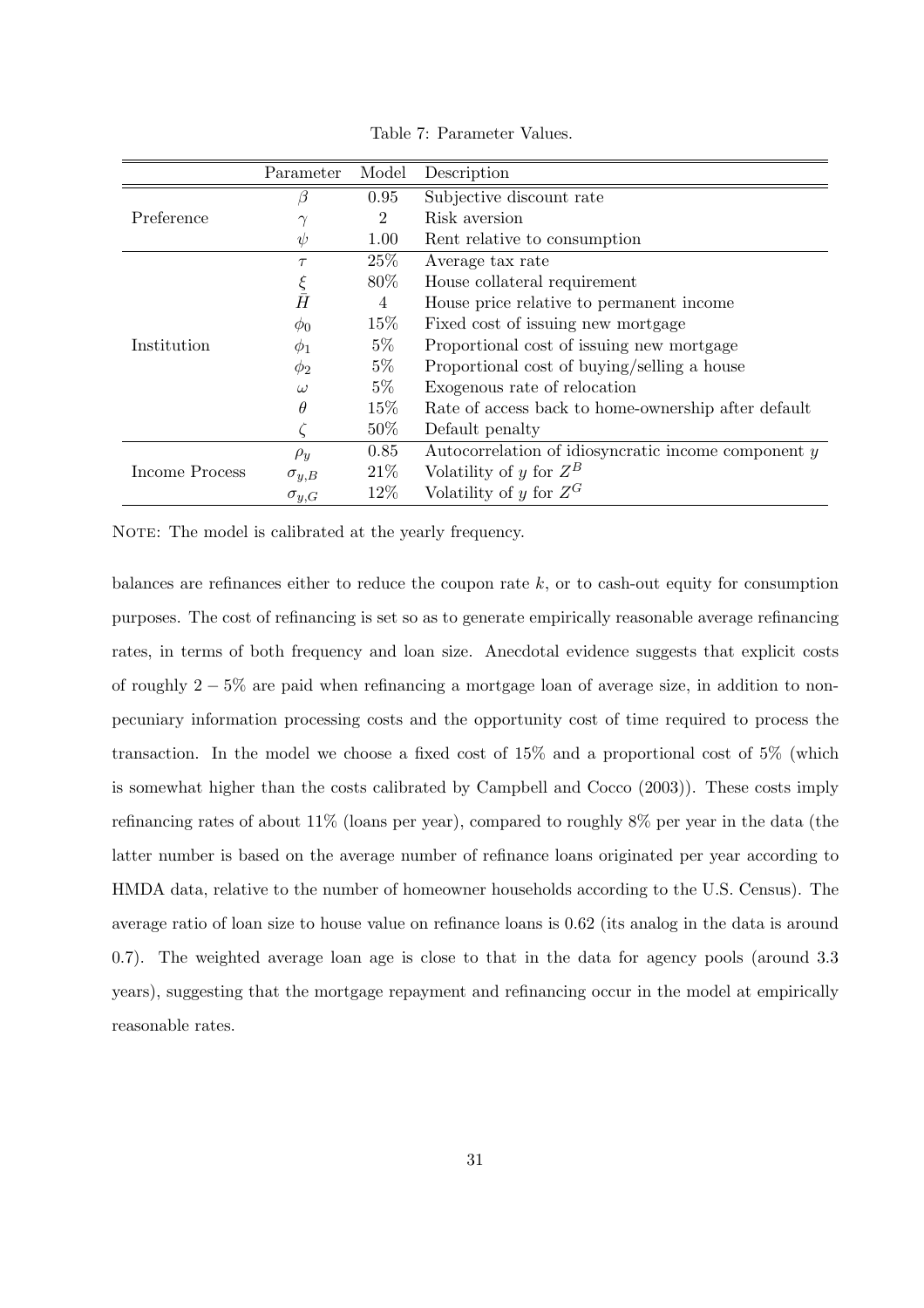### 4.2 Simulations

The household problem is solved numerically and simulated data are generated using the optimal policies. A cross-section of  $N = 1000$  households is considered and the various aggregate quantities defined above are calculated along the time path of  $T = 2500$  (annual) periods.

Our simulation strategy is as follows. We start the simulations by randomly drawing triplets  $(a_i, b_i, m_i)$  over the state space for all *N* households in the cross-section. At every time period, we draw a pair  $(\omega_i, \theta_i)$  for each household in the cross-section. This will allow us to know whether a particular home-owner is subject to an exogenous move, or if a particular post default renter is allowed back into the home-ownership market. In other words, these random draws will tell us the feasible set of choices for all households at all times.

We replicate the regressions that we ran in the data by running a number of regressions of the aggregate refinancing rate  $REFI_t$  on the rates  $R_t$ ,  $r_t$ , the macroeconomic growth rate  $Z_t$ , and the house price  $h_t$ . We use several model specifications in order to isolate the various effects at work. The benchmark calibration features a baseline level of stochastic volatility of income shocks. The second and third specifications have higher conditional volatilities in the bad state, at 0*.*315% and 0*.*42%, respectively. The fourth specification features homoscedasticity in income shocks, i.e.  $\sigma_{y,B} = \sigma_{y,G} = 17\%$ , set to the average volatility in the benchmark case. The fifth also features homoscedastic income shocks, but the average volatility is set to the (higher) level of average volatility of specification three  $(\sigma_{y,B} = \sigma_{y,G} = 20\%)$ . Specifications four and five of labor income process are closest to that estimated by Heaton and Lucas (1996) in that they feature high but constant volatility of labor income risk (but higher persistence). These specifications will allow us to understand the difference between the effect of the overall level of volatility and the effect of high volatility in the bad state alone.

### 4.3 Refinancing Behavior

### 4.3.1 Aggregate Behavior

Table 8 reports averages of the aggregated variables computed using the simulated data for the various specifications of the model, as well as the corresponding quantities in the data. The table shows that households in the benchmark case (1) experience more frequent refinancing and repayment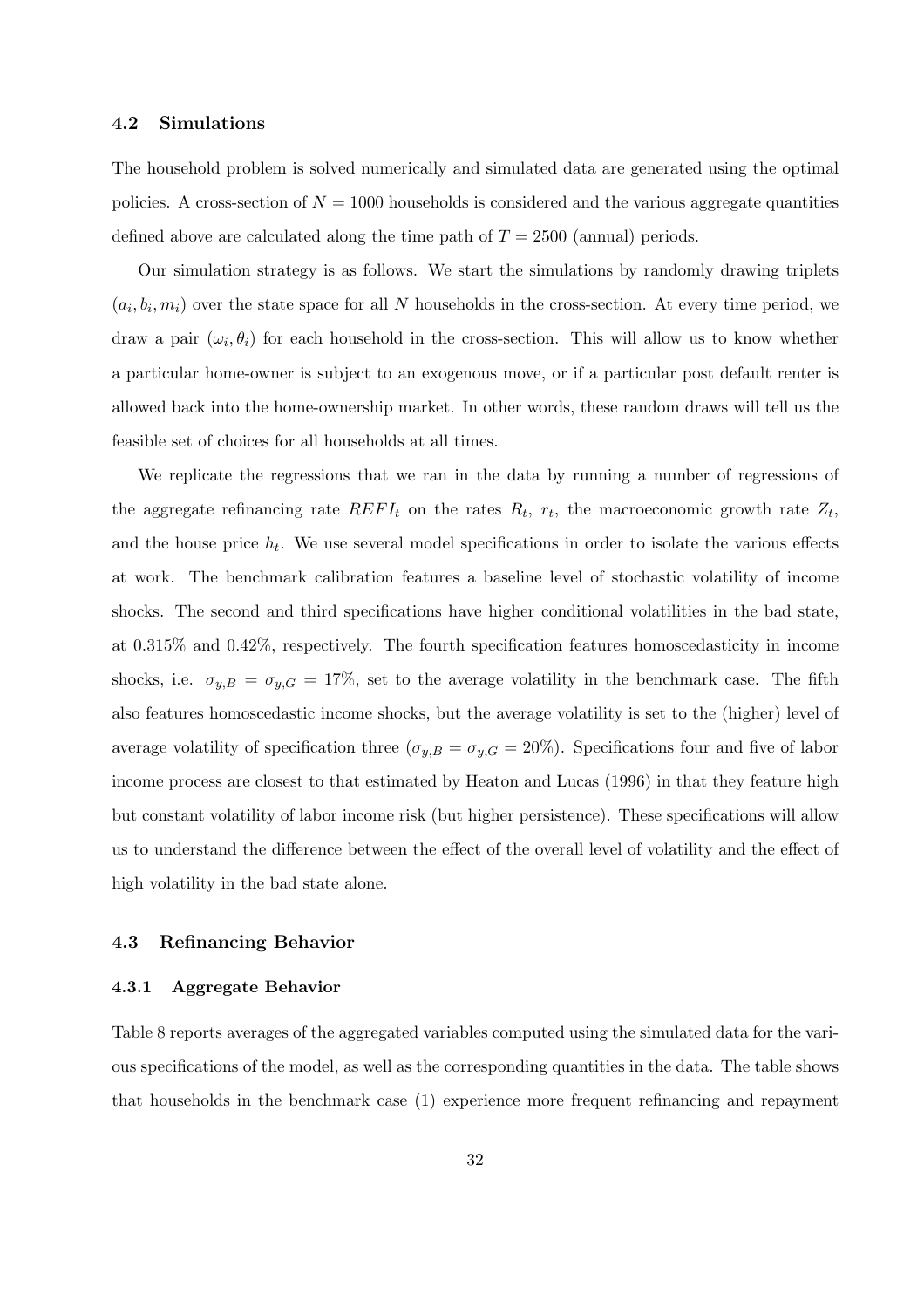and slightly higher mortgage balances than in the riskier specifications (2) and (3), but essentially the same as in the homoscedastic specification  $(4)$ . This appears to be largely due to differences in loan sizes at origination. The corresponding average loan to income ratio for refinance loan originations in the riskier scenarios are essentially the same as the average estimated from HMDA data at 1.9, while the average loan to value ratio is somewhat lower, at just under 50% (compared to 70% in the data). When the household in the model refinance or repay the principal, they do so in similar magnitudes across specifications, with cash-outs equal on average to 35% of home value and just between 115% and 140% of annual income. The model thus predicts too much cash-out, as in the data it is responsible for about 11*.*5% of refinance loan volume, implying the average ratio to home value of about 8%.

Another distinguishing feature is that households tend to carry slightly higher liquid assets, consistent with a precautionary motive, when conditional volatility of idiosyncratic labor income risk is higher. In a riskier world, households will tend to accumulate more cash on hand as a precautionary buffer stock, and thus be less likely to have to resort to refinancing in order to self-insure against adverse idiosyncratic labor income shocks. Given the spread between the borrowing and lending rates, carrying both cash balances and mortgage debt is costly, and therefore a stronger precautionary saving motive implies that households keep lower mortgage balances by repaying their debt more quickly. The strength of the precautionary saving motive is therefore key for understanding quantitative features of the model, in the sense that it determines the ex-ante behavior of mortgage borrowers. This is corroborated by the result for the riskier specifications (2) and (3) in which households maintain larger holdings of liquid assets (80% of annual income in case (3) vs. under  $40\%$  in the benchmark case (1)), but also have to resort to refinancing to smooth consumption more often, yielding roughly the same refinancing activity as in the benchmark case.

Note that the model cannot simultaneously match the average magnitudes of household indebtedness and liquid asset holdings, since note of these specifications are close to producing the asset holdings of over 1.3 times income as observed in the data. As shown in table 9, higher coefficients of risk aversion strengthen the precautionary motive to the extent that allows us to match such a high number (e.g.,  $\gamma = 9$ ), but only at the expense of reducing mortgage borrowing dramatically (albeit still producing empirically reasonable dollar share of cash-out). Increasing the coefficient of relative risk aversion from 2 to 6 almost doubles the average stock of liquid assets relative to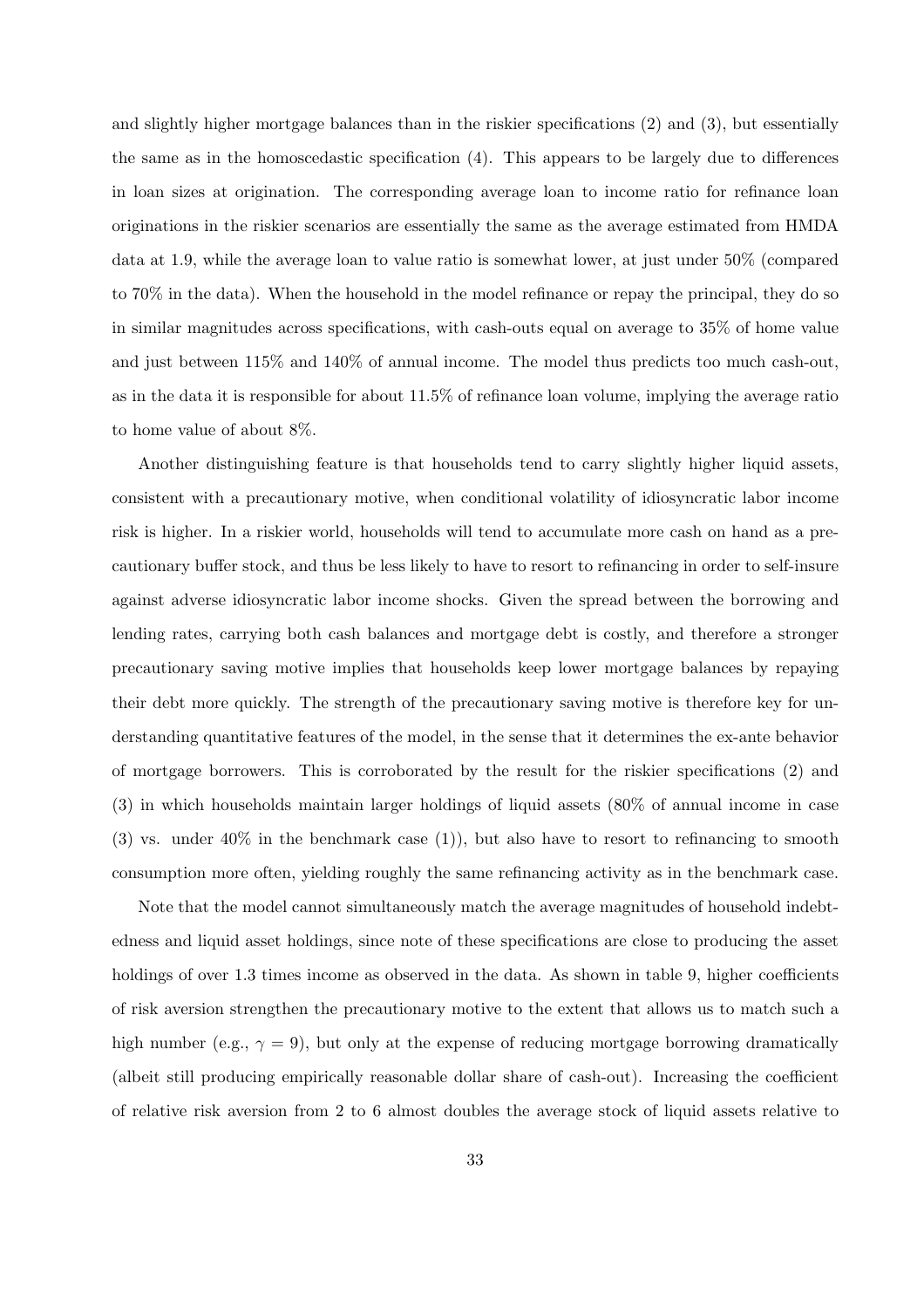permanent income, from just above 38% to 70%. At the same time, average mortgage balances are lower. Resolving this tension requires relaxing some of the key assumptions of the model. It is likely that adding life-cycle to the model would help reconcile the averages of asset holdings and debt levels, potentially with the help from preferences in which bequests have luxury-good properties (e.g. Carroll (2000), DeNardi (2004), Roussanov (2010)).

Table 8: Summary Statistics.

| Model Specification                         | Data     | (1)     | (2)     | (3)     | (4)     | (5)     |
|---------------------------------------------|----------|---------|---------|---------|---------|---------|
| Comparative Statics on $\sigma_{y,G}$       |          | 0.12    | 0.12    | 0.12    | 0.17    | 0.20    |
| Comparative Statics on $\sigma_{y,B}$       |          | 0.21    | 0.315   | 0.42    | 0.17    | 0.20    |
| Aggregate Real Variables:                   |          |         |         |         |         |         |
| Mean Income Growth                          | 2.1%     | 1.9%    | 1.8%    | 1.9%    | 1.9%    | 1.9%    |
| Std. Dev. Income Growth                     | 1.8%     | $2.5\%$ | 2.5%    | $2.6\%$ | 2.6%    | $2.6\%$ |
| Mean Consumption Growth                     | $2.0\%$  | 1.9%    | 1.8%    | 1.9%    | 1.9%    | 1.9%    |
| Std. Dev. Consumption Growth                | 1.6%     | $3.5\%$ | $3.0\%$ | $3.2\%$ | $3.5\%$ | $3.6\%$ |
| Consumption and Financial Policies:         |          |         |         |         |         |         |
| Consumption to Income $c/pY$                | 0.66     | 0.69    | 0.70    | 0.68    | 0.69    | 0.69    |
| Consumption Growth $\mu(\Delta \log c)$     |          | 1.9%    | 1.8%    | 1.9%    | 1.9%    | 1.9%    |
| Consumption Growth $\sigma(\Delta \log c)$  |          | 22.4%   | 23.4%   | 26.0%   | 25.7%   | 26.5%   |
| Liquid Asset Holdings to Income $a/pY$      | 1.33     | 0.38    | 0.52    | 0.81    | 0.43    | 0.49    |
| Mortgage Balance to Income $b/pY$           | 1.12     | 1.11    | 0.66    | 0.67    | 1.12    | 0.98    |
| Mortgage Balance to House Value $b/H$       | $0.35\,$ | 0.28    | 0.16    | 0.17    | 0.28    | 0.24    |
| Average Mortgage Coupon Rate $k$            | 6.99%    | 7.10%   | 7.22%   | 7.15%   | 7.10%   | 7.14%   |
| Weighted Average Loan Age (years)           | 3.37     | 3.24    | 3.21    | 3.22    | 3.16    | 3.32    |
| Refinancing:                                |          |         |         |         |         |         |
| <b>REFI</b>                                 | 8.01%    | 10.71%  | 8.31%   | 8.66%   | 11.10%  | 10.28%  |
| Conditional \$ REFI to Income               | 1.90     | 2.49    | 1.95    | 1.92    | 2.48    | 2.34    |
| Conditional \$ REFI to House Value          | 0.70     | 0.62    | 0.49    | 0.48    | 0.62    | 0.58    |
| Conditional \$ Cash-out to Income           | 0.22     | 1.40    | 1.20    | 1.15    | 1.35    | 1.32    |
| Conditional \$ Cash-out to House Value 0.08 | 0.35     | 0.30    | 0.29    | 0.34    | 0.33    |         |
| Repayment:                                  |          |         |         |         |         |         |
| REP                                         |          | 50.92%  | 33.01%  | 31.52%  | 49.54%  | 44.29%  |
| Conditional $\frac{1}{2}$ REP to Income     |          | 0.20    | 0.22    | 0.23    | 0.21    | 0.21    |
| Conditional \$ REP to House Value           |          | 0.05    | 0.06    | 0.06    | 0.05    | 0.05    |

NOTE: Summary statistics of the simulated data, for different model specifications.

### 4.3.2 Behavior in the Cross-Section

In order to understand the refinancing behavior in the aggregate, it is important to understand the refinancing and repayment behavior at the household level. To accomplish this, we need to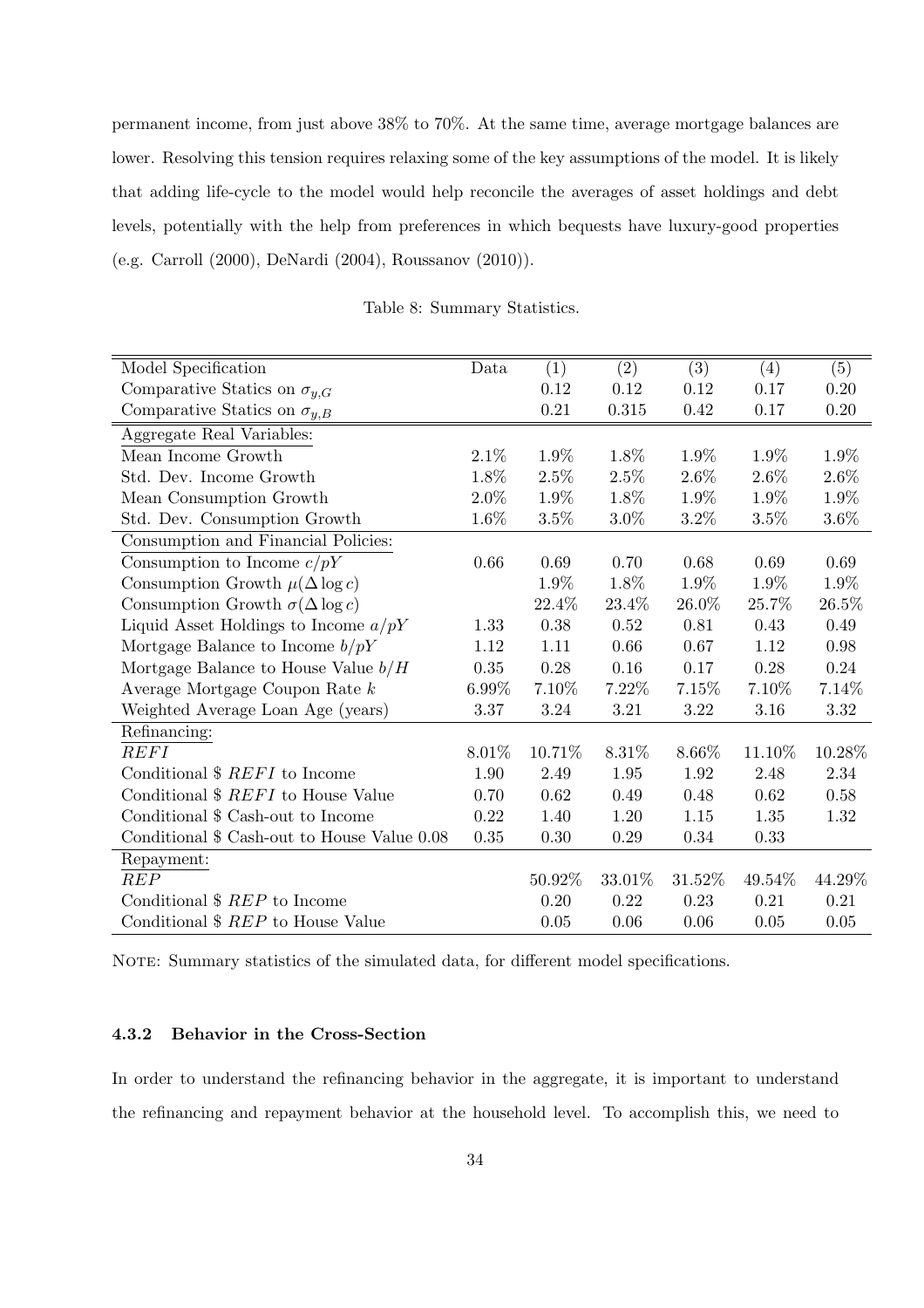| Model Specification                        | Data    | (10)   | (1)            | (11)     | (12)   | (13)    |
|--------------------------------------------|---------|--------|----------------|----------|--------|---------|
| Comparative Statics on $\gamma$            |         | 1.5    | $\overline{2}$ | 3        | 6      | 9       |
| Aggregate Real Consumption:                |         |        |                |          |        |         |
| Mean Consumption Growth                    | $2.0\%$ | 1.9%   | 1.9%           | 1.9%     | 1.9%   | 1.9%    |
| Std. Dev. Consumption Growth               | 1.6%    | 3.7%   | 3.5%           | 3.3%     | 2.7%   | $2.3\%$ |
| Consumption and Financial Policies:        |         |        |                |          |        |         |
| Consumption to Income $c/pY$               | 0.66    | 0.69   | 0.69           | 0.69     | 0.70   | 0.70    |
| Consumption Growth $\mu(\Delta \log c)$    |         | 1.9%   | 1.9%           | 1.9%     | 1.9%   | 1.9%    |
| Consumption Growth $\sigma(\Delta \log c)$ |         | 23.8%  | 22.4%          | 20.5%    | 17.9%  | 17.2%   |
| Liquid Asset Holdings to Income $a/pY$     | 1.33    | 0.34   | 0.38           | 0.44     | 0.70   | 1.37    |
| Mortgage Balance to Income $b/pY$          | 1.12    | 1.10   | 1.11           | 1.00     | 0.44   | 0.10    |
| Mortgage Balance to House Value $b/H$      | 0.35    | 0.28   | 0.28           | 0.25     | 0.11   | 0.03    |
| Mortgage Rate $k$                          | 6.99%   | 7.09%  | 7.10%          | 7.11\%   | 7.18%  | 7.22%   |
| WALA (years)                               | 3.37    | 3.23   | 3.24           | 3.32     | 3.41   | 2.91    |
| Refinancing:                               |         |        |                |          |        |         |
| REFI                                       | 8.01%   | 10.42% | 10.71%         | 10.48%   | 7.46%  | 5.44%   |
| Conditional $\frac{1}{2}$ REFI to Income   | 1.90    | 2.52   | 2.49           | $2.35\,$ | 1.49   | 0.50    |
| Conditional \$ REFI to House Value         | 0.70    | 0.63   | 0.62           | 0.59     | 0.37   | 0.13    |
| Conditional \$ Cash-out to Income          | 0.22    | 1.41   | 1.40           | 1.34     | 0.96   | 0.36    |
| Conditional \$ Cash-out to House Value     | 0.08    | 0.35   | 0.35           | 0.33     | 0.24   | 0.09    |
| Repayment:                                 |         |        |                |          |        |         |
| REP                                        |         | 50.25% | 50.92%         | 47.31%   | 23.79% | 6.33%   |
| Conditional \$ REP to Income               |         | 0.20   | 0.20           | 0.21     | 0.23   | 0.27    |
| Conditional \$ REP to House Value          |         | 0.05   | 0.05           | 0.05     | 0.06   | 0.07    |

Table 9: Comparative Statics - Risk Aversion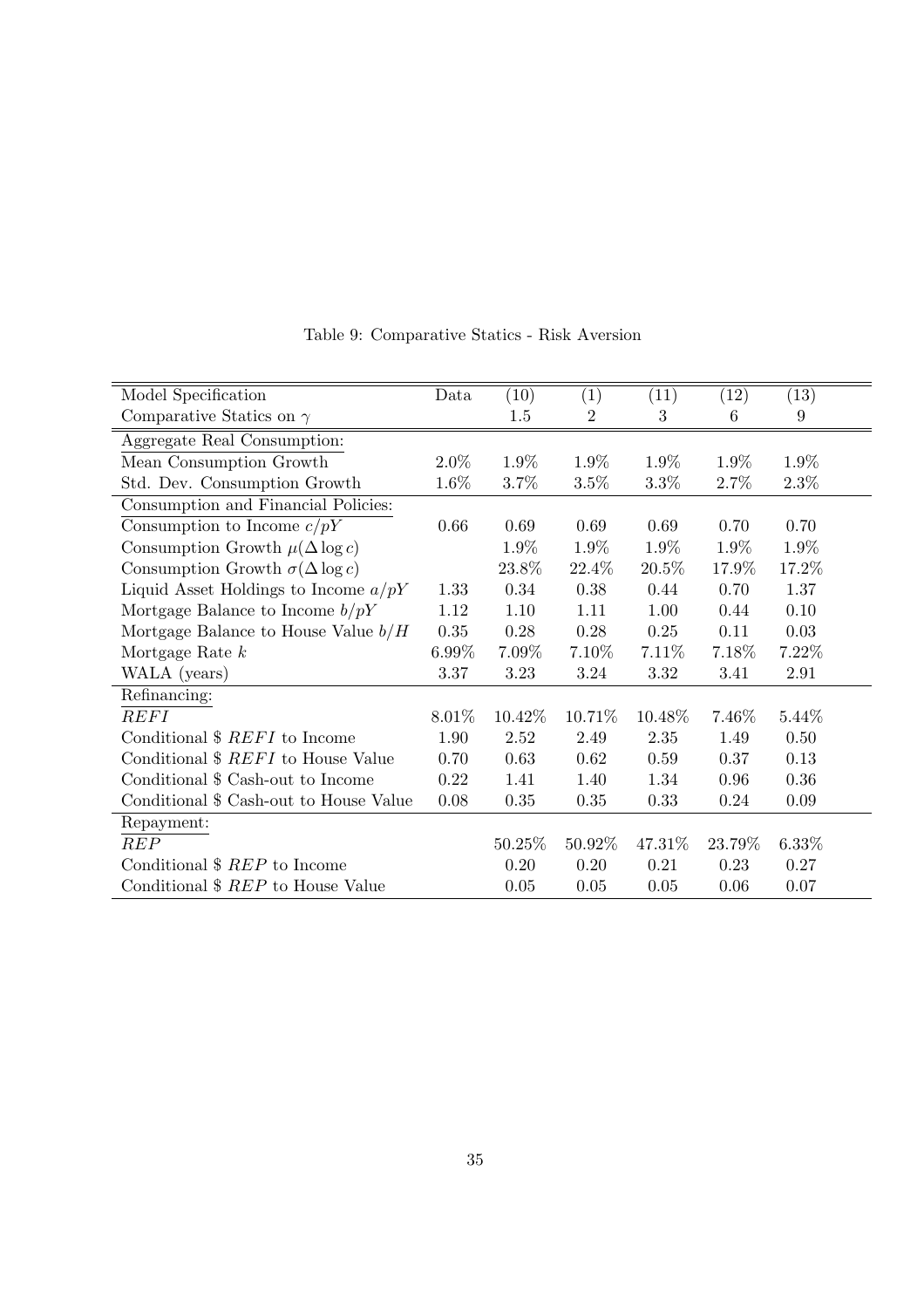understand which households refinance and repay their mortgage. Because all households are exante identical, they differ by their history of shocks, which in turn affect their level of liquid assets and mortgage balance. We use the simulated data to compute average refinancing and repayment rates, as well as the dollar amounts, across two dimensions: (i) level of period income relative to aggregate income  $(y_i/pY)$ , and (ii) liquid assets to income ratio  $(a_i/pY)$ .

Figure 5 plots averages by households sorted and grouped into four bins. The upper panel shows the results for the sort over income, while the lower panel shows the results for the sort over liquid assets. It is clear from these graphs that the households who refinance are those who experience very low income and have very low level of liquid assets. In contrast, households repay their mortgage at a higher rate when they are achieve high levels of income. Similarly households repay higher dollar amounts when their have higher stock of liquid assets. All of these qualitative results are consistent with the consumption smoothing motive: households repay their costly mortgage balance in good times -high level of income and assets- and refinance to pull out home equity in order to increase consumption in bad times -low level of income and assets-.

### 4.3.3 Aggregate Refinancing Activity

Table 10 reports the results for the regressions ran in the simulated data for each of the model specifications for the aggregate levels of refinancing (average number of refi loans) on the aggregate state variables. The key empirical relationship holds in the model: lower mortgage rates *R* imply more refinancing. Since in the model the mortgage rate is driven primarily by the short rate *r*, when the latter variable is included in the regressions it drives out the mortgage rate, unlike in the data where the variation in the mortgage rate is less well captured by the short rate.

As in the data, refinancing activity in the model is weakly counter-cyclical, as it is negatively related to the aggregate labor income, captured by the negative coefficient on the rate of economic growth  $Z$  (after controlling for the mortgage rate or the short rate). Also, the coefficient of refi on the house price growth variable  $\Delta H$  is positive as it is in the data, consistent with the fact that higher levels of house prices help relax the collateral constraint. However, the relationship between aggregate refinancing activity and the aggregate income growth is difficult to establish statistically, as the standard errors are large relative to the magnitude of the coefficient, and in fact it turns positive if we do not control for house prices (as, in fact, it does in the data). This confirms that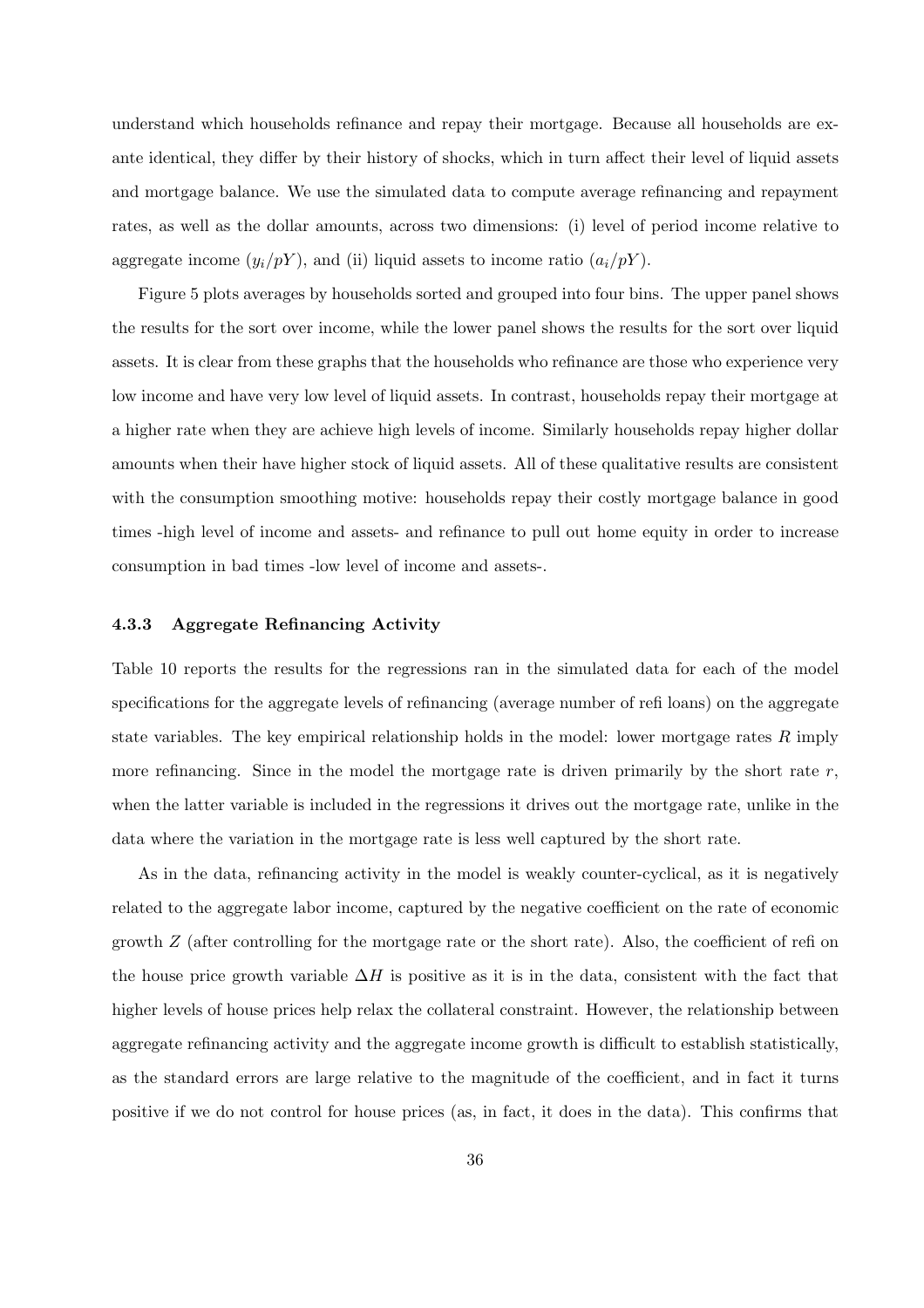| Model Specification                                            | $\boldsymbol{R}$ | $\boldsymbol{r}$ | $\boldsymbol{Z}$ | $\Delta h/h$ | $\overline{R^2}$ |
|----------------------------------------------------------------|------------------|------------------|------------------|--------------|------------------|
| $(1)$ Benchmark:                                               | $-1.39$          |                  |                  |              | 0.15             |
| Heteroscedastic                                                | (0.07)           |                  |                  |              |                  |
|                                                                | $-1.39$          |                  | 0.07             |              | 0.15             |
|                                                                | (0.07)           |                  | (0.02)           |              |                  |
|                                                                | $-1.24$          |                  | $-0.05$          | 0.07         | 0.18             |
|                                                                | (0.07)           |                  | (0.03)           | (0.01)       |                  |
|                                                                | 1.18             | $-1.69$          | $-0.04$          | 0.07         | 0.19             |
|                                                                | (0.50)           | (0.35)           | (0.03)           | (0.01)       |                  |
| $(2)$ Heteroscedastic + High Volatility                        | $-0.60$          |                  |                  |              | 0.09             |
|                                                                | (0.04)           |                  |                  |              |                  |
|                                                                | $-0.59$          |                  | 0.10             |              | 0.11             |
|                                                                | (0.04)           |                  | (0.01)           |              |                  |
|                                                                | $-0.53$          |                  | 0.05             | 0.03         | 0.12             |
|                                                                | (0.04)           |                  | (0.02)           | (0.00)       |                  |
|                                                                | $0.42\,$         | $-0.66$          | 0.06             | 0.03         | 0.13             |
|                                                                | (0.30)           | (0.21)           | (0.02)           | (0.00)       |                  |
| Heteroscedastic<br>Very<br>High<br>(3)<br>$^{+}$<br>Volatility | $-0.68$          |                  |                  |              | 0.13             |
|                                                                | (0.03)           |                  |                  |              |                  |
|                                                                | $-0.67$          |                  | 0.11             |              | 0.16             |
|                                                                | (0.03)           |                  | (0.01)           |              |                  |
|                                                                | $-0.60$          |                  | $0.05\,$         | $0.04\,$     | 0.19             |
|                                                                | (0.03)           |                  | (0.01)           | (0.00)       |                  |
|                                                                | 0.01             | $-0.42$          | 0.05             | 0.04         | 0.19             |
|                                                                | (0.27)           | (0.19)           | (0.01)           | (0.00)       |                  |
| (4) Homoscedastic                                              | $-1.16$          |                  |                  |              | 0.13             |
|                                                                | (0.06)           |                  |                  |              |                  |
|                                                                | $-1.15$          |                  | 0.13             |              | 0.14             |
|                                                                | (0.06)           |                  | (0.02)           |              |                  |
|                                                                | $-1.03$          |                  | 0.02             | 0.07         | 0.17             |
|                                                                | (0.06)           |                  | (0.02)           | (0.01)       |                  |
|                                                                | 1.08             | $-1.47$          | 0.04             | 0.06         | 0.18             |
|                                                                | (0.45)           | (0.31)           | (0.02)           | (0.01)       |                  |
| $(5)$ Homoscedastic + High Volatility                          | $-1.02$          |                  |                  |              | 0.13             |
|                                                                | (0.05)           |                  |                  |              |                  |
|                                                                | $-1.00$          |                  | 0.15             |              | 0.15             |
|                                                                | (0.05)           |                  | (0.02)           |              |                  |
|                                                                | $-0.88$          |                  | 0.05             | 0.06         | 0.19             |
|                                                                | (0.05)           |                  | (0.02)           | (0.01)       |                  |
|                                                                | 0.33             | $-0.85$          | 0.06             | 0.06         | 0.19             |
|                                                                | (0.40)           | (0.28)           | (0.02)           | (0.01)       |                  |

Table 10: Regressions - simulated data.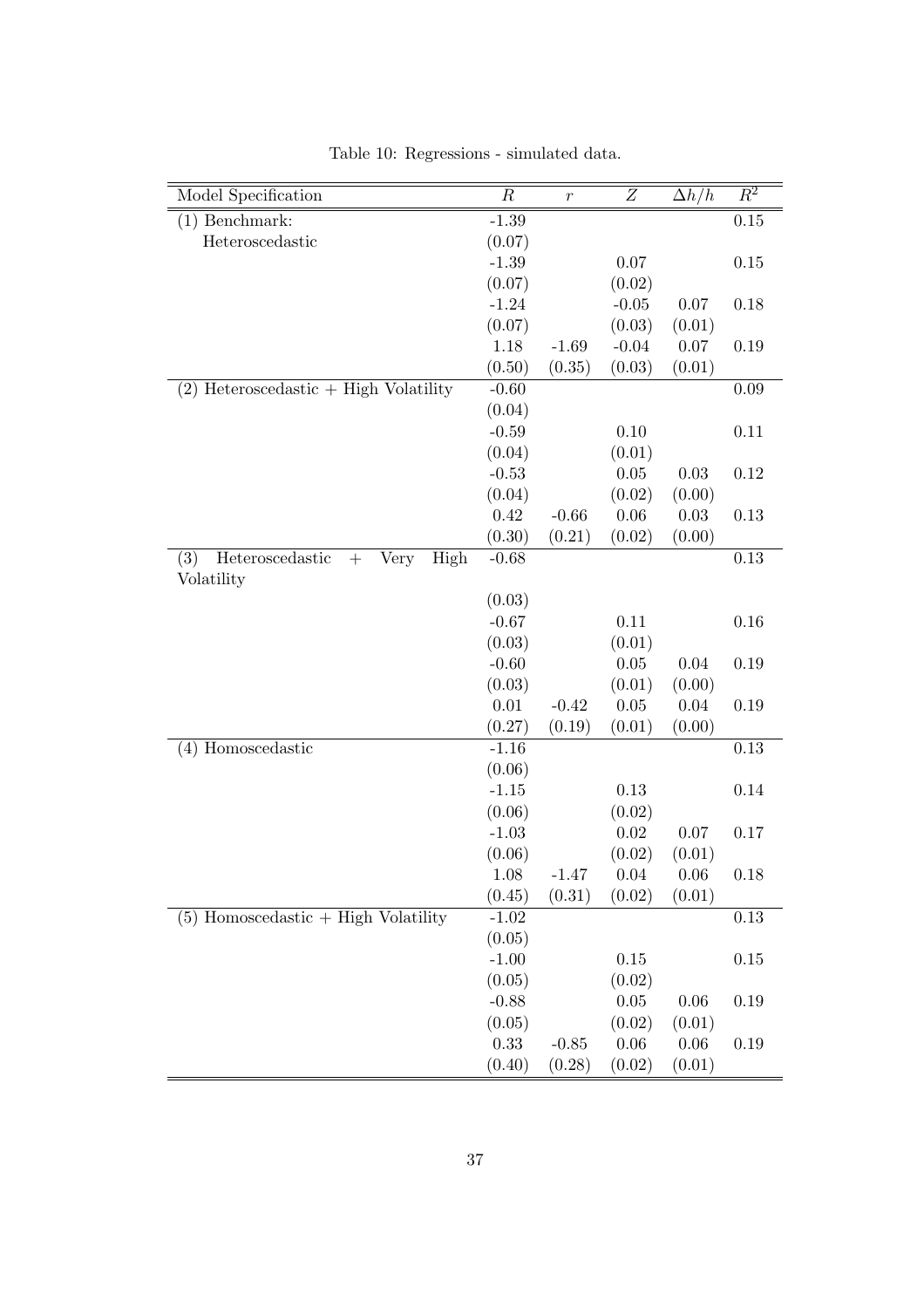

Figure 5: Refinancing and repayment rates (on the left panels), and dollar refinancing, cashout and repayment (on the right panels).

even when consumption smoothing is an important motive for refinancing, in the aggregate the cyclical effect is dominated by the interest rate movements.

As demonstrated in Table 8, refinancing activity is higher in the benchmark case, and the lowest in the model specification that is the most risky (i.e. where income is heteroscedastic and most volatile). This is consistent with the precautionary motive: there is less refinancing activity when mortgage rates are falling when the world is very risky, since in such a world household pay down mortgages quickly and accumulate a buffer stock of liquid assets. Indeed, the model produces less sensitivity of refi to interest rates and the other macro variables in the riskier specifications (2) and (3). At the same time, the homoscedastic specification (5) with the same average level of idiosyncratic risk as the benchmark also generates positive sensitivity to the macroeconomic shock Z. This is presumably due to the permanent income effect, since the aggregate income growth is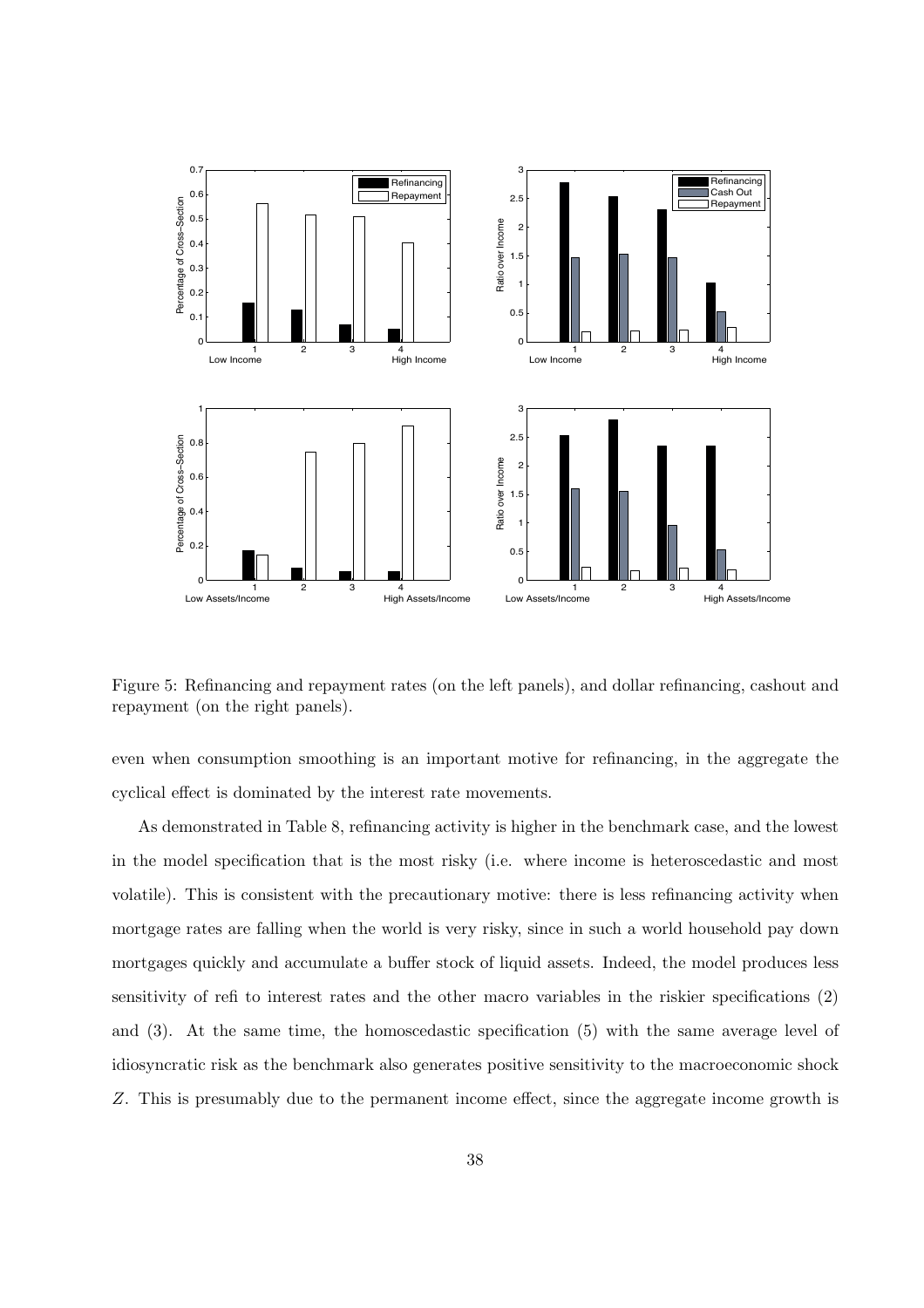slightly positively autocorrelated, so a positive shock to *Z* raises agents' expectations about future income.

These quantitative experiments have enabled us to understand the effect of state-dependent conditional mean and volatility on households aggregate refinancing activity. An increase in the riskiness of idiosyncratic income leads risk averse households to use their home equity with more caution. When the world is more uncertain, households will tend to hold more liquid assets and reduce their mortgage balance. This behavior also leads them to be less responsive to a decrease in mortgage rates. At the same time, the counter-cyclical volatility of idiosyncratic labor income risk is key for generating counter-cyclical refinancing.

### 4.4 The role of persistence in idiosyncratic shocks

There is some debate in the literature on the degree of persistence of idiosyncratic labor income shocks and its implications for asset pricing and macroeconomics. Persistence is key for consumption smoothing: e.g., Constantinides and Duffie (1996) postulate a process for idiosyncratic labor income that features only permanent (and heteroscedastic) shocks that implies no smoothing at all. In contrast, Heaton and Lucas (1996) estimate the autocorrelation of idiosyncratic labor income as low as 0.5 implying that households are able to self-insure almost perfectly by accumulating buffer stocks of liquid assets in good times, then drawing them down and borrowing in bad times, repaying the loans when good times return. We investigate the implications of different persistence estimates for refinancing behavior.

We consider a range of persistence parameters  $\rho_y$  between zero (entirely transitory shocks) and 0*.*95 (extremely persistent shocks, as estimated by Storesletten, Telmer, and Yaron (2004)). Table 11 displays the summary statistics for these alternative parameterizations, holding all other parameters constant as in the benchmark calibration. It is much easier for households to smooth transitory shocks than persistent shocks by borrowing against future income using housing as collateral. Consequently, there is much less refinancing when shocks are persistent, since cash-out loans need to be repaid, which is harder when adverse shocks are permanent. When shocks are entirely or largely transitory, mortgage debt is on average twice the size of annual income; however, when shocks are persistent, average debt to income ratio is below one. Refinancing is also less frequent, and magnitude of refinancing are slightly smaller, when  $\rho_Y$  is above the benchmark level.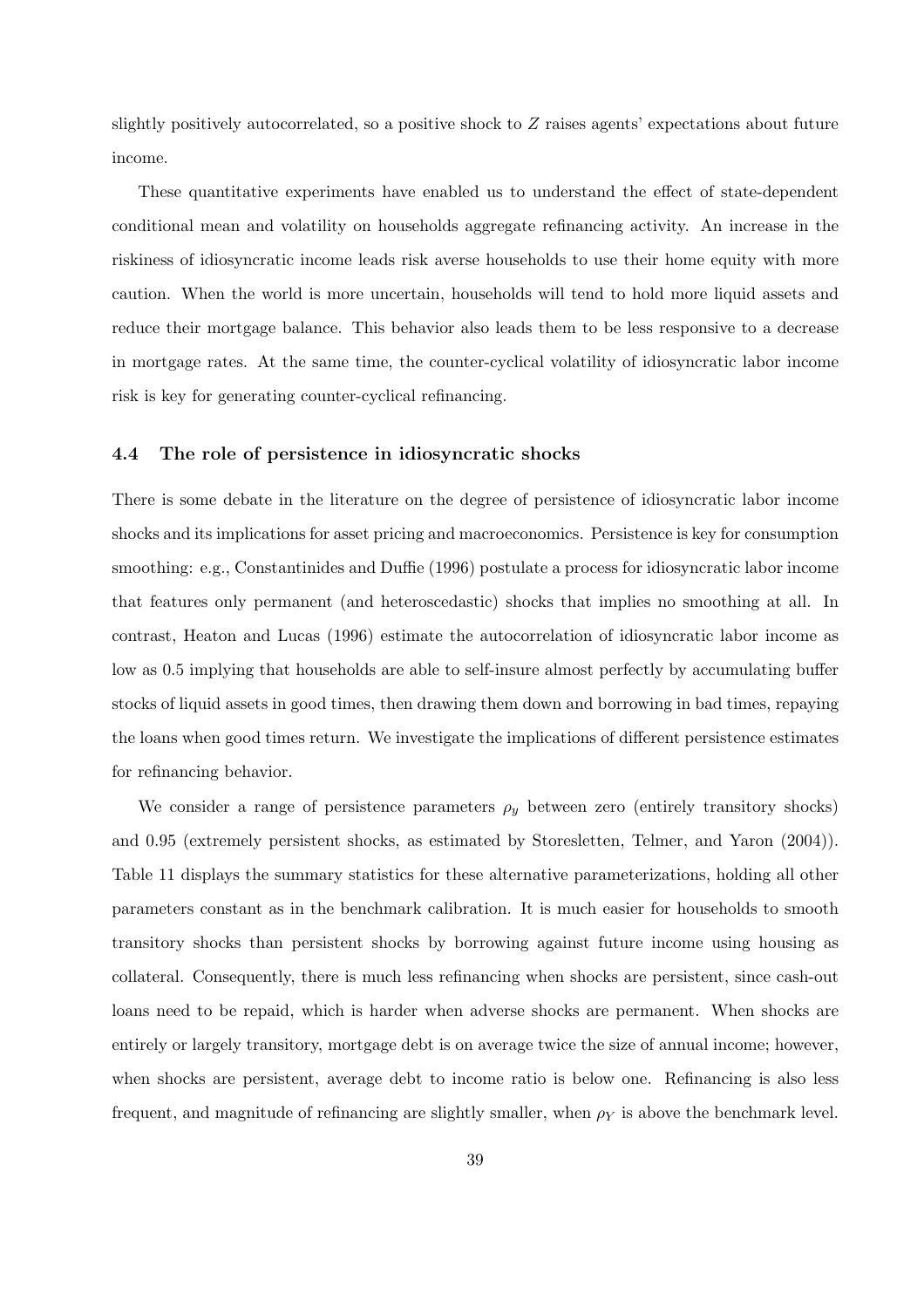| Model Specification                        | Data     | (6)      | (7)     | (1)     | (8)     | (9)   |
|--------------------------------------------|----------|----------|---------|---------|---------|-------|
| Comparative Statics on $\rho_y$            |          | $\theta$ | 0.5     | 0.85    | 0.9     | 0.95  |
| Aggregate Real Consumption:                |          |          |         |         |         |       |
| Mean Consumption Growth                    | $2.0\%$  | $1.9\%$  | $1.9\%$ | 1.9%    | $2.0\%$ | 1.9%  |
| Std. Dev. Consumption Growth               | 1.6%     | $6.5\%$  | $6.0\%$ | 3.5%    | 3.1%    | 2.7%  |
| Consumption and Financial Policies:        |          |          |         |         |         |       |
| Consumption to Income $c/pY$               | 0.66     | 0.65     | 0.66    | 0.69    | 0.70    | 0.70  |
| Consumption Growth $\mu(\Delta \log c)$    |          | 1.9%     | 1.9%    | 1.9%    | $2.0\%$ | 1.9%  |
| Consumption Growth $\sigma(\Delta \log c)$ |          | 24.4\%   | 24.4%   | 22.4%   | 22.2%   | 23.7% |
| Liquid Asset Holdings to Income $a/pY$     | 1.33     | 0.46     | 0.50    | 0.38    | 0.34    | 0.33  |
| Mortgage Balance to Income $b/pY$          | 1.12     | 2.26     | 2.12    | 1.11    | 0.82    | 0.61  |
| Mortgage Balance to House Value $b/H$      | 0.35     | 0.57     | 0.53    | 0.28    | 0.21    | 0.15  |
| Mortgage Rate $k$                          | $6.99\%$ | 7.11%    | 7.11%   | 7.10\%  | 7.19%   | 7.11% |
| WALA (years)                               | 3.37     | 3.04     | 3.12    | 3.24    | 3.25    | 3.71  |
| Refinancing:                               |          |          |         |         |         |       |
| <b>REFI</b>                                | 8.01\%   | 19.44\%  | 18.08%  | 10.71\% | 9.08%   | 7.71% |
| Conditional \$ REFI to Income              | 1.90     | 2.98     | 2.93    | 2.49    | 2.22    | 1.92  |
| Conditional \$ REFI to House Value         | 0.70     | 0.74     | 0.73    | 0.62    | 0.55    | 0.48  |
| Conditional \$ Cash-out to Income          | 0.22     | 1.26     | 1.33    | 1.40    | 1.33    | 1.16  |
| Conditional \$ Cash-out to House Value     | 0.08     | 0.31     | 0.33    | 0.35    | 0.33    | 0.29  |

Table 11: Summary Statistics - Varying Persistence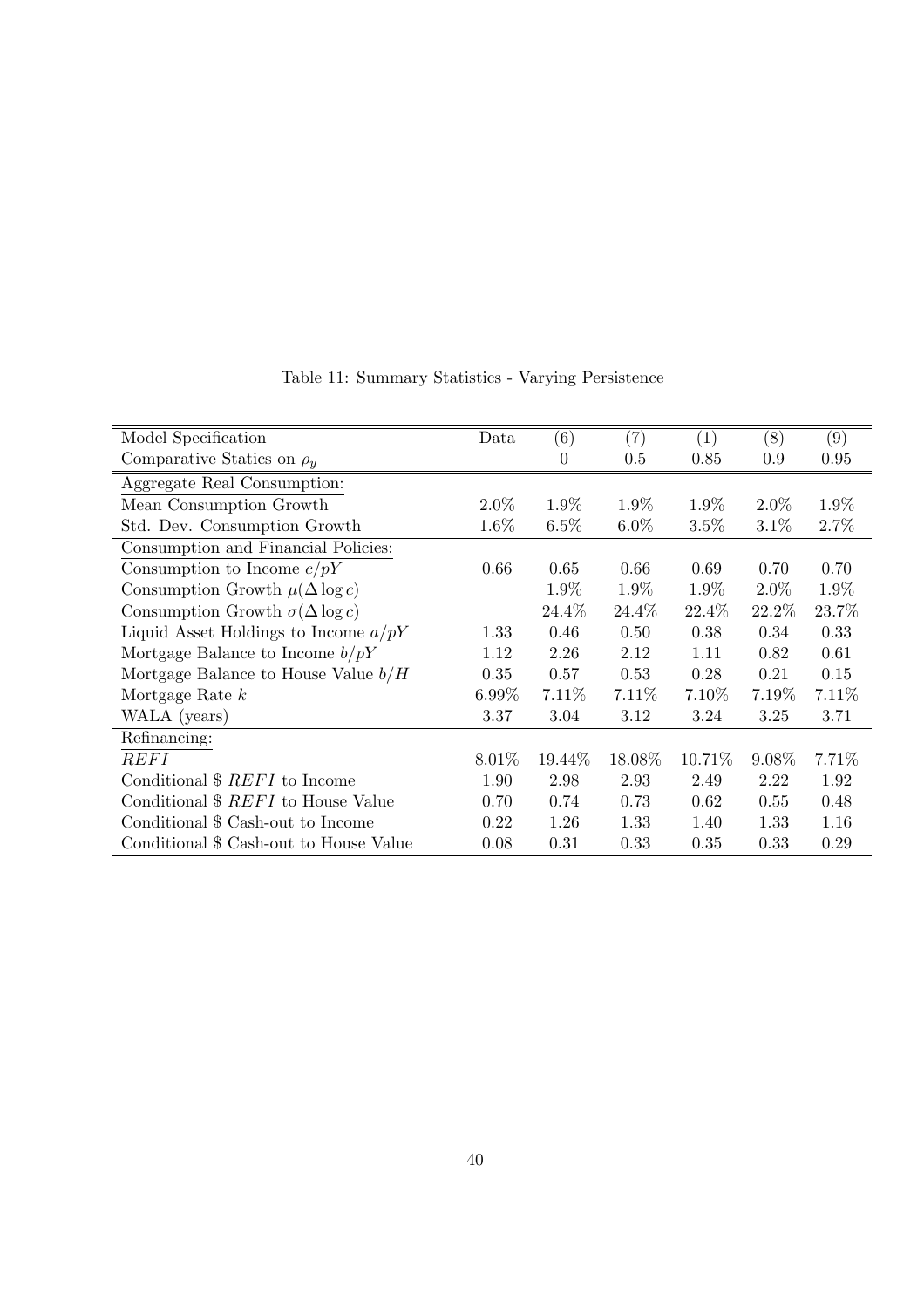Thus, with transitory shocks households self-insure by accessing housing collateral more often and cashing out more home equity in relation to their income, which leads to higher average mortgage balances and higher rates of loan repayment.

We also repeat the regression experiments on the simulated data for different persistence parameters. There results are reported in Table 12. As persistence increases from fully transitory shocks - specification (6) - to very persistent shocks - specification (9) - the sensitivity of refinancing to aggregate economic growth rate *Z* decreases substantially in magnitude, consistently with the fact that persistent shocks that have greater dispersion in bad times are also more difficult to self-insure against.<sup>6</sup> There is a decreasing pattern of interest rate sensitivities, while in general it could be non-monotonic however, as low interest rates are less important both when shocks are transient (so that borrowing for consumption-smoothing reasons can be repaid quickly and a higher interest rate is less thus costly) and when they are very persistent (and there is less refinancing overall).



Figure 6: Model-implied and empirical refinancing.

 ${}^{6}$ In some of our calibrations, as persistence rises, the sensitivity of refinancing to house prices increases slightly, indicating that households are more willing to borrow if they have a large enough cushion of home equity remaining, possibly for the fear of having to default if income payments become too onerous and house prices fall, as analyzed by Campbell and Cocco (2010). These patterns are not robust across calibrations, however, and are not reported here.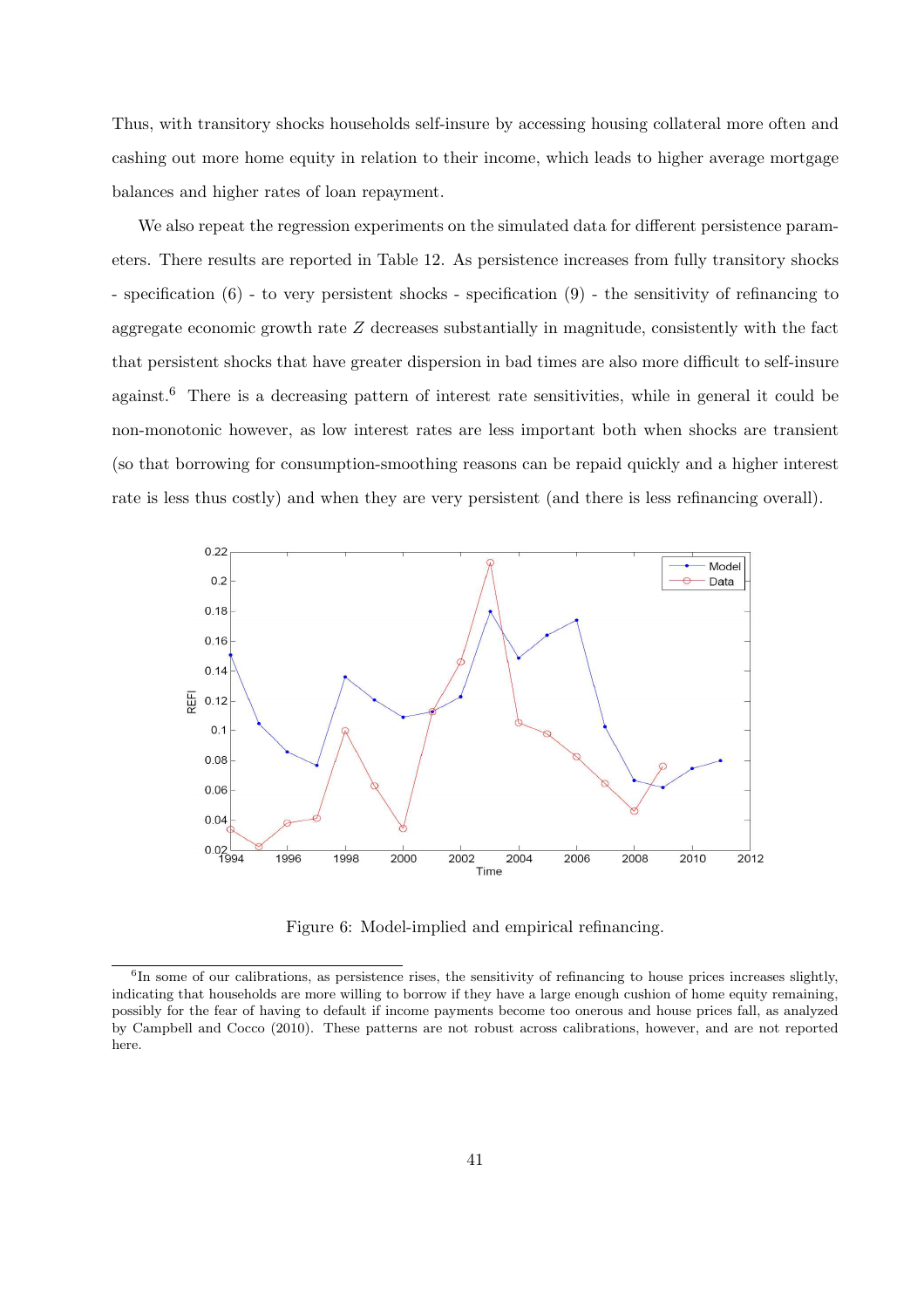| Model Specification | $\overline{R}$ | $\boldsymbol{r}$ | $\overline{Z}$ | $\overline{\Delta h/h}$ | $\overline{R^2}$ |
|---------------------|----------------|------------------|----------------|-------------------------|------------------|
| (6)                 | $-3.25$        |                  |                |                         | 0.13             |
|                     | (0.17)         |                  |                |                         |                  |
|                     | $-3.23$        |                  | 0.11           |                         | $0.13\,$         |
|                     | (0.17)         |                  | (0.06)         |                         |                  |
|                     | $-2.87$        |                  | $-0.24$        | $0.21\,$                | 0.17             |
|                     | (0.17)         |                  | (0.07)         | (0.02)                  |                  |
|                     | $4.37\,$       | $-5.05$          | $-0.18$        | $0.20\,$                | 0.18             |
|                     | (1.30)         | (0.90)           | (0.07)         | (0.02)                  |                  |
| (7)                 | $-3.11$        |                  |                |                         | $0.16\,$         |
|                     | (0.14)         |                  |                |                         |                  |
|                     | $-3.11$        |                  | $-0.04$        |                         | 0.16             |
|                     | (0.14)         |                  | (0.05)         |                         |                  |
|                     | $-2.90$        |                  | $-0.24$        | 0.12                    | 0.19             |
|                     | (0.14)         |                  | (0.06)         | (0.02)                  |                  |
|                     | 4.83           | $-5.36$          | $-0.20$        | $0.11\,$                | 0.20             |
|                     | (1.06)         | (0.73)           | (0.06)         | (0.02)                  |                  |
| (8)                 | $-0.84$        |                  |                |                         | 0.12             |
|                     | (0.05)         |                  |                |                         |                  |
|                     | $-0.84$        |                  | 0.03           |                         | $0.12\,$         |
|                     | (0.05)         |                  | (0.02)         |                         |                  |
|                     | $-0.75$        |                  | $-0.04$        | $0.04\,$                | 0.15             |
|                     | (0.05)         |                  | (0.02)         | (0.01)                  |                  |
|                     | 0.25           | $-0.70$          | $-0.04$        | 0.04                    | 0.15             |
|                     | (0.35)         | (0.24)           | (0.02)         | (0.01)                  |                  |
| (9)                 | $-0.54$        |                  |                |                         | 0.09             |
|                     | (0.03)         |                  |                |                         |                  |
|                     | $-0.54$        |                  | $0.04\,$       |                         | $0.09\,$         |
|                     | (0.03)         |                  | (0.01)         |                         |                  |
|                     | $-0.49$        |                  | $-0.00$        | 0.03                    | $0.11\,$         |
|                     | (0.03)         |                  | (0.01)         | (0.00)                  |                  |
|                     | $-0.75$        | 0.18             | $-0.00$        | $\rm 0.03$              | 0.11             |
|                     | (0.26)         | (0.18)           | (0.01)         | (0.00)                  |                  |

Table 12: Regressions - simulated data (varying persistence).

NOTE: Regressions results for refinancing activity on interest rates and state of the economy, using simulated data, for different model specifications.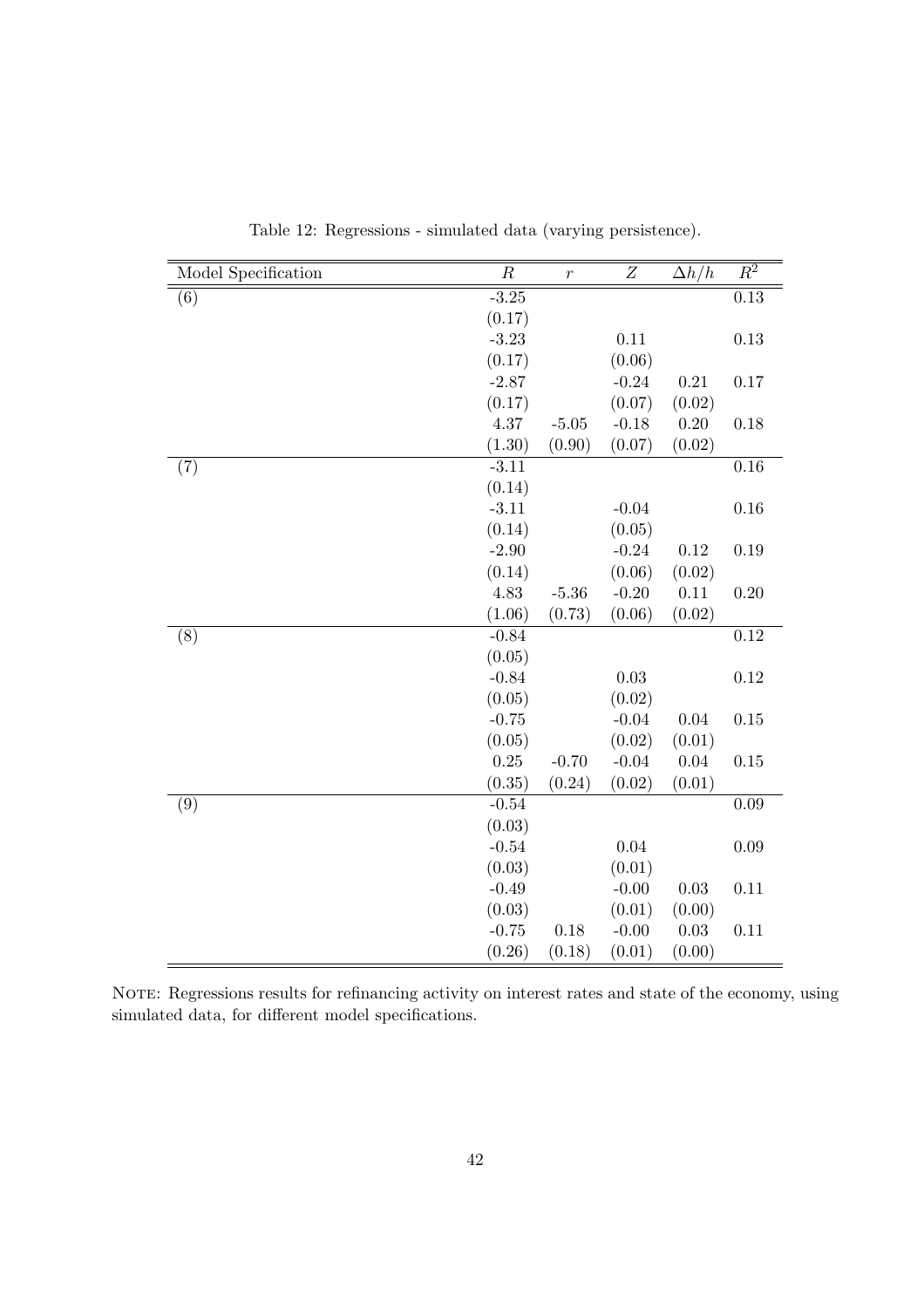

Figure 7: Model-implied and empirical (normalized) dollar cash-out.

### 4.5 Model-Implied Refinancing and Cash-out Behavior: 1993-2010

We can utilize the model further by feeding the last 17 years of data as inputs for the aggregate shocks (i.e. short rate, inflation, growth, and house price), approximated appropriately. We verify that this particular history of aggregate shocks translates into a time series of implied mortgage rates that is very close to the observed historical series.

After solving the model and using this specific path of aggregate shocks as simulation inputs, we compute the household policies and aggregate them across households. Figure 6 plots the refinancing rate, in the units of number of originated loans relative to the number of homeowner households, in the data (using HMDA aggregates) and in the model. We also compute aggregate dollar cash-out by households and compare it to the data on home equity cash-out estimates for prime conventional loans from Freddie Mac, each normalized using the appropriate measures of aggregate income. These time series are plotted in Figure 7.

Both figures indicate that this calibration of the model is able to account for the dynamics of aggregate refinancing and cash-out behavior in the data to a large extent. In the early part of the period the model overshoots substantially the amount of refinancing and cash-out, which is consistent with the fact that the increased mortgage market competition and financial innovation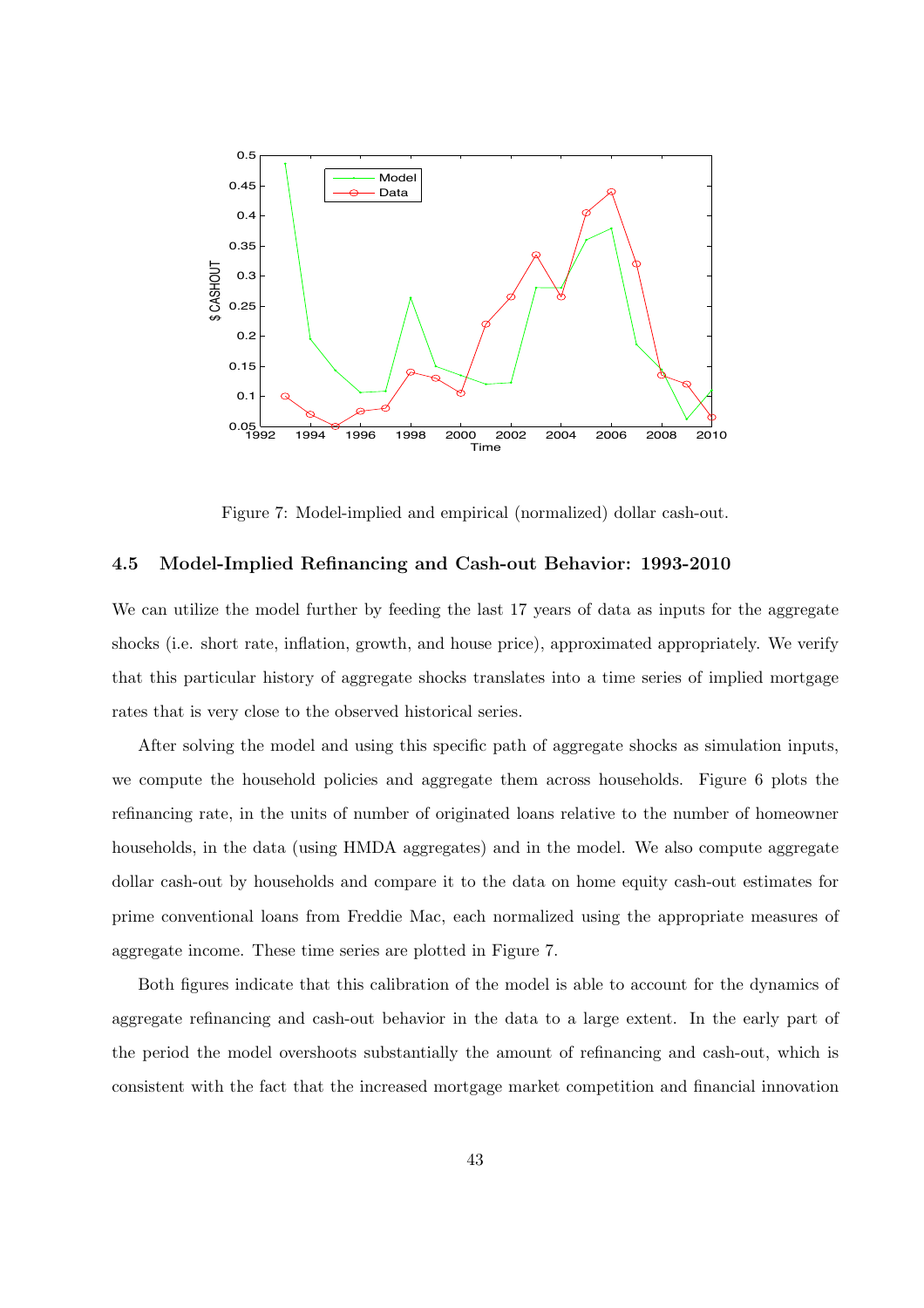reduced the cost of refinancing over time, so that the overall level of refinancing activity reached by the late 1990's was substantially greater than experienced earlier, e.g. in the early 1990's (e.g. see Bennett, Peach, and Peristiani (2001)). Beginning in the mid-1990's the model-implied aggregates closely track their empirically observed. In particular, the refinancing measures peak at around 20 percent per year in 2003, both in the data and in the simulation, with the model implying a more gradual decline than observed in the data. Interestingly, the timing of the cash-out wave does not coincide exactly with that of the refinancing, since the former is more sensitive to the macroeconomic conditions and house prices than the latter. Aggregate cash-out does not peak until 2006, the height of the house price boom, both in the model and in the data, before dropping sharply in 2007-2008.

# 5 Conclusion

We document counter-cyclical variation of aggregate mortgage refinancing and explore a model of household behavior in which mortgage refinancing is driven by both time-varying interest rates and by consumption-smoothing in the face of idiosyncratic labor income risk. The model is able to replicate the main features of the counter-cyclical refinancing activity. It also highlights the importance for understanding the cyclical dynamics of idiosyncratic labor income risk for evaluating the quantitative features of refinancing behavior.

Our model can also be used to study the aggregate consumption implications of the impediments to refinancing. Refinancing is difficult when house prices fall, or when banks are in distress. These tend to coincide with bad income/productivity shocks. When markets are incomplete, this can severely hinder households' ability to smooth consumption or hedge against deflation risk, and exacerbate recessions.

In order to evaluate the equilibrium effect of the counter-cyclical refinancing we could endogenize mortgage rates by introducing an exogenous stochastic discount factor calibrated to match the term-structure interest rates. It could be used to price a menu of mortgage contracts (consisting of coupon rates and loan-to-value ratios) conditional on household characteristics. In that we could build on the analysis of Dunn and Spatt (2005) and LongstaÆ (2004) to the setting where borrower's decisions are explicitly affected by labor income fluctuations. This would allow us to evaluate the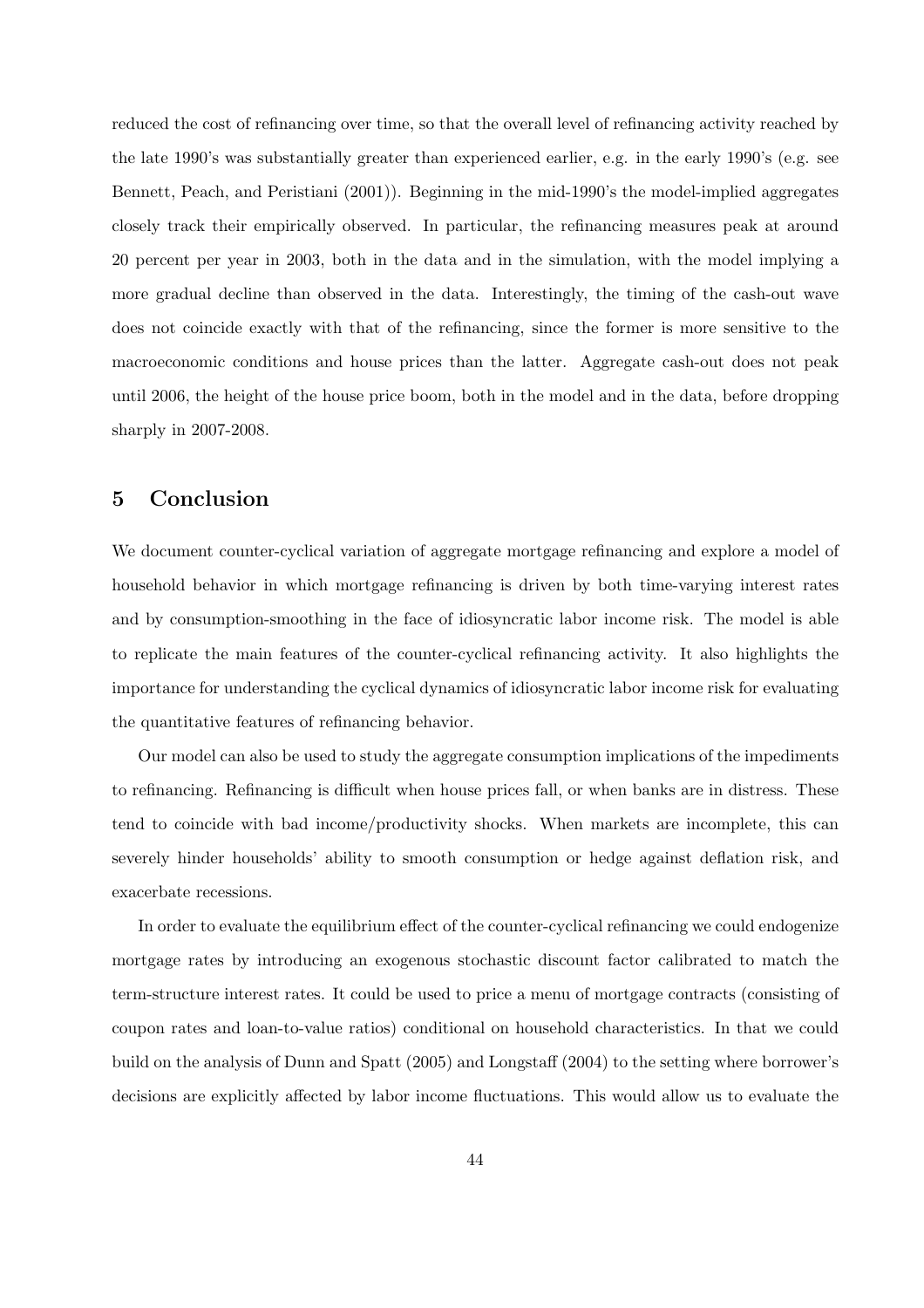welfare impact of refinancing costs by incorporating the equilibrium response of mortgage spreads to slower prepayment speeds.

Potential questions that could be addressed within this framework include: was 2001 recession mild because high house prices allow households to smooth consumption, given the low interest rate environment? Can the refinancing boom of early 2000's, widely seen as contributing to the financial crisis (e.g. Khandani, Lo, and Merton (2009), Mian and Sufi (2010)) be attributed to the persistent dispersion of labor income and its slow aggregate growth following the recession - the "jobless recovery"? Our results on the dynamics of cash-out suggest that it may be.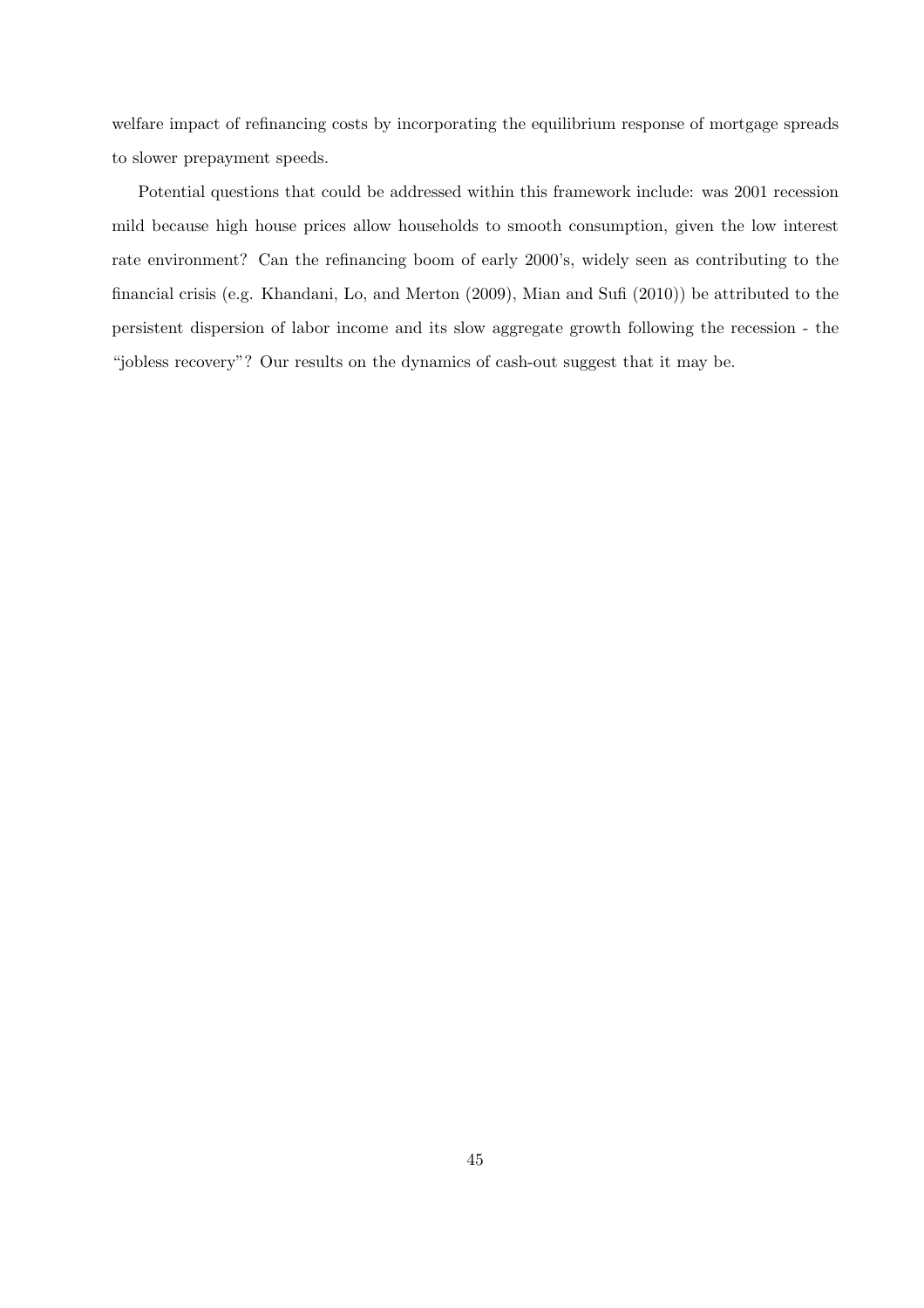# Appendix A – Stationary Reformulation of the Household Recursive Problems

Let the household utility be CRRA,  $u(c) = \frac{c^{1-\gamma}}{1-\gamma}$ , then we can rescale the problem with respect to the permanent aggregate income  $Y_t$  and the price level  $p_t$  in order to make it stationary. Define the rescaled variables as follows,

$$
a_{i,t+1} = p_t Y_t \tilde{a}_{i,t+1}, \quad b_{i,t+1} = p_t Y_t \tilde{b}_{i,t+1}, \quad \text{and} \quad c_{it} = p_{t-1} Y_{t-1} \tilde{c}_{it},
$$

and the value functions as,

$$
U_{it}^j = \left(\frac{Y_{t-1} p_{t-1}}{p_t}\right)^{1-\gamma} \tilde{U}_{it}^j, \quad \text{with } j \in \{h, r, d, hh, hr, hd, rh\}.
$$

Then by taking advantage of homogeneity of the utility function, the original problem in the home-owner state can be restated as,

$$
\tilde{U}_i^h(\tilde{a}_i, \tilde{b}_i, k_i, \tilde{s}_i) = \max_{\tilde{a}'_i, \tilde{b}'_i, I_i^{RF}} u(\tilde{c}_i)
$$
\n
$$
+ \beta \mathbb{E}\left[\left(\frac{\pi Z}{\pi'}\right)^{1-\gamma} \left(\omega \max\left(\tilde{U}_i^{h'}, \tilde{U}_i^{hr'}, \tilde{U}_i^{hd'}\right) + (1-\omega) \max\left(\tilde{U}_i^{hh'}, \tilde{U}_i^{hr'}, \tilde{U}_i^{hd'}\right)\right)\right],
$$
\n(25)

subject to,

$$
\tilde{c}_i + \frac{\pi Z \tilde{a}'_i}{1 + (1 - \tau)r^{\$}} + \tilde{b}_i = (1 - \tau)(\pi Z \tilde{y}_i - k_i \tilde{b}_i) + \tilde{a}_i + \pi Z \tilde{b}'_i - \pi Z(\phi_0 + \phi_1 \tilde{b}'_i) I_i^{RF},
$$
\n
$$
k'_i = k_i (1 - I_i^{RF}) + R I_i^{RF},
$$
\n
$$
(\pi Z \tilde{b}'_i - \tilde{b}_i) (1 - I_i^{RF}) \leq 0,
$$
\n
$$
(\tilde{b}'_i - \xi \bar{H} \tilde{h}) I_i^{RF} \leq 0,
$$
\n
$$
\tilde{a}_i, \tilde{c}_i, \tilde{b}'_i \geq 0.
$$

When the household is not moving, the rescaled value function is defined as,

$$
\tilde{V}_i^h(\tilde{a}_i, \tilde{b}_i, k_i, \tilde{s}_i) = \max\left(\tilde{U}_i^h(\tilde{a}_i, \tilde{b}_i, k_i, \tilde{s}_i), \tilde{U}_i^{hr}(\tilde{a}_i, \tilde{b}_i, k_i, \tilde{s}_i), \tilde{U}_i^{hd}(\tilde{a}_i, \tilde{b}_i, k_i, \tilde{s}_i)\right),\tag{26}
$$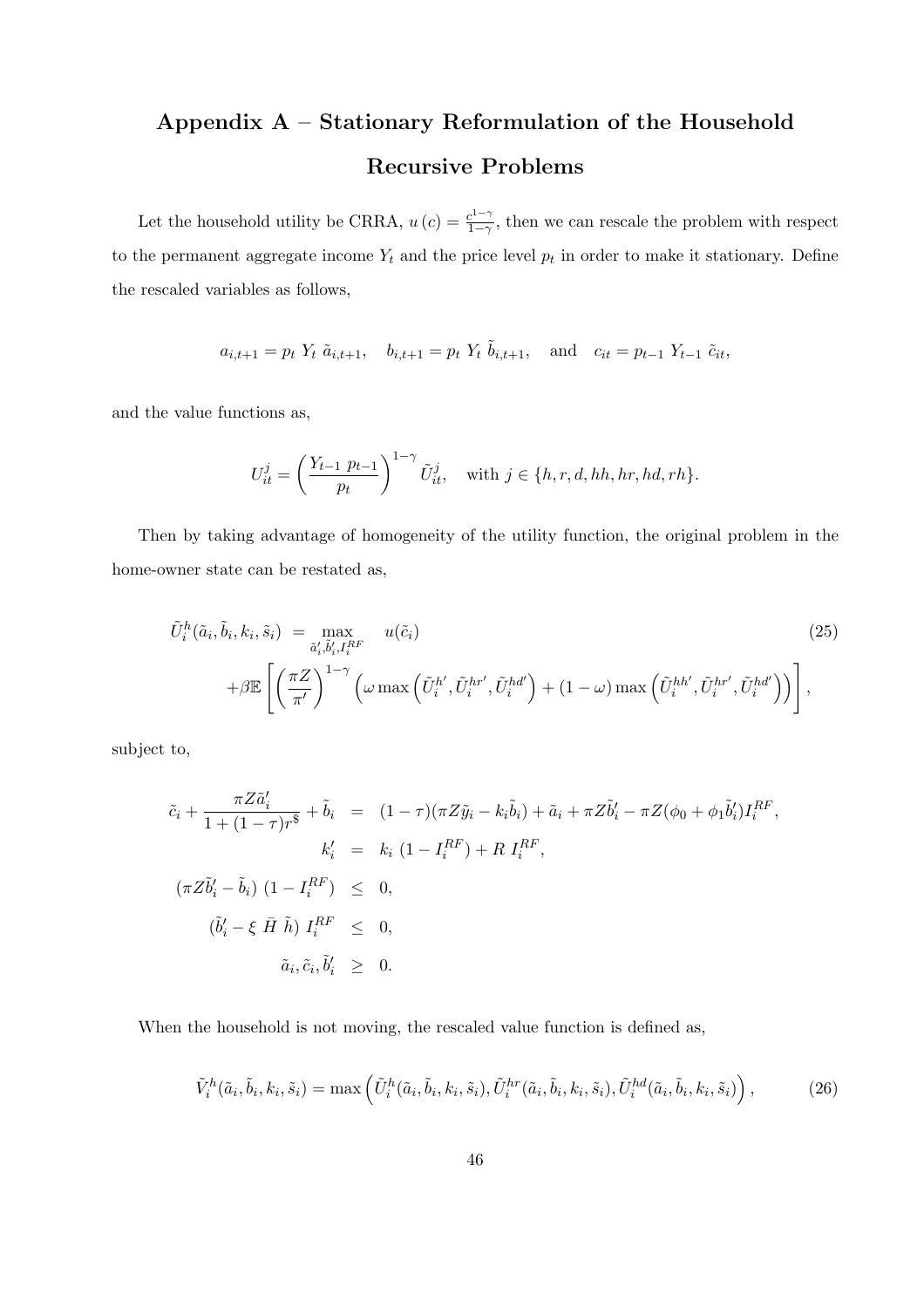when the household is moving, the rescaled value function is defined as,

$$
\tilde{V}_i^h(\tilde{a}_i, \tilde{b}_i, k_i, \tilde{s}_i) = \max\left(\tilde{U}_i^{hh}(\tilde{a}_i, \tilde{b}_i, k_i, \tilde{s}_i), \tilde{U}_i^{hr}(\tilde{a}_i, \tilde{b}_i, k_i, \tilde{s}_i), \tilde{U}_i^{hd}(\tilde{a}_i, \tilde{b}_i, k_i, \tilde{s}_i)\right),\tag{27}
$$

The rescaled household problem in the post default renter state is given by,

$$
\tilde{V}_i^d(\tilde{a}_i, \tilde{s}_i) = \max_{\tilde{a}'_i} \quad (1+\psi) \ u(\tilde{c}_i) + \beta \mathbb{E}\left[\left(\frac{\pi Z}{\pi'}\right)^{1-\gamma} \ \left((1-\theta)\tilde{U}_i^{re}(\tilde{a}'_i, \tilde{s}'_i) + \theta \max\left(\tilde{U}_i^{rh}(\tilde{a}'_i, \tilde{s}'_i), \tilde{U}_i^{r}(\tilde{a}'_i, \tilde{s}'_i)\right)\right)\right],
$$
\n(28)

subject to,

$$
(1 + \psi) \tilde{c}_i + \frac{\pi Z \tilde{a}'_i}{1 + (1 - \tau) r_t^{\$}} = (1 - \tau) \pi Z \tilde{y}_i + \tilde{a}_i,
$$
  

$$
\tilde{a}_i, \tilde{c}_i \geq 0.
$$

When in the post default renter state, the rescaled value function if becoming a home-owner is available is given by,

$$
\tilde{V}_i^d(\tilde{a}_i, \tilde{b}_i, k_i, \tilde{s}_i) = \max\left(\tilde{U}_i^{rh}(\tilde{a}_i, \tilde{s}_i), \tilde{U}_i^r(\tilde{a}_i, \tilde{s}_i)\right),\tag{29}
$$

or if the home-owner-ship option is unavailable,

$$
\tilde{V}_i^d(\tilde{a}_i, \tilde{b}_i, k_i, \tilde{s}_i) = \tilde{U}_i^d(\tilde{a}_i, \tilde{s}_i). \tag{30}
$$

The rescaled household problem in the post selling renter state is given by,

$$
\tilde{U}_i^r(\tilde{a}_i, \tilde{s}_i) = \max_{\tilde{a}'_i} \quad (1 + \psi) \ u(\tilde{c}_i) + \beta \ \mathbb{E}\left[\left(\frac{\pi Z}{\pi'}\right)^{1-\gamma} \max\left(\tilde{U}_i^{rh}(\tilde{a}'_i, \tilde{s}'_i), \tilde{U}_i^r(\tilde{a}'_i, \tilde{s}'_i)\right)\right],\tag{31}
$$

subject to,

$$
(1 + \psi) \tilde{c}_i + \frac{\pi Z \tilde{a}'_i}{1 + (1 - \tau)r^{\$}} = (1 - \tau)\pi Z \tilde{y}_i + \tilde{a}_i,
$$
  

$$
\tilde{a}_i, \tilde{c}_i \geq 0.
$$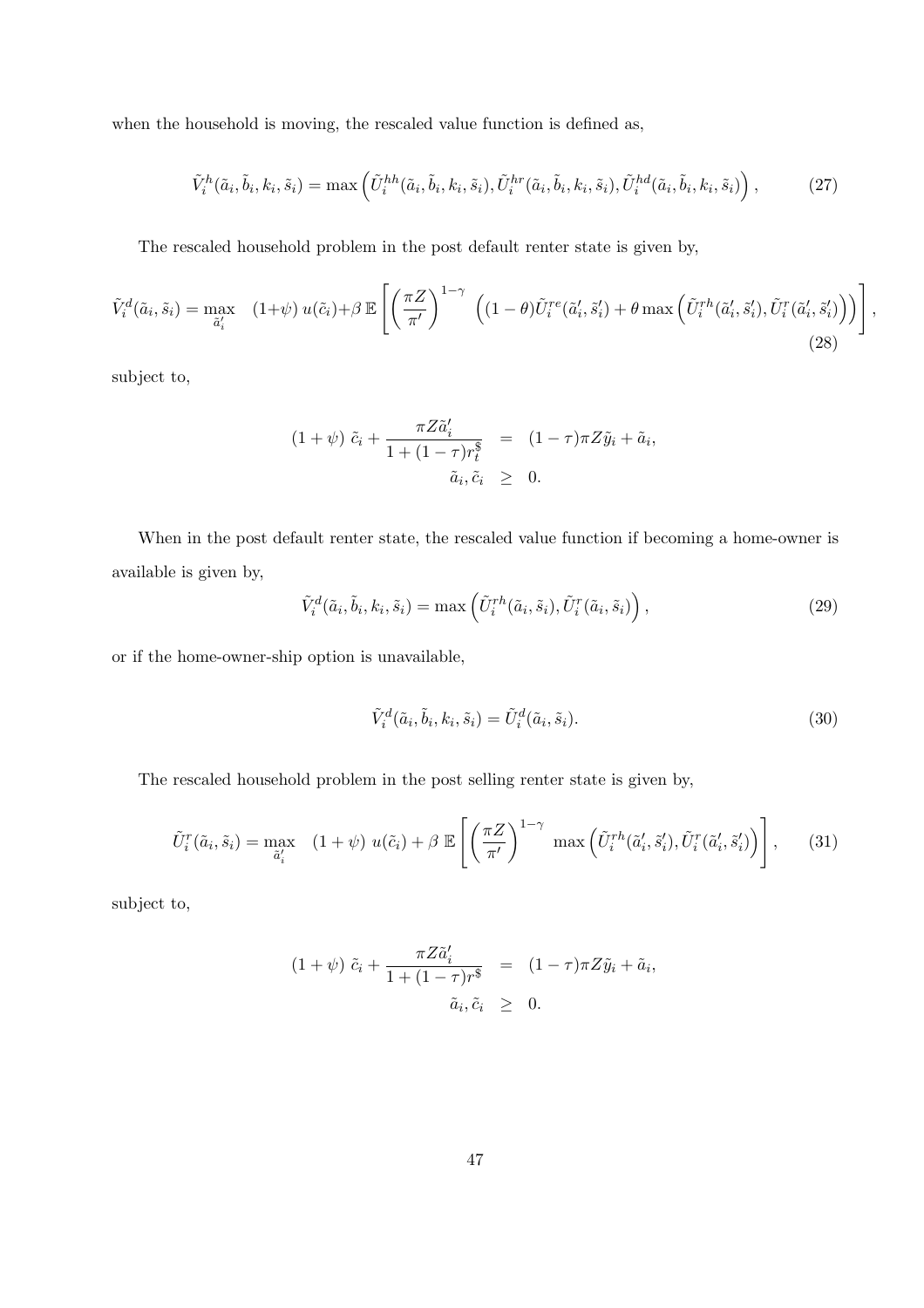When in the post selling renter state, the rescaled value function is given by,

$$
\tilde{V}_i^r(\tilde{a}_i, \tilde{b}_i, k_i, \tilde{s}_i) = \max\left(\tilde{U}_i^{rh}(\tilde{a}_i, \tilde{s}_i), \tilde{U}_i^r(\tilde{a}_i, \tilde{s}_i)\right).
$$
\n(32)

The rescaled transition problem for the household from the renter to the home-owner state is given by,  $\overline{a}$ 

$$
\tilde{U}_i^{rh}(\tilde{a}_i, \tilde{s}_i) = \max_{\tilde{a}'_i, \tilde{b}'_i} \quad (1 + \psi) \ u(\tilde{c}_i) + \beta \ \mathbb{E}\left[\left(\frac{\pi Z}{\pi'}\right)^{1-\gamma} \tilde{U}_i^h(\tilde{a}'_i, \tilde{b}'_i, R, \tilde{s}'_i)\right],\tag{33}
$$

subject to,

$$
(1 + \psi) \tilde{c}_i + \frac{\pi Z \tilde{a}'_i}{1 + (1 - \tau)r^{\$}} + \pi Z \bar{H} \tilde{h} = (1 - \tau)\pi Z \tilde{y}_i + \tilde{a}_i + \pi Z \tilde{b}'_i - \pi Z (\phi_0 + \phi_1 \tilde{b}'_i),
$$
  

$$
\tilde{b}'_i \leq \xi \bar{H} \tilde{h},
$$
  

$$
\tilde{a}_i, \tilde{c}_i, \tilde{b}'_i \geq 0.
$$

The new state vector  $\tilde{s}_i \equiv (\tilde{y}_i, r^*, Z, \tilde{h}, \pi)$ . In contrast to the original (nominal) formulation of the problem where the processes  $y_i$  and *H* are growing over time, the processes  $\tilde{y}_i$  and  $\tilde{h}$  in the rescaled problems are stationary.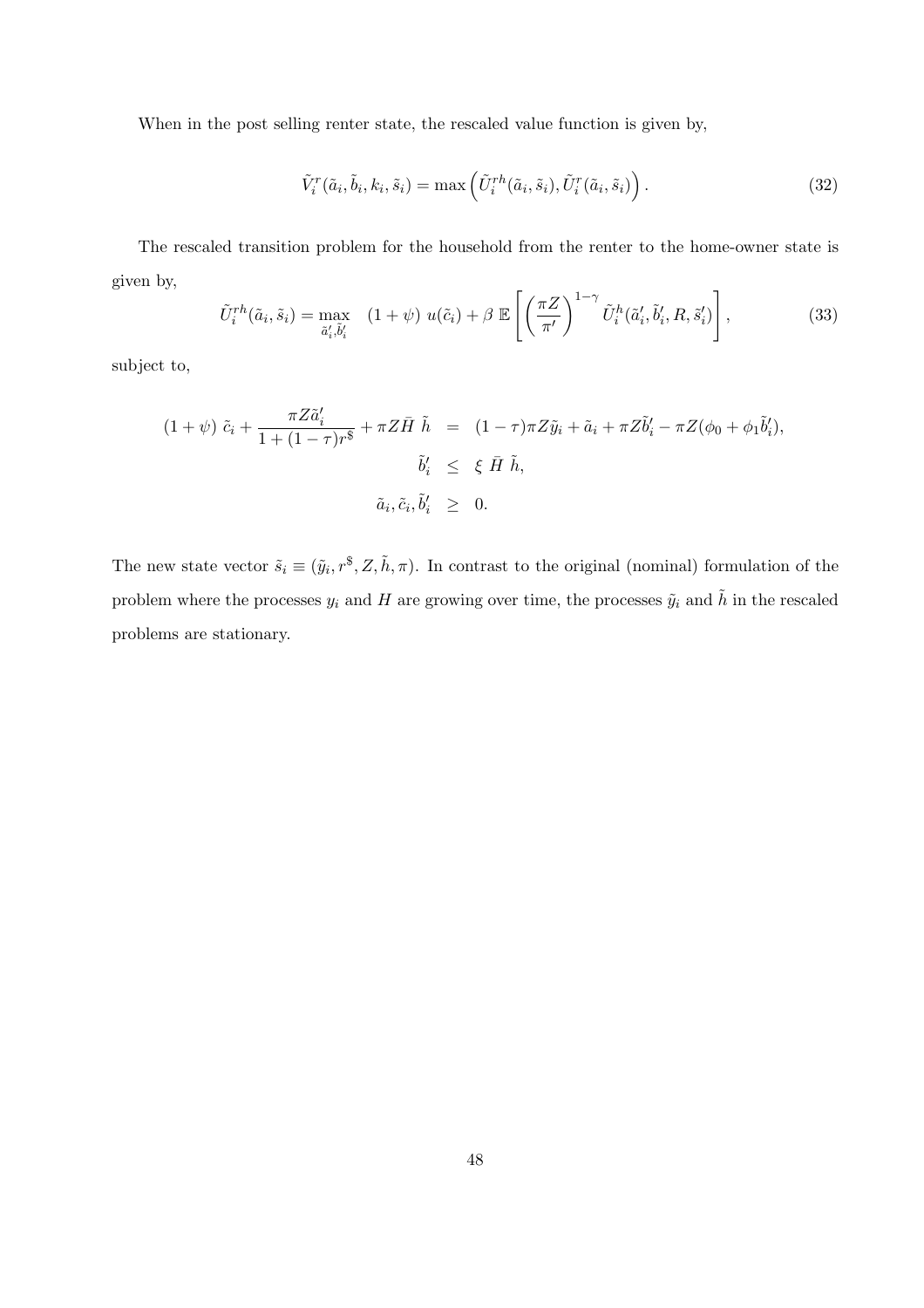# References

- Agarwal, Sumit, John C. Driscoll, and David I. Laibson, 2002, When should borrowers refinance their mortgages?, working paper, available at *http://www.nber.org/ confer/2002/si2002/laibson.pdf*.
- Attanasio, Orazio, Andrew Leicester, and Matthew Wakefield, 2011, Do house prices drive consumption growth? The coincident cycles of house prices and consumption in the UK, *Journal of the European Economic Association* 9, 399–435.
- Bennett, Paul, Richard Peach, and Stavros Peristiani, 2001, Structural change in the mortgage market and the propensity to refinance, *Journal of Money, Credit and Banking* 33, pp. 955–975.
- Boudoukh, Jacob, Matthew P. Richardson, Richard H. Stanton, and Robert Whitelaw, 1997, Pricing mortgage-backed securities in a multifactor interest rate environment: A multivariate density estimation approach, *Review of Financial Studies* 10, 405–46.
- Campbell, Jeffrey C., and Zvi Hercowitz, 2005, The role of collateralized household debt in macroeconomic stabilization, NBER Working Paper Series No. 11330.
- Campbell, John Y., and Joao F. Cocco, 2003, Household risk management and optimal mortgage choice, *The Quarterly Journal of Economics* 118, 1449–1494.
- $\longrightarrow$ , 2010, A model of mortgage default, working paper, Harvard University.
- Caplin, Andrew, Charles Freeman, and Joseph Tracy, 1997, Collateral damage: How refinancing constraints exacerbate regional recessions, *Journal of Money, Credit and Banking* 29, 496–516.
- Carroll, Christopher D., 2000, Why do the rich save so much?, in Joel Slemrod, ed.: *Does Atlas Shrug? The Economic Consequences of Taxing the Rich* (Harvard University Press: Cambridge, MA).
- $\frac{1}{10}$ , Misuzu Otsuka, and Jiri Slacalek, 2011, How large are housing and financial wealth effects? A new approach, *Journal of Money, Credit and Banking* 43, 55–79.
- Case, Karl E., John M. Quigley, and Robert J. Shiller, 2011, Wealth effects revisited 1978-2009, NBER Working Paper Series No. 16848.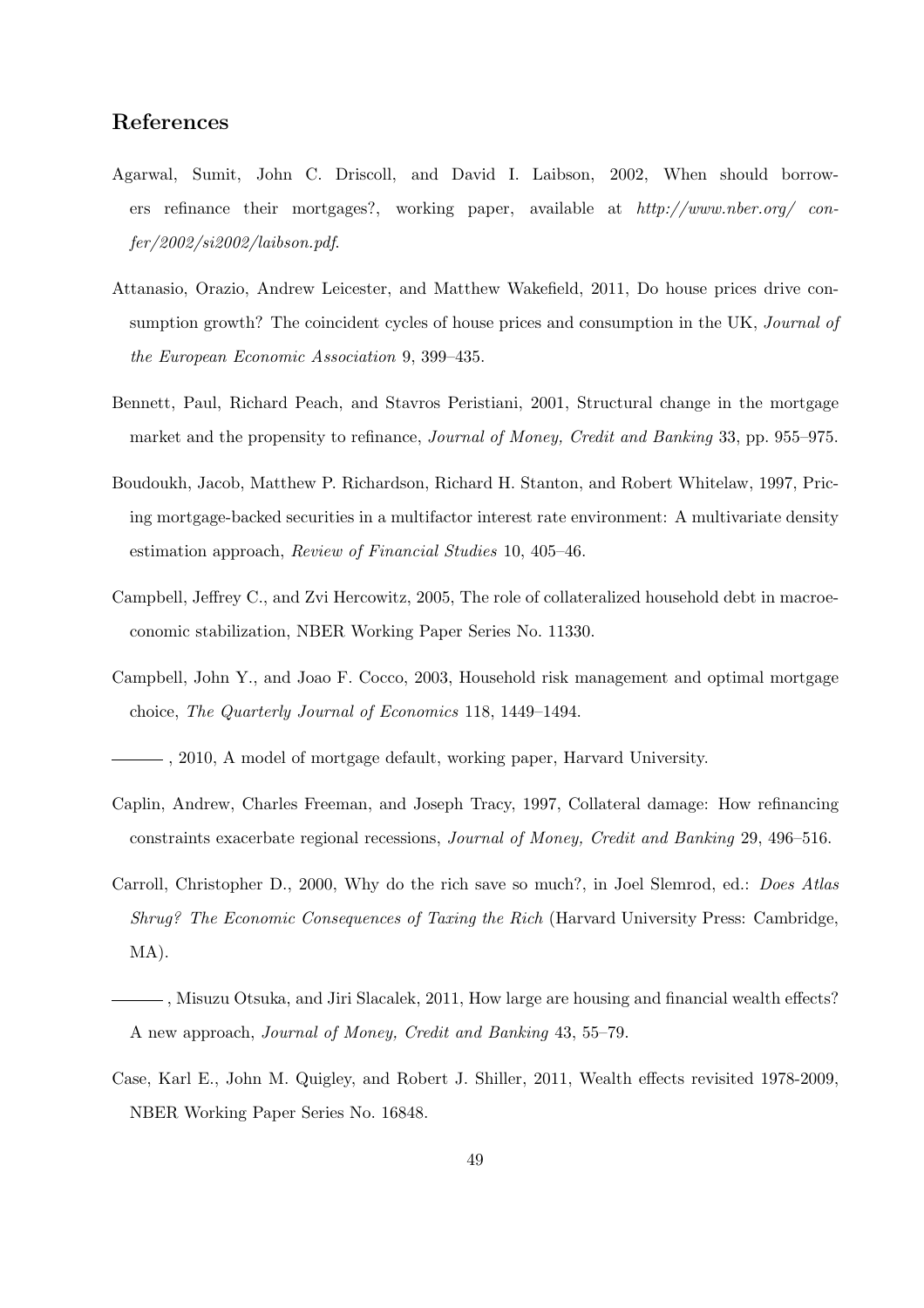- Constantinides, George M., and Darrell Duffie, 1996, Asset pricing with heterogeneous consumers, *Journal of Political Economy* 104, 219–240.
- DeNardi, Mariacristina, 2004, Wealth inequality and intergenerational links, *Review of Economic Studies* 71, 743–768.
- Deng, Yongheng, John M. Quigley, and Robert Van Order, 2000, Mortgage terminations, heterogeneity and the exercise of mortgage options, *Econometrica* 68, 275–307.
- Downing, Chris, Richard Stanton, and Nancy Wallace, 2005, An empirical test of a two-factor mortgage valuation model: How much do house prices matter?, *Real Estate Economics* 33, 681– 710.
- Duarte, Jefferson, 2008, The causal effect of mortgage refinancing on interest rate volatility: Empirical evidence and theoretical implications, *Review of Financial Studies* 21, 1689–1731.
- , Francis A. LongstaÆ, and Fan Yu, 2007, Risk and return in fixed-income arbitrage: Nickels in front of a steamroller?, *Review of Financial Studies* 20, 769–811.
- Dunn, Kenneth B., and John McConnell, 1981, Valuation of GNMA mortgage-backed securities, *Journal of Finance* 36, 599–616.
- Dunn, Kenneth B., and Chester S. Spatt, 2005, The effect of refinancing costs and market imperfections on the optimal call strategy and the pricing of debt contracts, *Real Estate Economics* 33, 595–617.
- Favilukis, Jack, Sydney C. Ludvigson, and Stijn Van Nieuwerburgh, 2011, The Macroeconomic EÆects of Housing Wealth, Housing Finance, and Limited Risk-Sharing in General Equilibrium, NBER Working Paper Series No. 15988.
- Gan, Jie, 2010, Housing wealth and consumption growth: Evidence from a large panel of households, *Review of Financial Studies* 23, 2229–2267.
- Gerardi, Kristopher, Harvey Rosen, and Paul Willen, 2010, The impact of deregulation and financial innovation on consumers: The case of the mortgage market, *Journal of Finance* 65, 333–360.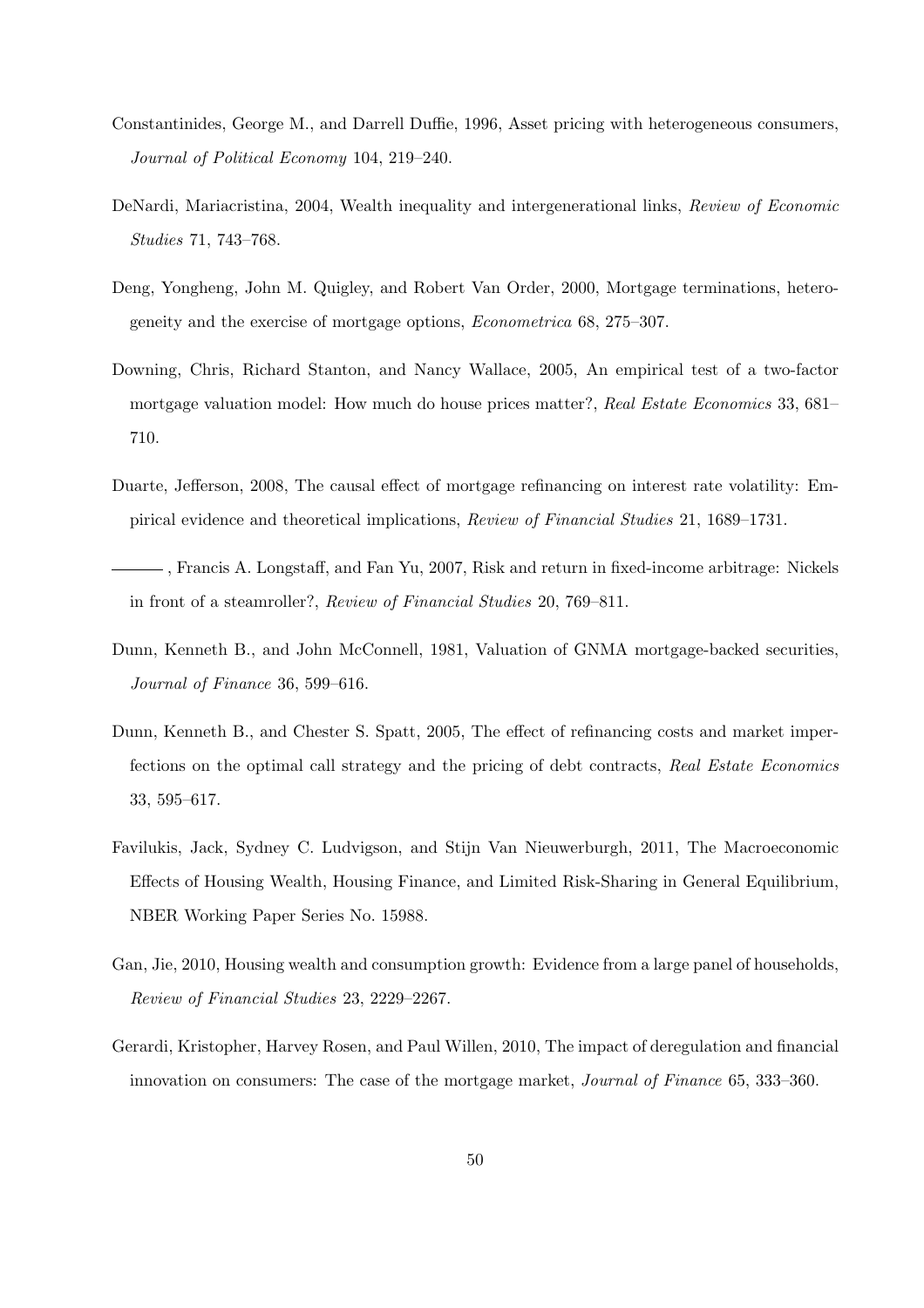- Heaton, John C., and Deborah J. Lucas, 1996, Evaluating the effects of incomplete markets on risk-sharing and asset pricing, *Journal of Political Economy* 104, 443–487.
- Hurst, Erik, and Frank Stafford, 2004, Home is where the equity is: Mortgage refinancing and household consumption, *Journal of Money, Credit and Banking* 36, 985–1014.
- Keys, Benjamin J., Tanmoy Mukherjee, Amit Seru, and Vikrant Vig, 2010, Did securitization lead to lax screening? Evidence from subprime loans, *Quarterly Journal of Economics* 125, 307–362.
- Khandani, Amir E., Andrew W. Lo, and Robert C. Merton, 2009, Systemic Risk and the Refinancing Ratchet EÆect, *MIT Sloan Working Paper*.
- Koijen, Ralph S.J., Otto Van Hemert, and Stijn Van Nieuwerburgh, 2009, Mortgage timing, *Journal of Financial Economics* 93, 292–324.
- Laibson, David, 1997, Golden eggs and hyperbolic discounting, *Quarterly Journal of Economics* 112, 443–477.
- LongstaÆ, Francis A., 2004, Optimal recursive refinancing and the valuation of mortgage-backed securities, NBER Working Paper Series No. 10422.
- Lustig, Hanno, and Stijn Van Nieuwerburgh, 2005, Housing collateral, consumption insurance, and risk premia: An empirical perspective, *Journal of Finance* 60, 1167–1219.
- , 2010, How much does household collateral constrain regional risk sharing?, *Review of Economic Dynamics* 13, 265–294.
- Mayer, Christopher J., Tomasz Piskorski, and Alexei Tchistyi, 2010. The inefficiency of refinancing: Why prepayment penalties are good for risky borrowers, NBER Working Paper Series No. 16586.
- Mian, Atif R., and Amir Sufi, 2010, House Prices, Home Equity-Based Borrowing, and the U.S. Household Leverage Crisis, *American Economic Review, forthcoming,* avaliable at http://ideas.repec.org/p/nbr/nberwo/15283.html.
- Parker, Jonathan A., and Annette Vissing-Jorgensen, 2009, Who bears aggregate fluctuations and how?, *American Economic Review* 99, 399–405.